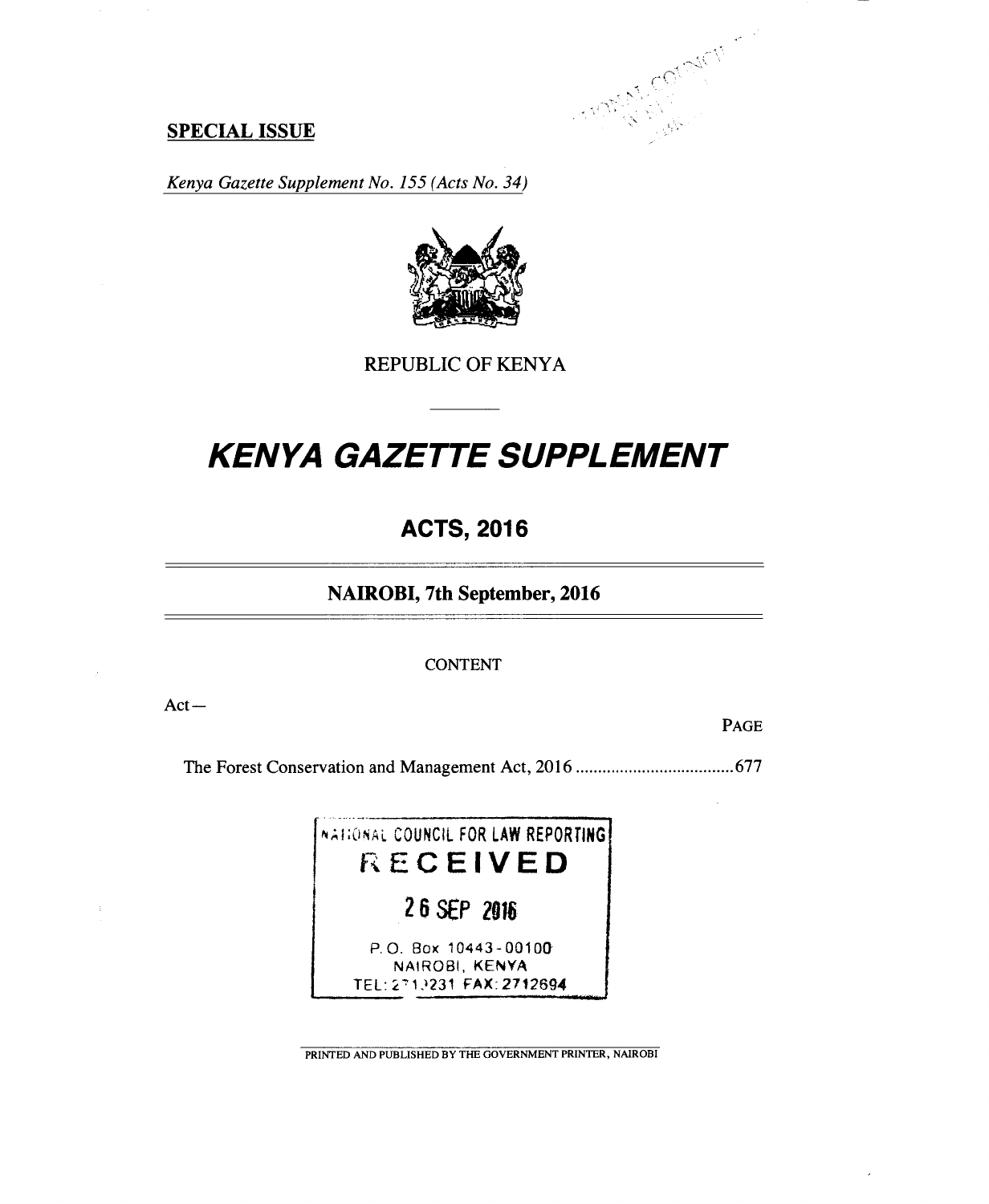## **THE FOREST CONSERVATION AND MANAGEMENT ACT, 2016**

## **No. 34 of 2016**

*Date of Assent: 31st August, 2016* 

*Date of Commencement: By Notice* 

*Section* 

## **PART I—PRELIMINARY**

- 1—Citation and commencement.
- 2—Interpretation.
- 3—Application of the Act.
- 4—Guiding principles.
- 5—Public Forest Policy.
- 6—Public Forest Strategy.

## **PART II—ADMINISTRATION**

- 7—Establishment of Kenya Forest Service.
- 8—Functions of the Service.
- 9—The Board.
- 10—Powers of the Board.
- 11—Committees of the Board.
- 12—Conduct of the business and affairs of the Board.
- 13—Remuneration and allowances of Board members.
- 14—The Chief Conservator of Forests of the Service.
- 15—Staff of the Service.
- 16—Uniformed and disciplined staff.
- 17—Kenya Forestry College.
- 18—Honorary foresters.
- 19—Protection from personal liability.
- 20—Forest conservation areas and committees.
- 21—Forestry Functions of County Governments.
- 22—Forestry research and development

## **PART III—FINANCIAL PROVISIONS**

- 23—Funds of the Service.
- 24—Financial year.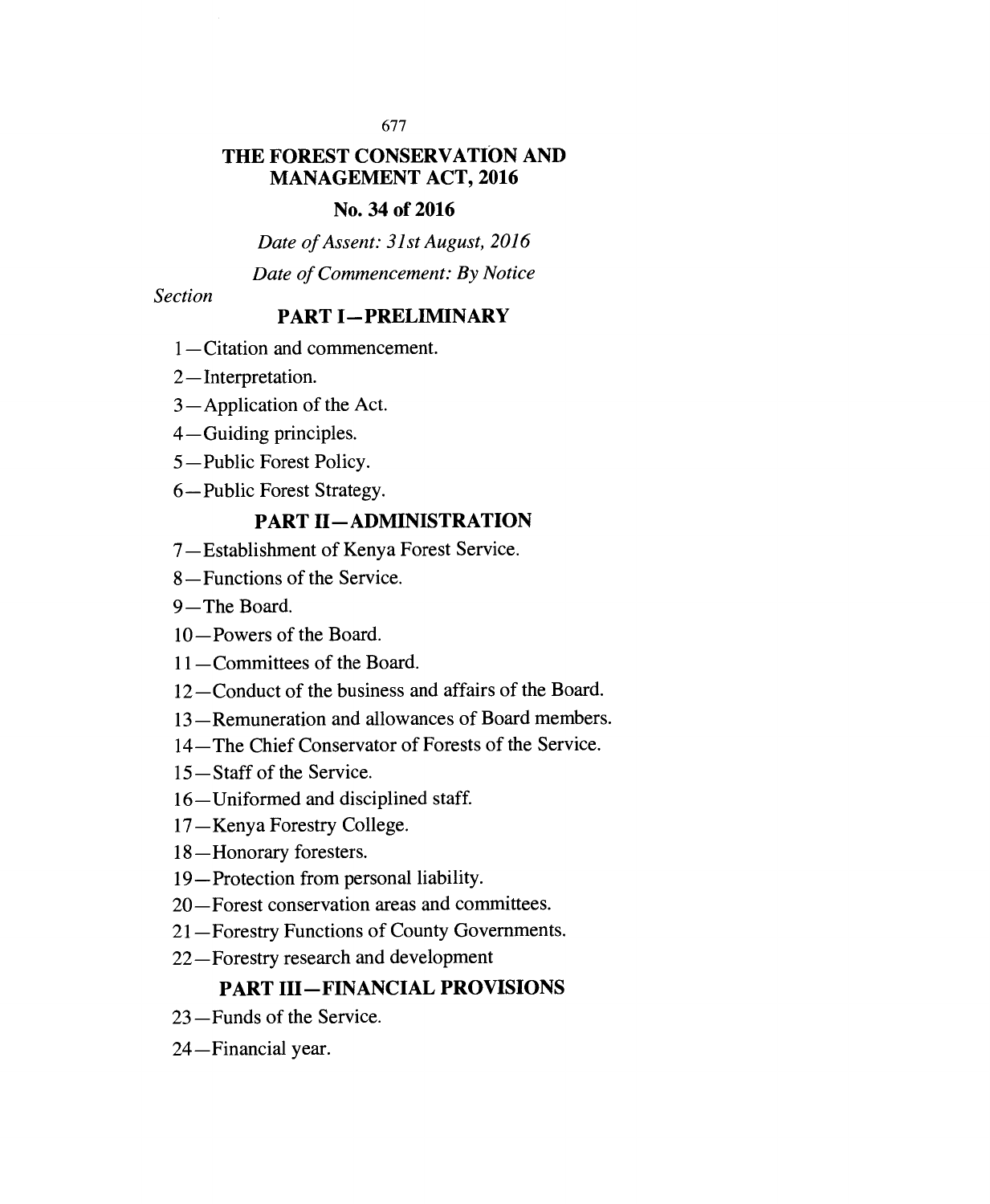- 25—Annual estimates.
- 26—Accounts and audit.
- 27—Forest Conservation and Management Trust Fund.
- 28—Sources of funds.
- 29—Management of the Fund.

## **PART IV—CONSERVATION AND MANAGEMENT OF FORESTS**

- 30—Classification of forests.
- 31—Creation and management of public forests.
- 32—Management of community forests.
- 33—Management of private forests.
- 34—Variation of boundaries or revocation of public forests.
- 35 —Declaration and reversion of provisional forests.
- 36—Exchange of forest areas with private land.
- 37—Arboreta and recreational parks.
- 38—Donation and bequests.
- 39—Declaration of a nature reserve.
- 40—Protection of tree species.
- 41—Joint management of forests.
- 42—Management of indigenous forests.
- 43—Management of plantation forests.
- 44—Concession on public forests.
- 45—Forest management agreements.
- 46—Consent for quarrying.
- 47—Management plans.

## **PART V —COMMUNITY PARTICIPATION**

- 48—Application for community participation.
- 49—Obligations of a forest association.
- 50— Assignment of forest user rights.
- 51—Termination or variation of a management agreement.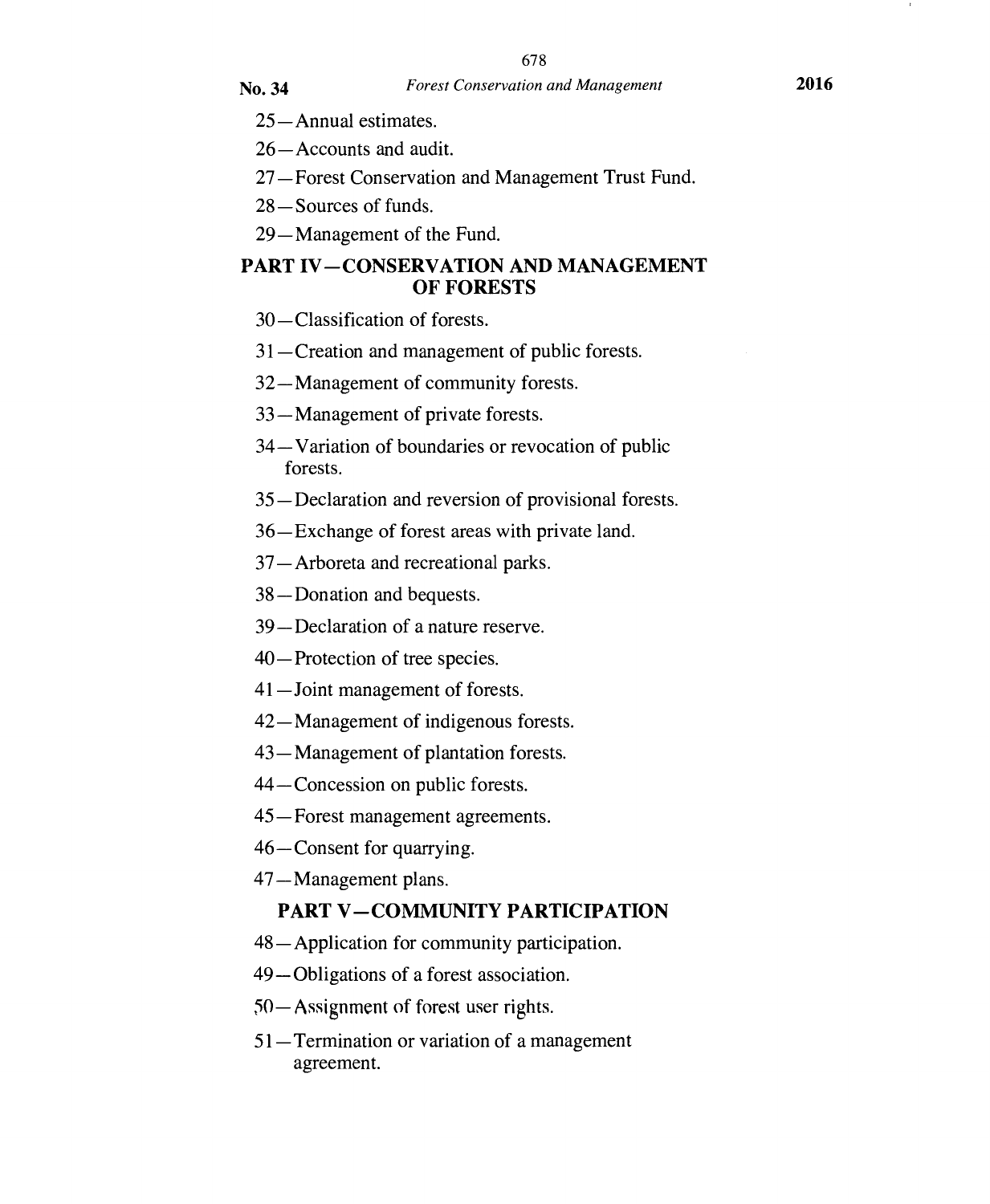**No. 34** 

52—Customary rights.

## **PART VI—INCENTIVES**

- 53—Provision of incentives.
- 54—Tax and fiscal incentives.
- 55—National tree planting week.

## **PART VII—TRADE IN FOREST PRODUCTS**

- 56—Authorization and public sector involvement.
- 57—Eligibility of authorization.
- 58—Chain of custody.
- 59—Grading and valuation of timber and other products.
- 60—Export and import procedure.
- 61—Prohibition on trade in restricted forest produce.

## **PART VIII—ENFORCEMENT AND COMPLIANCE**

- 62—Powers of officers.
- 63—Use of firearms.

## **PART IX—OFFENCES AND PENALTIES**

- 64—Prohibited activities in forests.
- 65—Counterfeiting or unlawful affixing of marks
- 66—Offences relating to quarrying.
- 67—Other offences.
- 68—Compensation for loss or damage.
- 69—General penalty.
- 70—Disputes.

## **PART X—MISCELLANEOUS**

- 71 —Regulations.
- 72—Maintenance of Registers.
- 73—International instruments, conventions and agreements.
- 74—Cooperation regarding cross border forest resources.
- 75—Act No. 9 of 1999 to apply.

## **PART XI—TRANSITIONAL PROVISIONS**

- 76—Repeals.
- 77—Savings.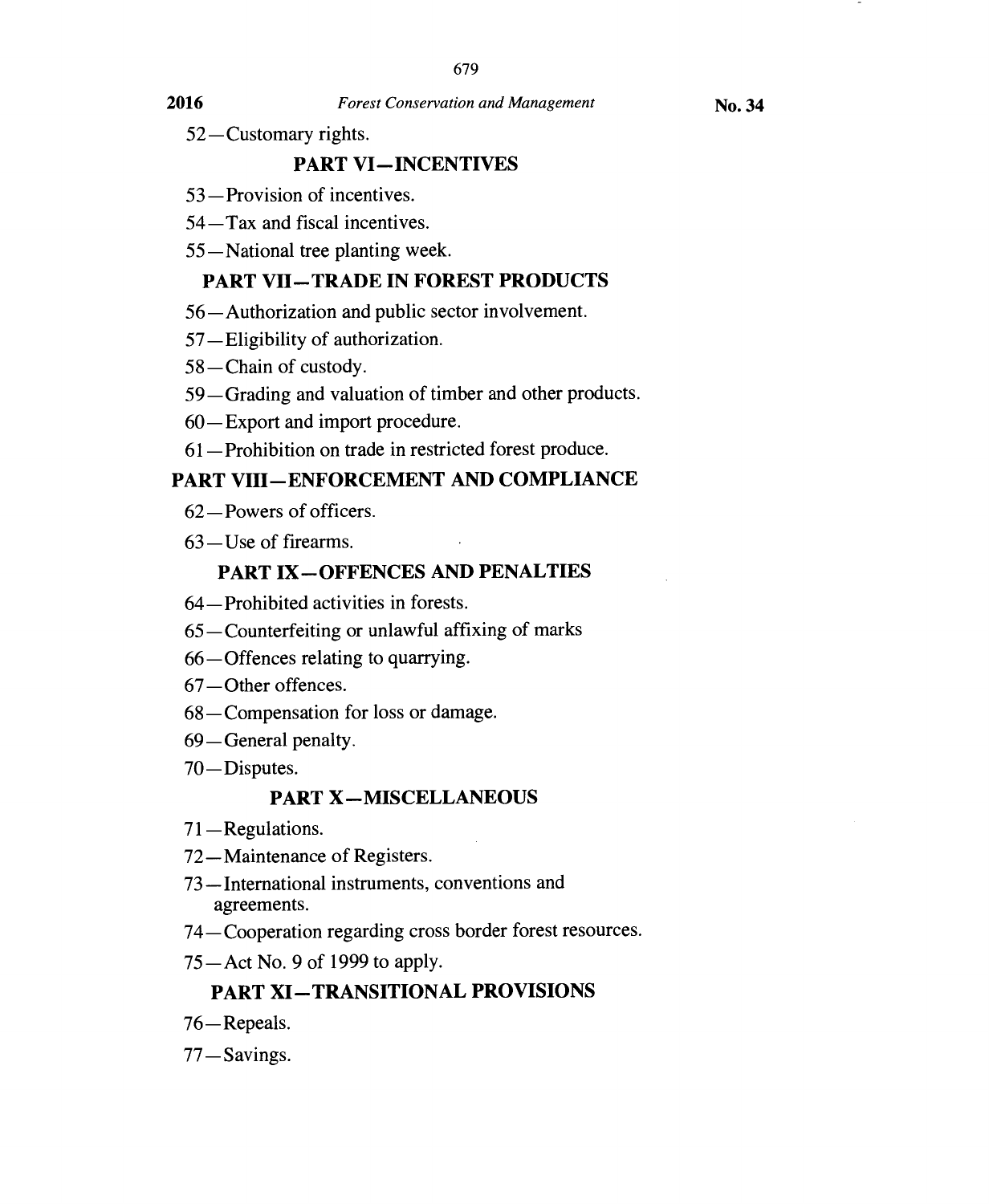### **THE FOREST CONSERVATION AND MANAGEMENT ACT, 2016**

**AN ACT of Parliament to give effect to Article 69 of the Constitution with regard to forest resources; to provide for the development and sustainable management, including conservation and rational utilization of all forest resources for the socioeconomic development of the country and for connected purposes** 

**ENACTED** by the Parliament of Kenya, as follows **—** 

### **PART I—PRELIMINARY**

1. This Act may be cited as the Forest Conservation Short title. and Management Act, 2016, and shall come into force by notice in the Gazette by the Cabinet Secretary.

2. In this Act unless the context otherwise requires — Interpretation.

"benefits" mean quantifiable and non-quantifiable goods and services provided by forest ecosystems;

"Board" means the Board of the Kenya Forest Service;

"Cabinet Secretary" means the Cabinet Secretary responsible for matters relating to forestry;

`chain of custody' means the channel through which products are distributed, tracked and monitored from their origin in the forest to their end-use;

"commercial use" means any use of forest products or forest land, other than direct use for personal purposes or infrastructure development and it includes uses involving trade or any other disposition of forest products or forest land for direct or indirect financial benefits;

"community" means a clearly defined group of users of forest land identified on the basis of ethnicity, culture or similar community of interests as provided under Article 63 of the Constitution;

"community forest association" means a group of local persons who have registered as an association or other organization established to engage in forest management and conservation;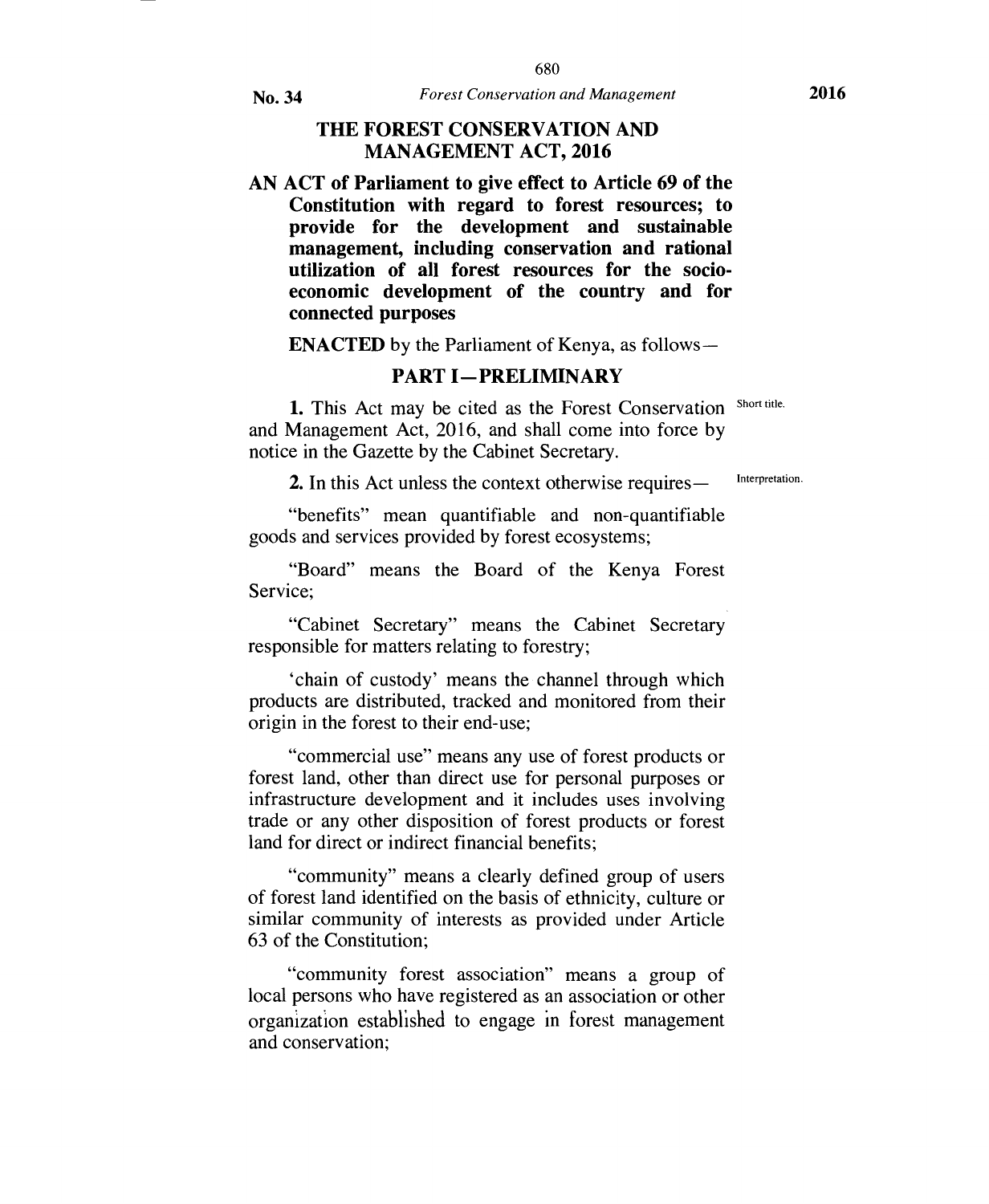**No. 34** 

"concession agreement" means authorization which is a long term agreement issued by the Service for the management of a specified forest area at a price determined after forest valuation and bidding;

"customary rights" mean the rights which result from a long series of habitual or customary actions, constantly repeated, which have, by such repetition and by uninterrupted acquiescence, acquired the force of a law within a geographical or sociological unit;

"ecosystem" means a dynamic complex of plant, animal micro-organism communities and their non-living environment interacting as a functional unit;

"forest" means land which is declared or registered as a forest, or woody vegetation growing in close proximity in an area of over 0.5 of a hectares including a forest in the process of establishment, woodlands, thickets;

"forestland" means a tract of land, including its flora and fauna, that is devoted to growing trees for the production of timber, wood and other forest products;

"forest community" means a group of persons who have a traditional association with a forest for the purposes of livelihood, culture or religion;

"forest concession" means the right of use granted to an individual or organization in respect to a specific area ina national or county forest by means of a long-term contract for the purpose of commercial forest management and utilization;

"forest industries" means all businesses and organizations whose primary activities include growing, managing, processing or marketing of trees;

"forest manager" means a person responsible for the management of a forest under his or her charge and implementation of this Act including—

in the case of a public forest, the Kenya Forest Service or the County Government as the case may be;

in the case of a community forest the person responsible for the management of community land under the relevant law; and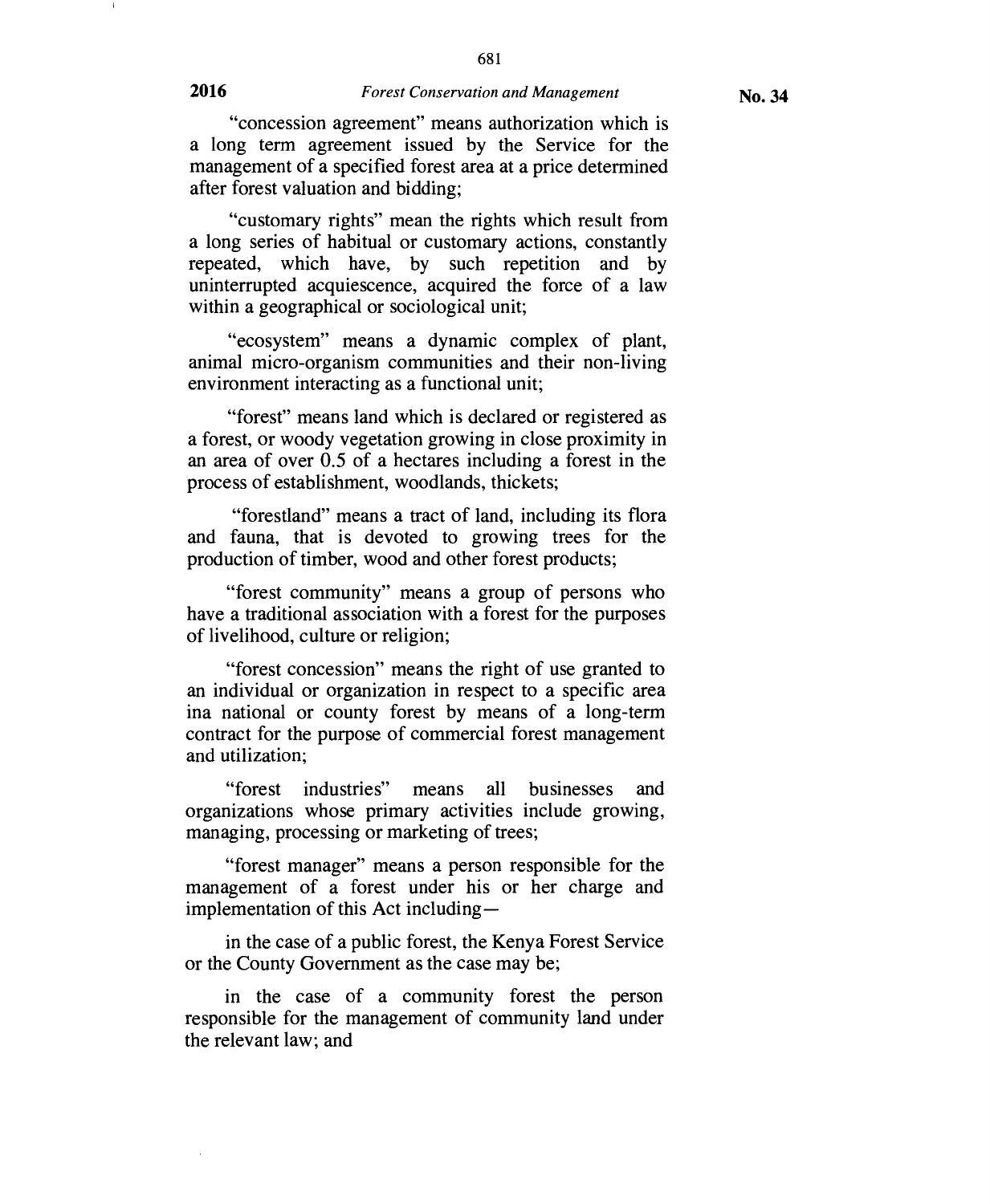682

in the case of a private forest, the owner of the private forest;

"forest management plan" means a written document establishing direction and goals for the management, conservation and utilization of a specific forest land area; specifying —

all silvicultural practices and activities necessary to accomplish the merchantable production of a forest product; and

all practices that will minimize adverse environmental effects and improve livelihoods,

"forest officer" includes the professional, technical and disciplined cadre of the Service;

"forest owner" means—

in the case of a public forest, the government as defined in Article 62 (1) (g) of the Constitution;

in the case of a community forest, the community as defined in Article 63 of the Constitution; and

in the case of a private forest, the registered owner of the land as defined in Article 64 of the Constitution.

"forest produce" includes bark, animal droppings, beeswax, canes, charcoal, creepers, earth, fibre, firewood, frankincense, fruit, galls, grass, gum, honey, leaves, flowers, limestone, moss, murram, soil, myrrh, peat, plants, reeds, resin, rushes, rubber, sap, soil, seeds, spices, stones, timber, trees, water, wax, withies, and such other things as may be declared by the Cabinet Secretary to be forest produce for the purpose of this Act;

"forest resources" means anything of practical, commercial, social, religious, spiritual, recreational, educational, scientific, subsistence, or other potential use to humans that exists in the forest environment, including but not limited to flora, fauna, and microorganisms;

"Fund" means the fund established pursuant to Section 27.

"green zone" trees planted in an urban area covering less than 0.5 ha.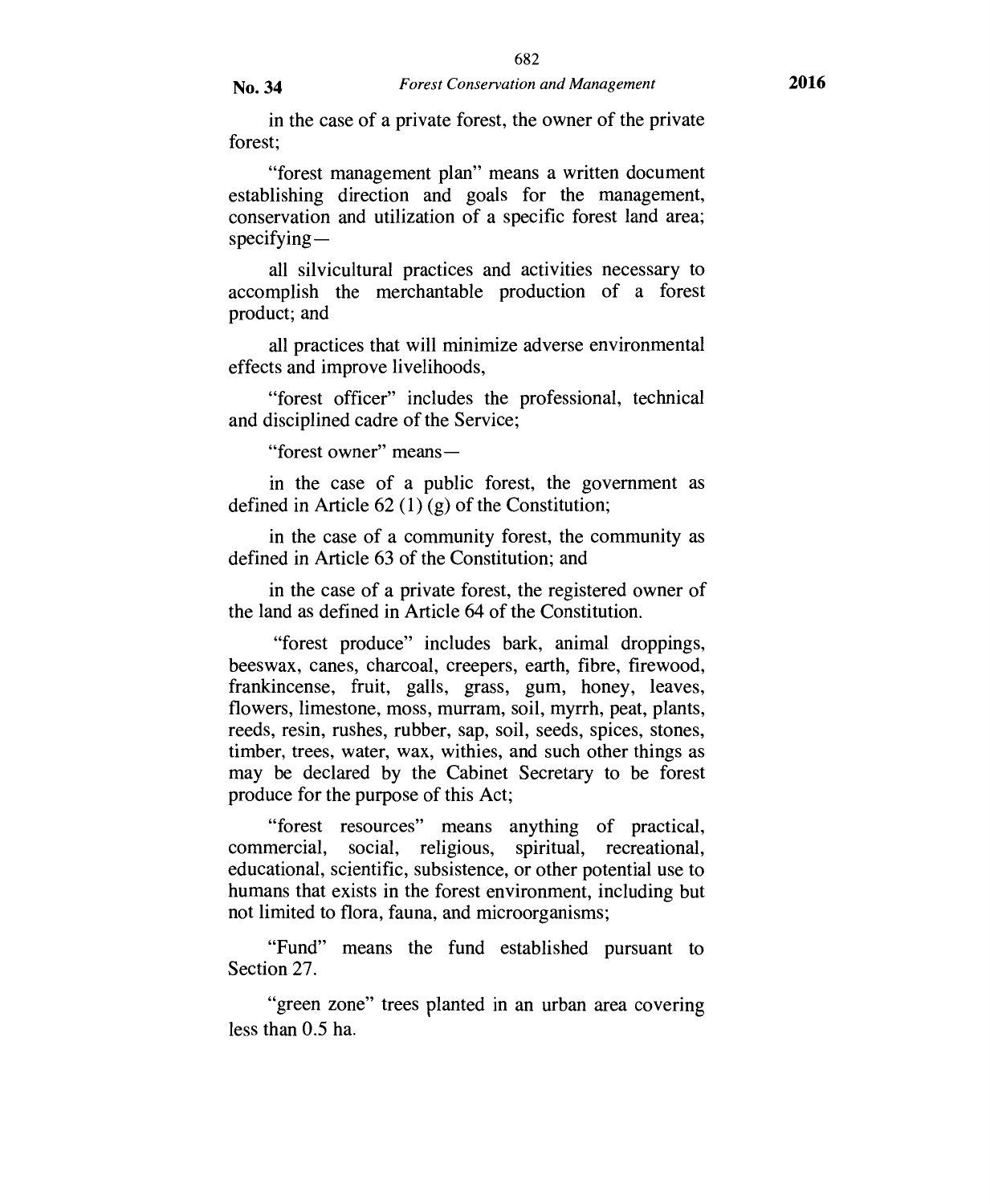683

"indigenous forest" means a forest which has come about by natural regeneration of trees primarily native to Kenya;

"Institute' means the Kenya Forestry Research Institute established under the Science, Technology and Innovation Act, 2013;

"joint management agreement" means authorization where the Service or the County Department responsible for forestry agrees to enter into partnership with other persons for the joint management of a specified forest area, specifying the contribution, rights and obligations of each party and setting out the methods of sharing the costs and benefits accruing from the forest so managed;

"licence" means a permit or other written authorization issued under the provisions of this Act;

"livestock" means domesticated animals such as cattle, goats, sheep, asses , poultry, horses, camels and pigs and includes their young thereof;

"nature reserve" means an area of land declared to be nature reserve under section 39;

"permit" means authorization issued to a person to undertake a specified forestry-related activity or service;

"person" means a natural person, an association, organization or a corporate body;

"private forest" means forest as classified under section  $30(4)$ ;

"property mark" means a mark placed on a log, timber or other forest produce with a prescribed instrument to denote ownership by the Service or any other person;

"protected tree" means any tree or tree species which has been declared under this Act to be protected;

"provisional forests" means any forest which has been declared a provisional forest by the Cabinet secretary under section 35;

"public forest" means forests as classified under 30(2) and (3);

"Service" means the Kenya Forest Service established under section 7 of this Act;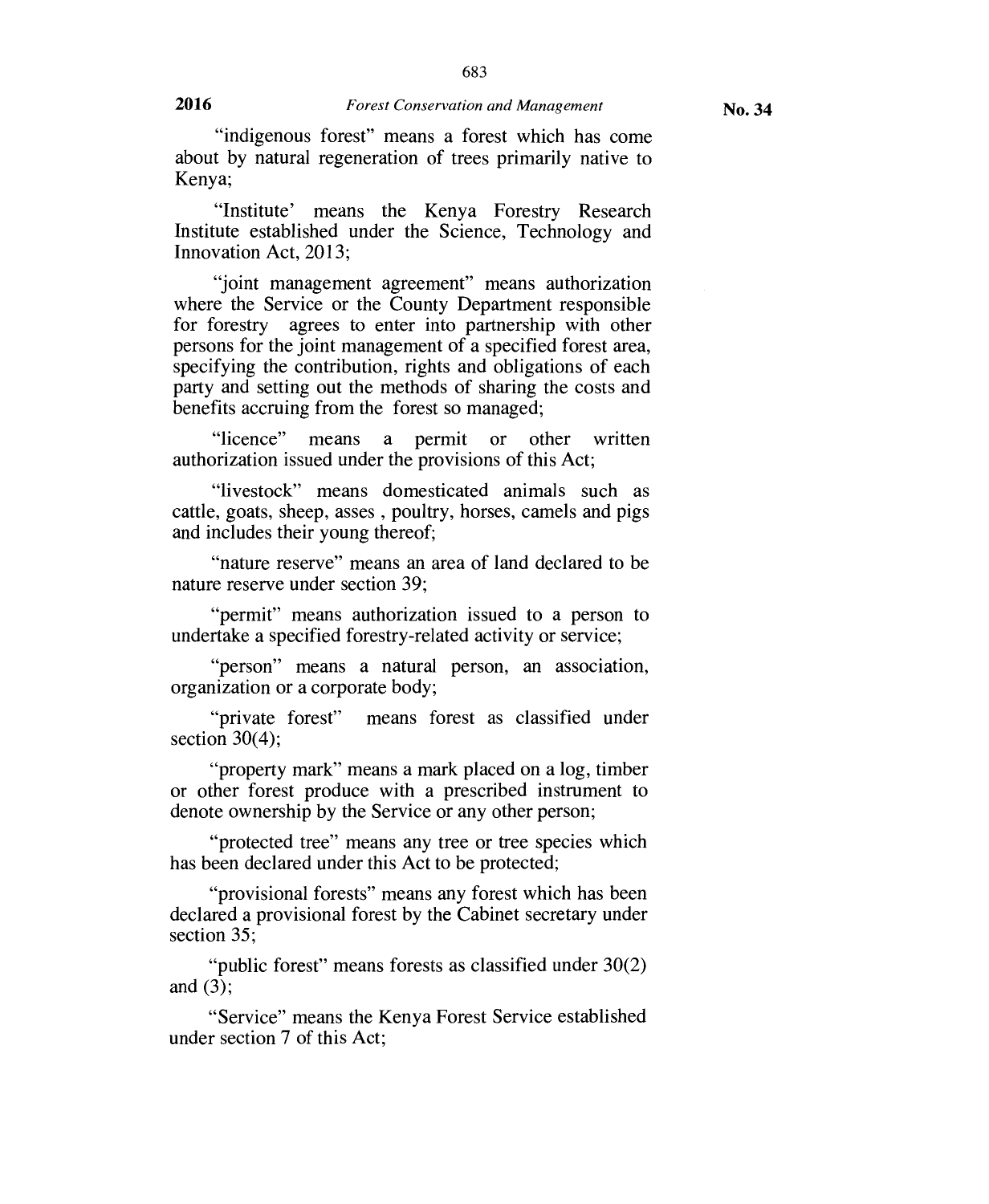"special use licence" means authorization issued to a person to undertake an activity whose primary purpose is to yield public benefit in transportation, communication, energy, research or education;

"timber" means any tree hat has been felled or which has fallen, and cut wood or logs;

"timber licence" means authorization issued to a person for timber harvesting in a specified forest area;

"wildlife" means all forms of fauna and flora other than domesticated plants and animals.

3. This Act shall apply to all forests on public, Application of the Act. community and private lands.

**4.** The principles of this Act shall be — Guiding Principles.

- (a) good governance in accordance with Article 10 of the Constitution;
- (b) public participation and community involvement in the management of forests;
- (c) consultation and co-operation between the national and county governments;
- (d) the values and principles of public service in accordance with Article 232 of the Constitution;
- (e) protection of indigenous knowledge and intellectual property rights of forests resources; and
- (f) international best practices in management and conservation of forests.

**5.** (1) The Cabinet Secretary shall, in consultation Public Forest Policy. with the county government and relevant stakeholders, develop a national forest policy for the sustainable use of forests and forest resources.

(2) At least once in every five years, the Cabinet Secretary shall cause the forest policy to be reviewed in consultation with the county government.

**6.** (1) The Cabinet Secretary shall, within one year of Public Forest Strategy. the commencement of this Act and every five years thereafter, following public participation, formulate a public forest strategy.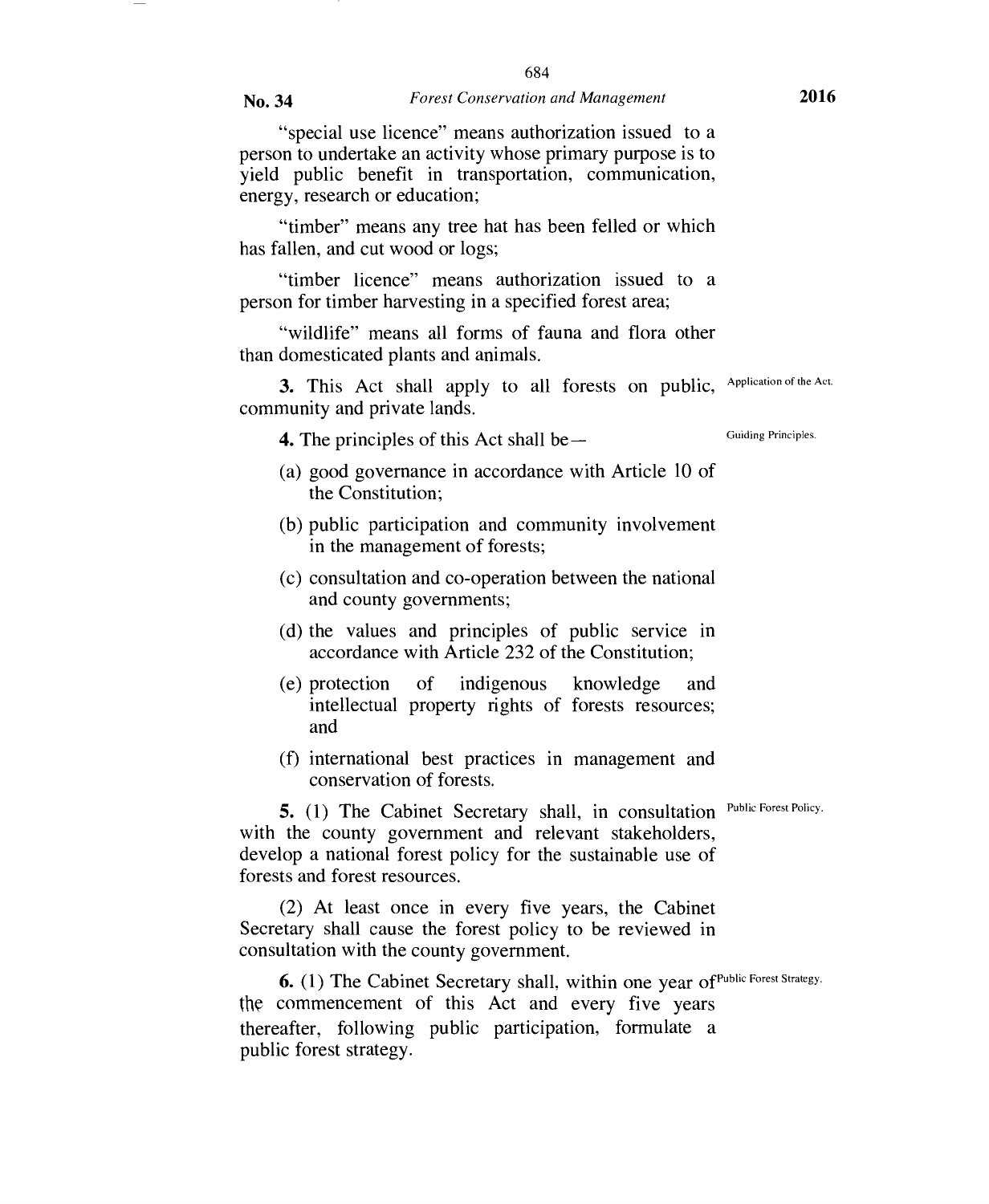685

(2) The object of the Forest Strategy shall be to provide the Government's plans and programs for the protection, conservation and management of forests and forest resources.

(3) The Forest Strategy shall contain, among other things, details of  $-$ 

(a) existing forests and forest resources-

- (i) measures for the protection, conservation, and management of forests and forest resources;
- (ii) minimum forest reserve areas at national and county levels;
- (iii) programmes for achievement and maintenance of tree cover of at least ten per cent of the land area of Kenya;
- (iv) institutional capacity for forest research and technological development;
- (v) functional responsibility for national and county governments in relation to forest resources management and
- (vi) any other matters the Cabinet Secretary considers necessary.
- (4) The Cabinet Secretary shall—
- (a) prepare and issue an annual report on the state of forests and forest resource strategies in Kenya; and
- (b) may direct any lead agency to prepare and submit to it, a report on the state of forests and forest resources under the administration of that lead agency.

(5) The Cabinet Secretary shall review the Forest Strategy every three years.

### **PART II—ADMINISTRATION**

**7.** (1) There is established a service to be known as the Establishment of the Kenya Forest Service.<br>Kenya Forest Service.

(2) The Service shall be a body corporate with perpetual succession and a common seal and shall, in its corporate name, be capable of—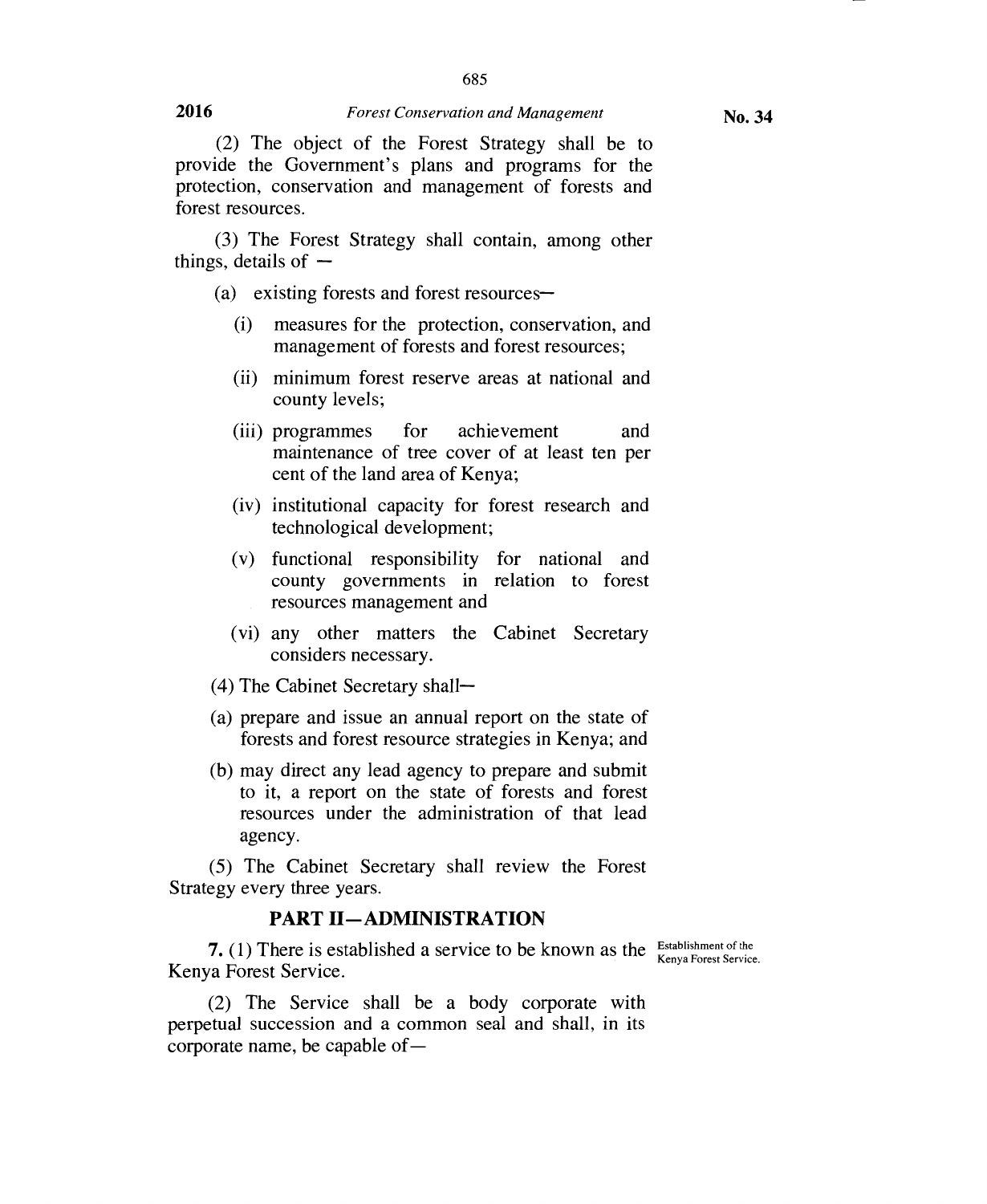- - (a) suing and being sued;
	- (b) taking, purchasing or otherwise acquiring, holding, charging or disposing of moveable and immovable property;
	- (c) entering into contracts; and
	- (d) undertaking or performing all other activities necessary for the proper performance of its functions under this Act that may lawfully be done or performed by a body corporate.

**8.** The functions of the Service shall be to  $-$ 

Functions of the Service.

- (a) conserve, protect and manage all public forests in accordance with the provisions of this Act;
- (b) prepare and implement management plans for all public forests and, where requested, assist in preparation of management plans for community forests or private forests in consultation with the relevant owners;
- (c) receive and consider applications for licenses or permits in relation to forest resources or management of forests or any other relevant matter in accordance with this Act;
- (d) establish and implement benefit sharing arrangements in accordance with the provisions of this Act;
- (e) assist county governments to build capacity in forestry and forest management in the counties;
- (f) in consultation with relevant stakeholders, develop programmes for tourism and for recreational and ceremonial use of public forests;
- (g) promote forestry education and training;
- (h) register and maintain a register of all forest management plans prepared for public forests;
- (i) collaborate with relevant persons in identifying research needs and applying research findings in relation to forests and forestry;
- (j) manage water catchment areas in relation to soil and water conservation, carbon sequestration and other environmental services in collaboration with relevant stakeholders;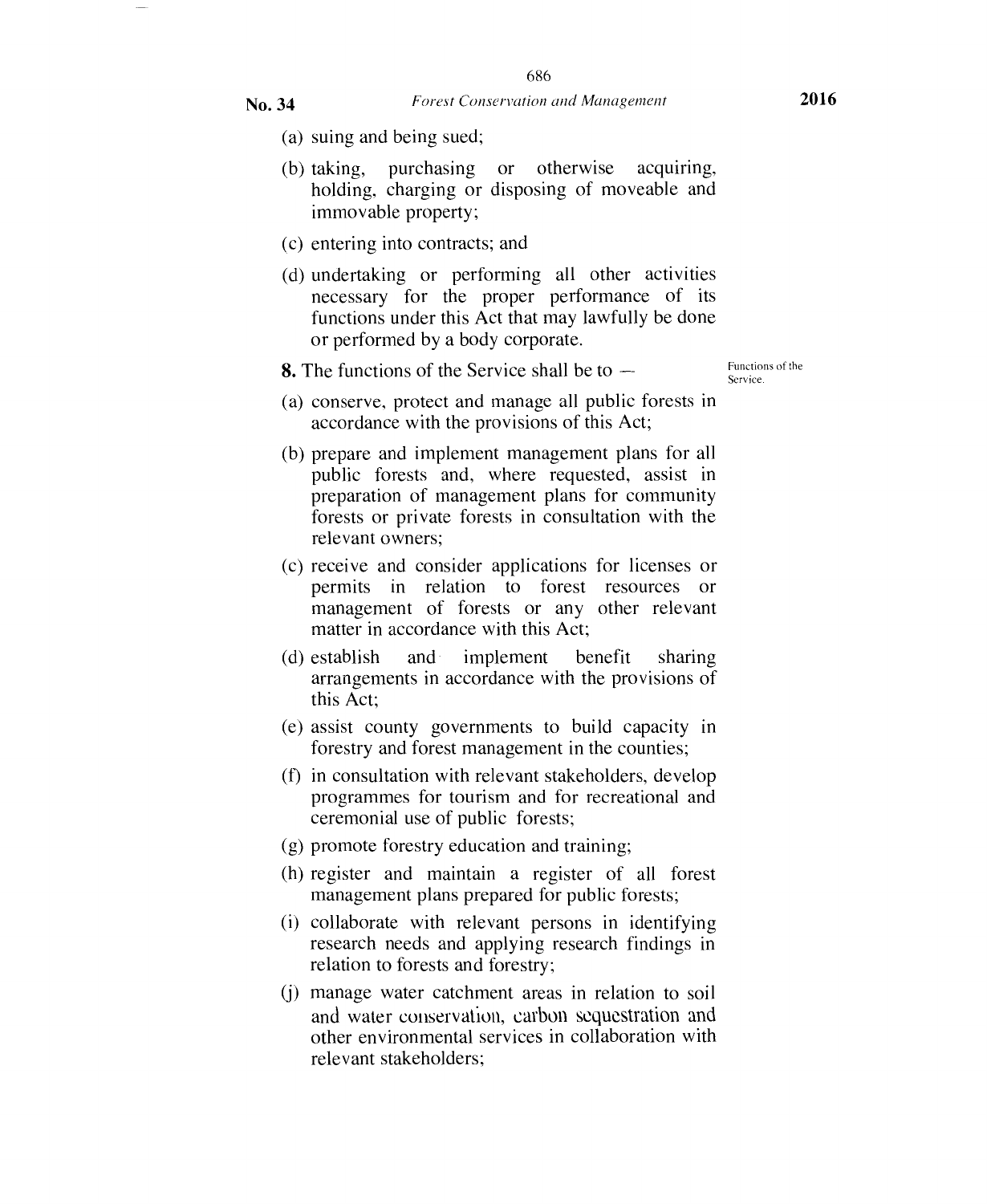- (i) a Forest Status Report for the Cabinet Secretary once in every two years; and
- (ii) a Resource Assessment Report for the Cabinet Secretary once in every five years;

(1) consider and recommend to the Cabinet Secretary the establishment of public forests on unalienated public land or any other public land;

(m) consider and recommend to the Cabinet Secretary the determination and alteration of boundaries of public forests;

(n) establish forest conservancy areas for purposes of conservation and management;

(o) approve the provision of credit facilities and technical training for community-based forest industries, and the provision of incentives to persons for the sustainable utilization of wood and non-wood forest products;

(p) implement and enforce rules and regulations governing importation, exportation and trade in forest produce; and

(q) develop, maintain and regularly update a geographic information system database of all forests in Kenya.

**9.** (1) The Service shall be managed by a Board of <sup>The Board</sup> Directors which shall comprise of —

(a) a chairperson, appointed by the President;

- (b) the Principal Secretary responsible for forestry or a designated representative;
- (c) the Principal Secretary responsible for National Treasury or a designated representative;
- (d) the Inspector-General of the National Police Service or a designated representative;
- (e) the Director of the Kenya Forestry Research Institute or a designated representative;
- (f) the Chief Conservator of Forests who shall be the secretary to the Board but shall not have a vote; and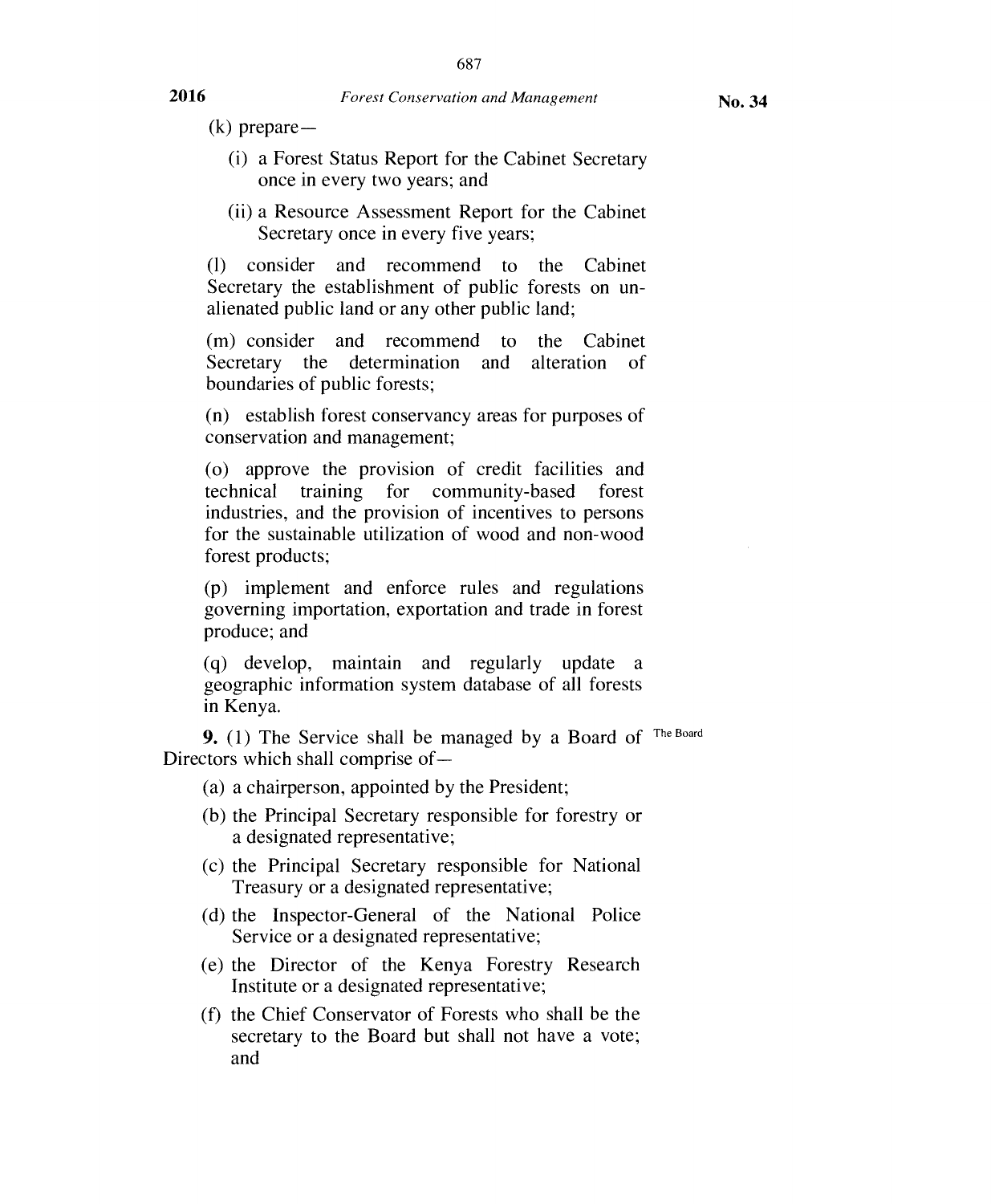- (g) four other persons appointed by the Cabinet Secretary, of whom-
	- (i) one shall be nominated by the Forestry Society of Kenya;
	- (ii) one shall be nominated by a national body representing community forest associations;
	- (iii) one shall represent the forest industry; and
	- (iv) one person nominated by the Council of Governors.

(2) A person shall be qualified for appointment as chairperson to the Board if such person —

- (a) holds a minimum of a bachelors degree from a university recognized in Kenya;
- (b) has knowledge and experience of at least ten years in matters relating to any of the following —
	- (i) management of natural resources;
	- (ii) forest conservation and management; or
	- (iii) public administration and planning.
- (c) satisfies the requirements of Chapter six of the Constitution."

(3) The members of the Board under subsection  $(1)(a)$ and (1)(e) shall hold office for a period of three years and shall be eligible for re-appointment for a further term of three years.

(4) A person shall not be appointed to the Board if the person—

- (a) has been convicted of a criminal offence and imprisoned for a term exceeding six months without the option of a fine;
- (b) is a member of a governing body of a political party;
- (c) has previously been removed from public office for contravention of the provisions of the Constitution or any other written law;
- (d) is an un-discharged bankrupt; and
- (e) violates the Constitution or any other written law.

(5) The appointment of the chairperson and the members appointed under subsection (1) (e) shall be by name and by notice in the Gazette.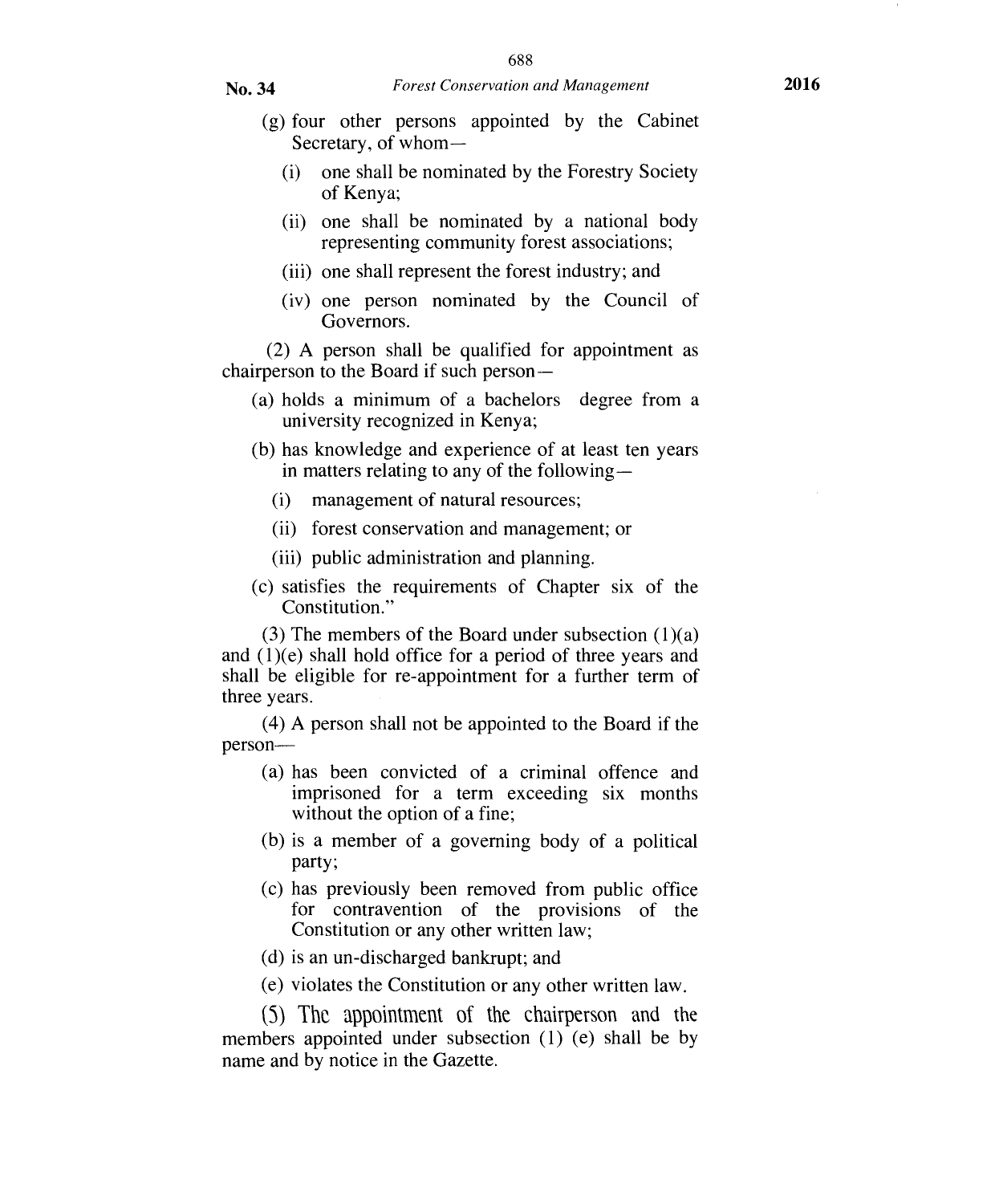(6) All appointments made under this section shall be in accordance with the provisions of the Constitution.

10. The Board shall have all the powers necessary for Powers of the Board. the proper performance of the functions of the Service under this Act and, in particular, the Board shall have power to —

- (a) invest any moneys of the Service not immediately required for the purposes of this Act;
- (b) co-operate with other organizations undertaking functions similar to its own, whether within Kenya or otherwise.
- (c) set aside land for forestry research;
- (d) offer services to any person upon such terms as the Board may from time to time determine.

**11.** (1) The Board may from time to time establish  $\frac{\text{Commitices of the}}{\text{Board}}$ committees for the better carrying out of its functions. Board.

(2) The Board may, with the approval of the Cabinet Secretary, co-opt into the membership of committees established under subsection (1) other persons whose knowledge and skills are found necessary for the functions of the Board.

(3) The Board may, by resolution either generally or in any particular case, delegate to any committee of the Board or to any member, officer, employee or agent of the Board, the exercise of any of the powers of the Board or the performance of any of the functions or duties of the Board.

**12.** The business and affairs of the Board shall be Conduct of business conducted in accordance with the First Schedule to this Board. Act.

13. A member of the Board shall be paid such Remuneration and remuneration or allowances, as the Salaries and members. c s and members. Remuneration Commission may recommend.

14. (1) There shall be a Chief Conservator of Forests The Chief Conservator of the Service who shall be publicly and competitively recruited and appointed by the Board with the approval of the Cabinet Secretary.

(2) A person shall be qualified for appointment as the Chief Conservator of Forests of the Service if the person-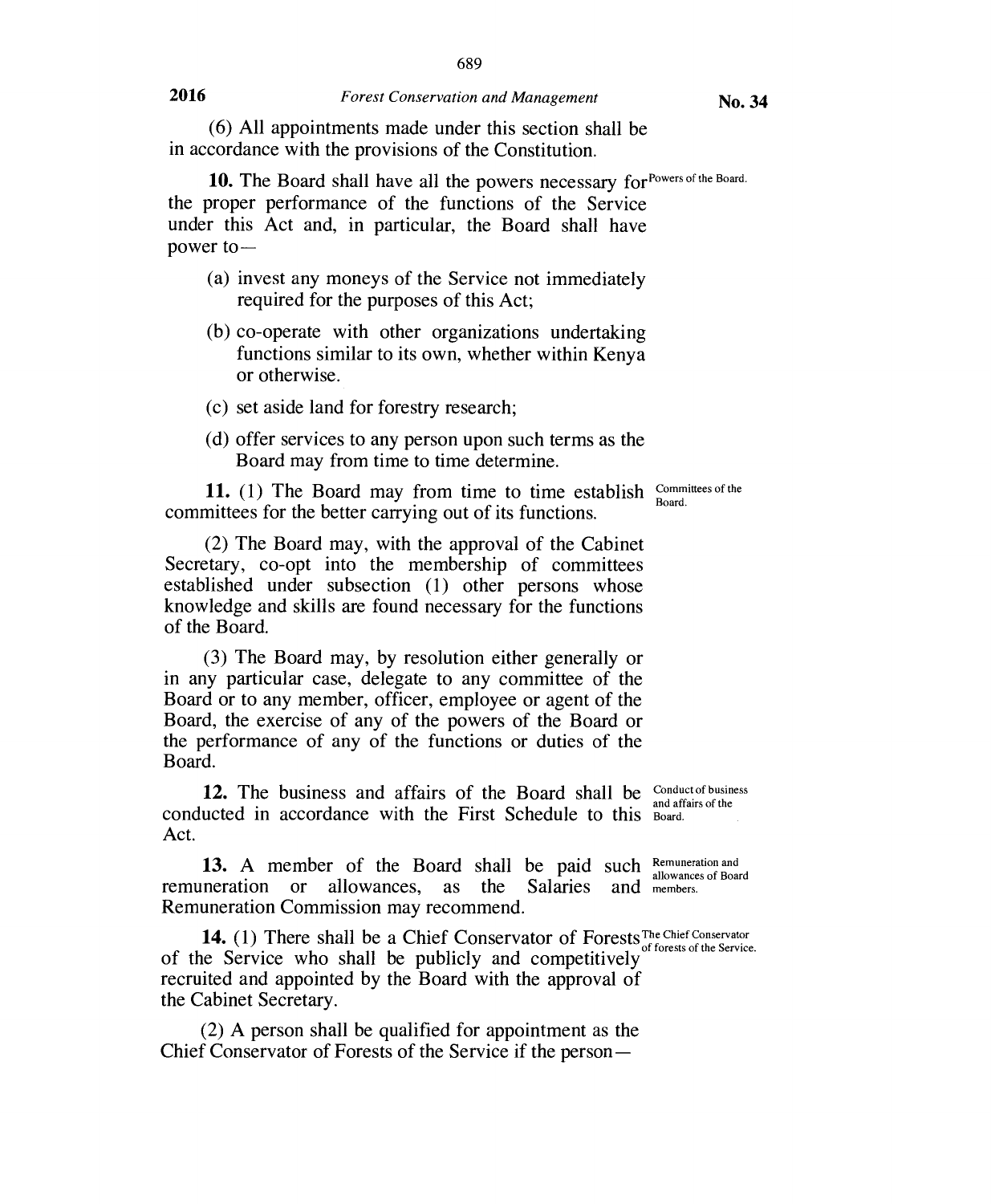- (a) is a citizen of Kenya;
- (b) satisfies the requirements of Chapter six of the Constitution;
- (c) possesses a first degree in forestry from a university recognized in Kenya; and
- (d) has at least ten years professional experience in the relevant field at management level.

(3) The Chief Conservator of Forests shall hold office for a term of four years, and be eligible for re-appointment for a further term of four years.

(4) The Chief Conservator of Forests shall, subject to the direction of the Board, be responsible for the day to day management of the Service.

(5) The Chief Conservator of Forests shall, subject to the direction of the Board, be responsible for the direction of the affairs and transactions of the Service and the exercise, discharge and performance of its objectives, functions and duties.

15. The Board may appoint such officers and other Staff of the Service. staff of the Service as are necessary upon such terms and conditions of service as the Board, on the recommendation of the Salaries and Remuneration Commission, may determine.

**16.** (1) The Board may, on the recommendation of the  $\frac{\text{Uniformed and}}{\text{disciplined staff.}}$ Cabinet Secretary responsible for matters related to internal security, designate a specific cadre of the staff of the Service to be a uniformed and disciplined force.

(2) The Board may prescribe a disciplinary code for the cadre of staff designated under this section to be a uniformed and disciplined force.

(3) In the performance of their functions and the exercise of their powers, the rights of the cadre of staff designated under this section may be limited in accordance with the provisions of Article 24(5) of the Constitution.

**17.** (1) There is hereby established a college to be  $K_{\text{college}}^{Kenya \text{ Forestry}}$ known as the Kenya Forestry College that shall —

(a) provide forestry education;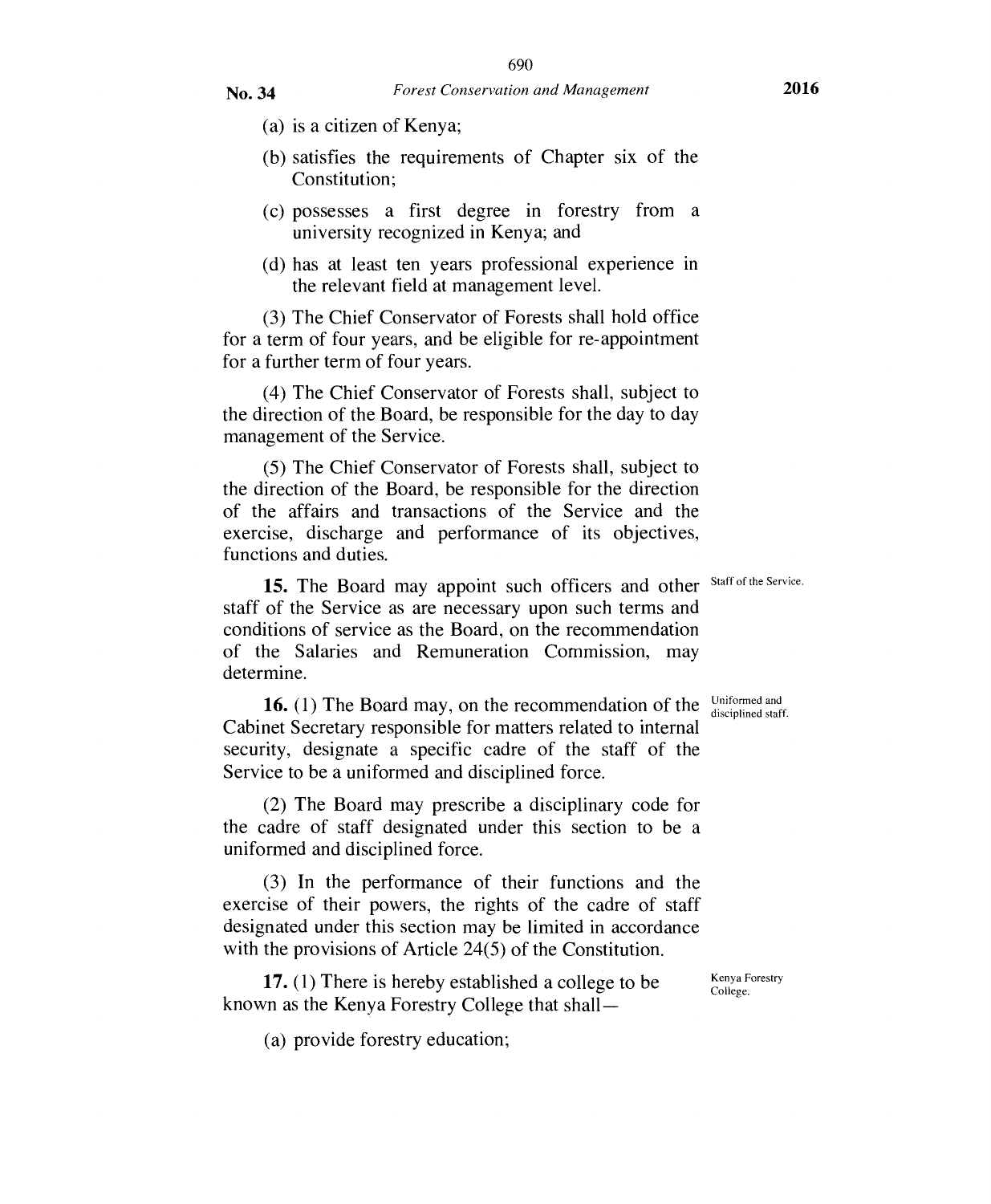- (b) provide vocational and technical training courses in forest conservation, and the management and sustainable utilization of forests; and
- (c) provide training in the protection of forests and allied natural resources.

(2) The College shall develop training programmes from certificate to diploma level in forest management and utilization.

(3) The College shall, in consultation with stakeholders, design training programmes to support apprenticeship and vocational training in the forest sector including short courses for communities, private forest owners and forest industries.

(4) The Board shall formulate policies for the administration and management of the College.

**18. (1)** The Cabinet Secretary may, on recommendation of the Board, appoint suitable volunteers to be honorary foresters. Honorary foresters.

- (2) An honorary forester shall —
- (a) be appointed by notice in the Gazette;
- (b) hold office, subject to such conditions as the Cabinet Secretary may prescribe, for a period of three years; and
- (c) have such functions as may be prescribed by rules made under this Act.

personal liability.

**19.** (1) No matter or thing done by any member of the *Protection from* Board, officer, employee or agent of the Service shall, if the matter or thing is done in good faith for executing the functions, powers or duties of the Service, render the member, officer, employee, agent or any person acting on their directions personally liable to any action, claim or demand whatsoever.

(2) Any expenses incurred by any person in any suit or prosecution brought against him or her in any court, in respect of any act which is done or purported to be done by him or her under the direction of the Board, shall if the court holds that such act was done in good faith, be paid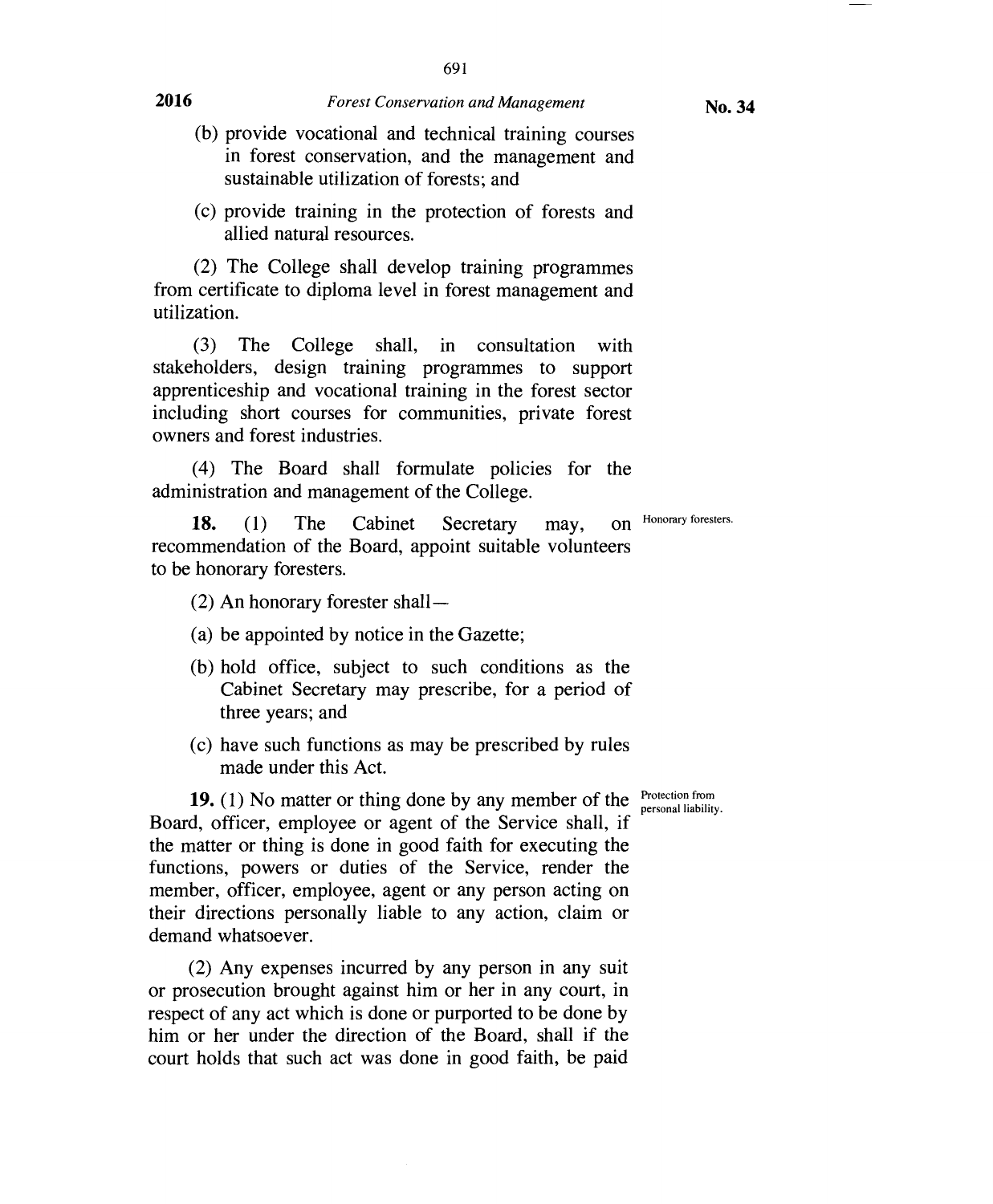out of the funds of the Service, unless such expenses are recovered by him or her in such suit or prosecution.

(3) For the avoidance of doubt, nothing in this section shall exempt a member of the Board, officer, employee or agent of the Service from individual responsibility for unlawful or criminal acts committed by that member of the Board, officer, employee or agent of the Service.

**20.** (1) The Board shall establish forest conservation  $\frac{F$  Forest conservation areas for the proper and efficient management of forests and may divide such conservation areas into ecosystems.

(2) There shall be established a forest conservation committee in respect of each forest conservation area.

(3) The functions of a forest conservation committee shall be to —

- (a) make recommendations to the Board and to the relevant county government in relation to the conservation and utilisation of forests;
- (b) identify and recommend areas to be set aside for the creation of public forests; and
- (c) perform any other function that may be assigned to it by the Board.
- (4) A forest conservation committee shall consist of —
- (a) a chairperson appointed by the Board;
- (b) the relevant county executive committee member responsible for forestry or their designated representative;
- (c) the relevant forest officer in-charge;
- (d) three other persons appointed by the Board and nominated by —
	- (i) relevant community forest associations;
	- (ii) relevant forest industries in the forest conservation area; and
	- (iii) relevant civil society organizations involved in forest conservation and operating in the forest conservation area.

(5) The members of a forest conservation committee appointed in accordance with subsection (4)(a) and subsection  $(4)(d)$  shall hold office for a period of three years and shall be eligible for a further term of three years.

areas and committees.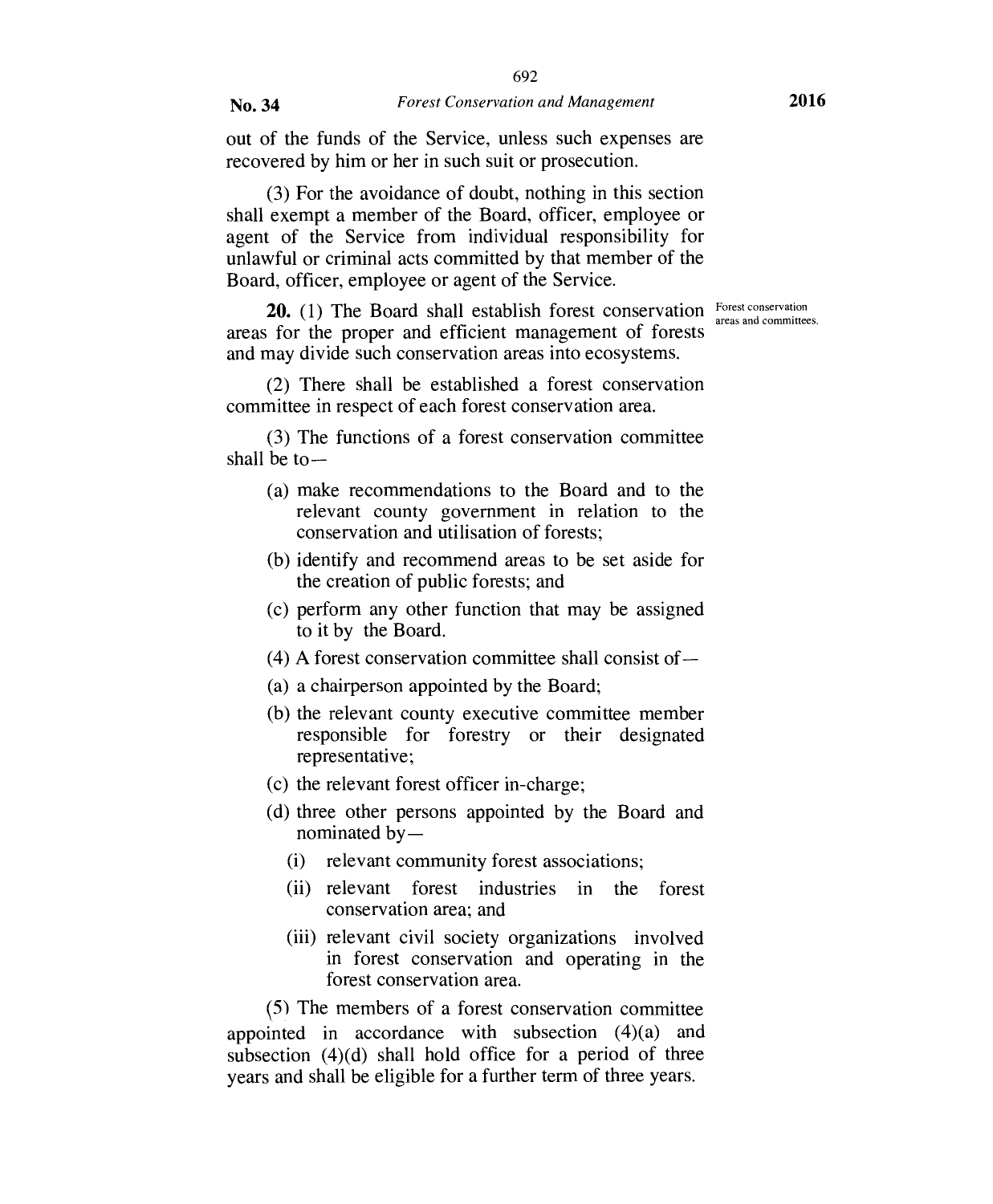(6) A person who is not a member of a forest conservation committee may be invited to attend meetings of the committee and take part in its deliberations but shall not have a right to vote.

(7) A member of a forest conservation committee shall be entitled to be paid such allowances as the Salaries and Remuneration Commission may recommend.

(8) The Board may set aside funds for the proper functioning of the committees.

(9) The Cabinet Secretary may, in consultation with the Board, make Regulations governing the procedures of the forest conservation committees.

21. (1) Each County Government-

Forestry functions of County Governments.

- (a) shall implement national policies on forest management and conservation;
- (b) shall manage all forests on public land defined under Article 62(2) of the Constitution;
- (c) shall prepare an annual report, with the approval of the County Assembly, for the Service on the activities of the county government in relation to this Act and any national policies on forest management and conservation;
- (d) shall promote afforestation activities in the county;
- (e) shall advice and assist communities and individuals in the management of community forests or private forests; and
- (f) may enter into joint management agreements with communities or individuals for the management of community forests or private forests.

(2) A county assembly may enact legislation for the better carrying into effect of the provisions of this section.

(3) The Service may if requested, collaborate, partner or offer assistance to the County Government for the better carry out the provisions of this Act.

**22.** (1) The Kenya Forestry Research Institute, as Forestry research and established under the Science, Technology and Innovation No 28 of 2013. Act, 2013, shall be the agency in forestry research and development.

development.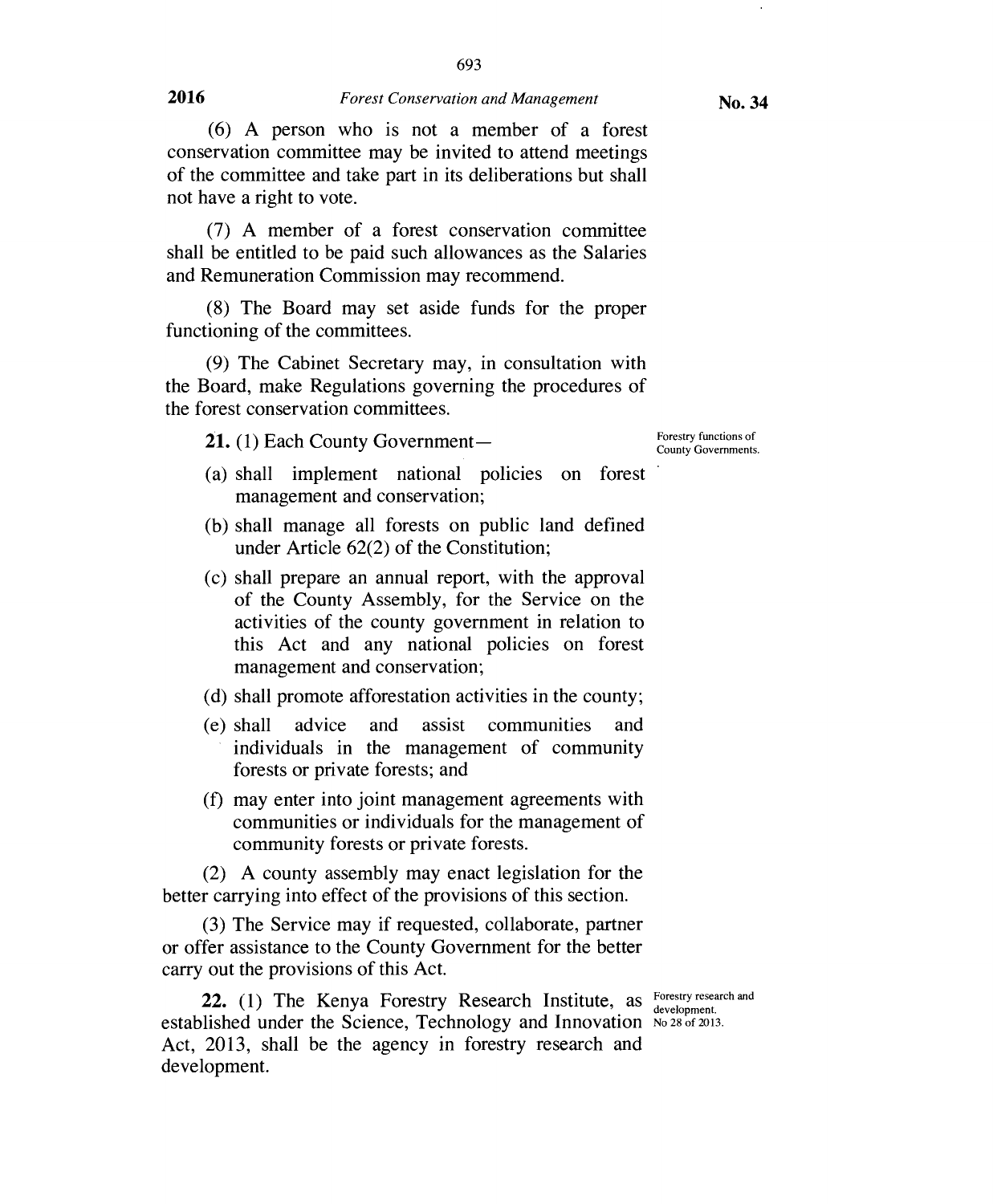(2) The Institute shall develop research and development programmes to provide information and technologies for sustainable development of forestry and allied natural resources.

(3) The Institute shall, in consultation with relevant organizations —

- (a) prepare forestry research and development strategies for the country;
- (b) conduct expert training courses in forestry and allied natural resources;
- (c) disseminate research findings to support forestry development in the country and counties; and
- (d) participate in the development and monitoring of national forest standards.

(4) The Institute shall, on a regular basis, compile and submit a report for the Cabinet Secretary relating to forestry research and development.

## **PART III—FINANCIAL PROVISIONS**

23. The funds of the Service shall consist of — Funds of the Service.

- (a) such moneys as may be appropriated by Parliament for the purposes of the Service;
- (b) such moneys as may accrue to or vest in the Service in the course of the exercise of their powers or the performance of its functions under this Act;
- (c) such moneys as may be payable to the Service pursuant to this Act or any other written law;
- (d) such gifts as may be given to the Service; and
- (e) all moneys from any other source provided, donated or lent to the Service.

24. The financial year of the Service shall be the Financial Year. period of twelve months ending on the thirtieth June in each year.

25. (1) At least two months before the end of each Annual Estimates financial year, the Board shall cause to be prepared estimates of the revenue and expenditure of the Service for that financial year.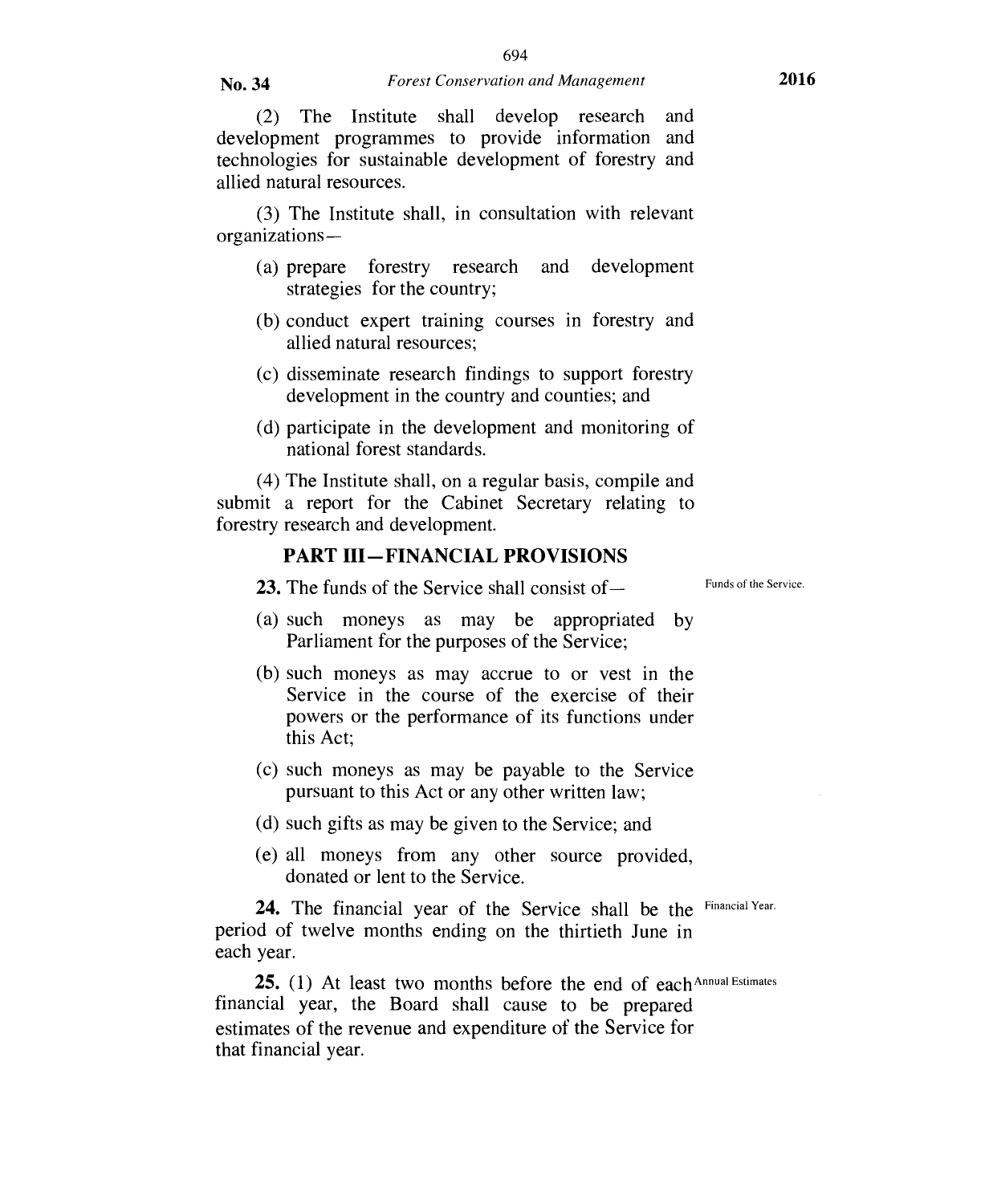(2) The annual estimates shall make provision for all estimated expenditure of the Service for the financial year, and in particular shall provide for—

- (a) preparation and operationalization of management plans for all public forests;
- (b) protection and conservation of all indigenous forests in public forests;
- (c) development and promotion under license of timber and bamboo plantations and recreational tourism in public forests;
- (d) fulfillment of any other activities either in the Strategic Plan or as deemed necessary by the Board;
- (e) payment of the salaries, allowances and other charges in respect of the members of staff of the Service
- (f) payment of the pensions, gratuities and other charges in respect of retirement benefits payable to the members of staff of the Service;
- (g) proper maintenance of the buildings and grounds of the Service;
- (h) proper maintenance, repair and replacement of the equipment and other movable property of the Service;
- (i) creation of such reserve funds to meet future or contingent liabilities in respect of retirement benefits, insurance, replacement of buildings or equipment, or in respect of such other matters as the Board may deem fit; and
- (j) capacity building for county governments for forestry development.

(3) The annual estimates shall be submitted to the Cabinet Secretary.

(4) No expenditure shall be incurred for the purposes of the Service except in accordance with the annual estimates submitted under subsection (3), or in pursuance of an authorization of the Board given with prior written approval of the Cabinet Secretary, and the Cabinet Secretary responsible for the National Treasury.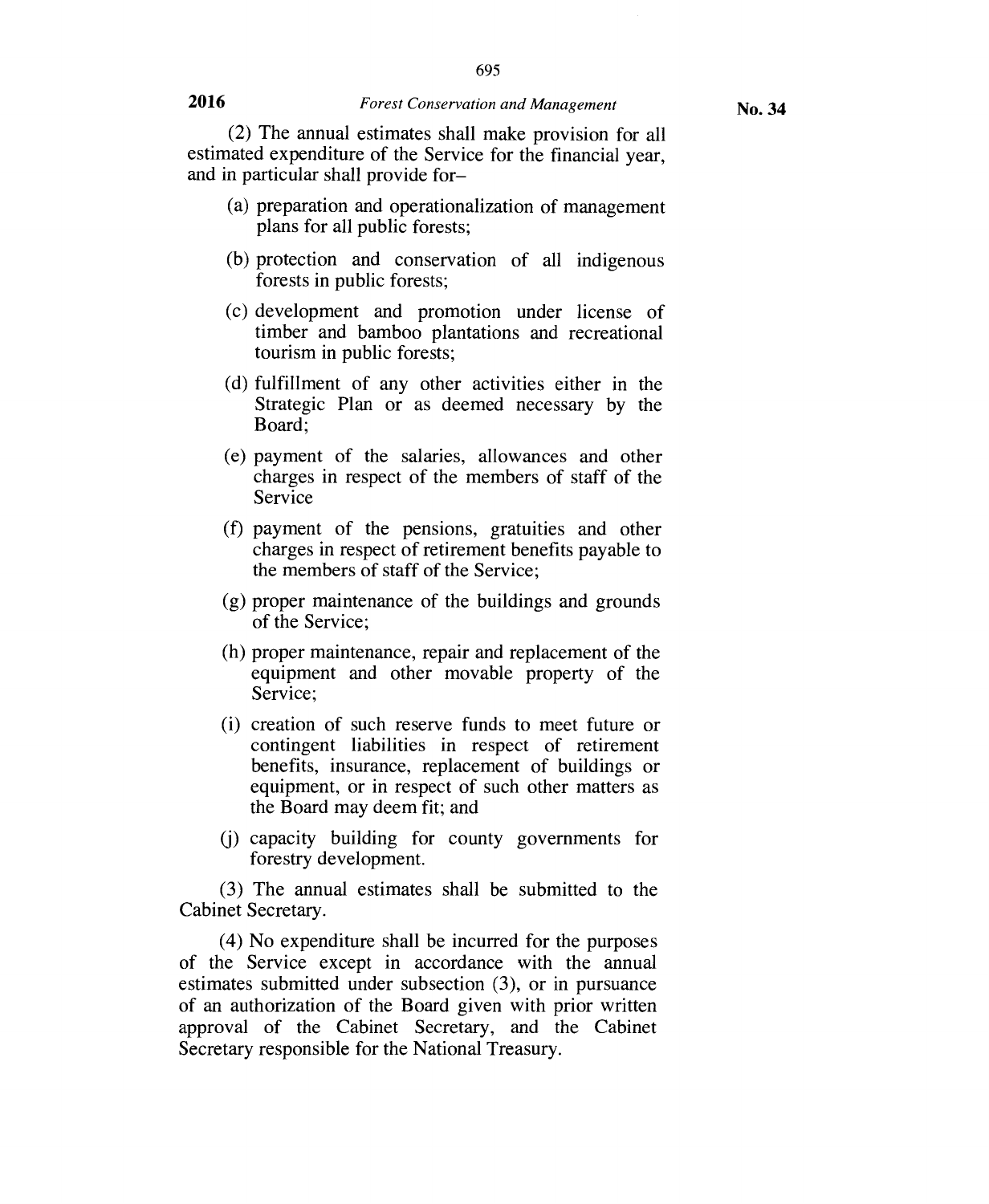26. (1) The Board shall cause to be kept proper books Accounts and audit. and other records of accounts of the income, expenditure, assets and liabilities of the Service.

(2) Within a period of three months after the end of each financial year, the Board shall submit to the Auditor-General the accounts of the Service, in respect of that year, together with a statement of—

- (a) income and expenditure during that financial year; and
- (b) assets and liabilities of the Service on the last day of that financial year.

(3) The accounts of the Service shall be examined, audited and reported upon annually by the Auditor-General in accordance with the provisions of the law relating to public audit.

as the Forest Conservation and Management Trust Fund. **27.** (1) There is hereby established a fund to be known Forest Conservation and Management Trust

(2) The objects of the Trust Fund shall be to nurture, promote and support innovations and best practices in forest conservation and development including the support of—

(a) community forestry programmes;

(b) reforestation and afforestation programmes;

(c) forestry extension programmes;

(d) apprenticeships and vocational training; and

(e) programmes for payment for ecosystem services.

(3) The Cabinet Secretary shall make rules for the management of the Trust Fund.

**28.** The Trust Fund shall consist of — Sources of funds

- (a) monies from time to time appropriated by Parliament for purposes of the Fund;
- (b) moneys levied for the use of forests or forest lands in such manner as the Cabinet Secretary may, upon the recommendation of the Board of Trustees and the Kenya Forest Service Board and in consultation with the Cabinet Secretary for the National Treasury, determine;

Forest Conservation Fund.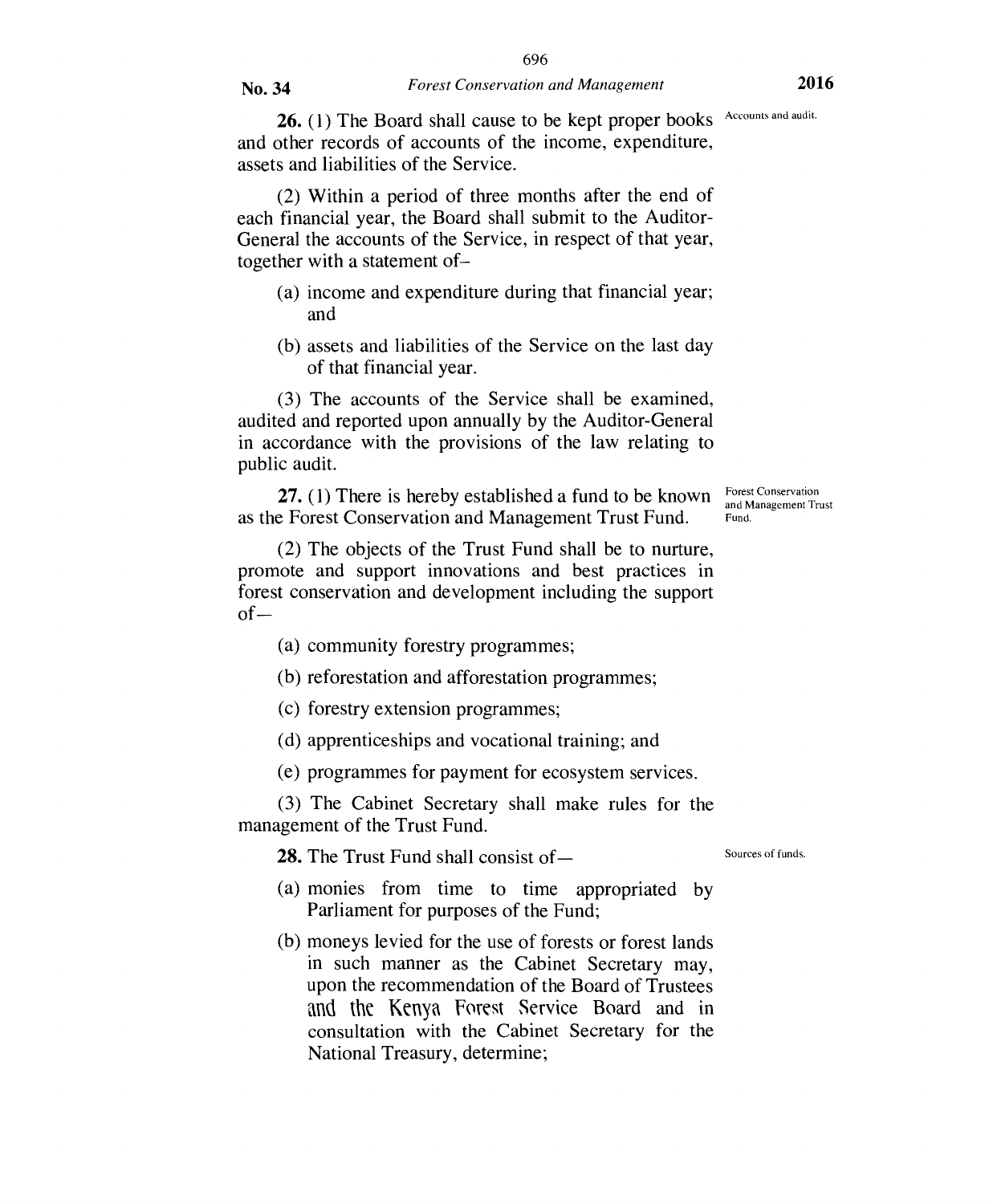- (c) income from investments made by the Board of Trustees;
- (d) such sums of money or other assets as may be specifically designated from the funds of the Service; and
- (e) such sums of monies as may be received by the Trust Fund in the form of endowments, grants, donations, bequests or other gifts.

**29.** (1) The Trust Fund shall be managed by a Board Management of the of Trustees appointed by the Cabinet Secretary.

- (2) The Board of Trustees shall comprise of  $-$
- (a) a chairperson and four other members appointed by the Cabinet Secretary in an open and competitive process;
- (b) the Director General or a designated representative, who shall be an ex-officio member of the Board; and
- (c) the principal Secretary responsible for forestry who shall be an ex-officio member of the Board.
- (3) The Board of Trustees shall —
- (a) determine the amounts of money payable in respect of any purpose for which the Fund is established and formulate the conditions for disbursement;
- (b) make necessary investments from the Fund for the realisation of the Fund's objectives, in securities approved from time to time by the National Treasury; and
- (c) keep and maintain audited accounts of the Fund and publish such accounts in such manner as may be approved by the National Treasury.

(4) The Cabinet Secretary shall make regulations for the management and administration of the Fund.

#### **PART IV—CONSERVATION AND MANAGEMENT OF FORESTS**

(2) Public forests include—

**30.** (1) Forests may be classified as public, community  $\frac{\text{Classification of}}{\text{forest}}$ forests.<br>or private forests.

**2016** *Forest Conservation and Management*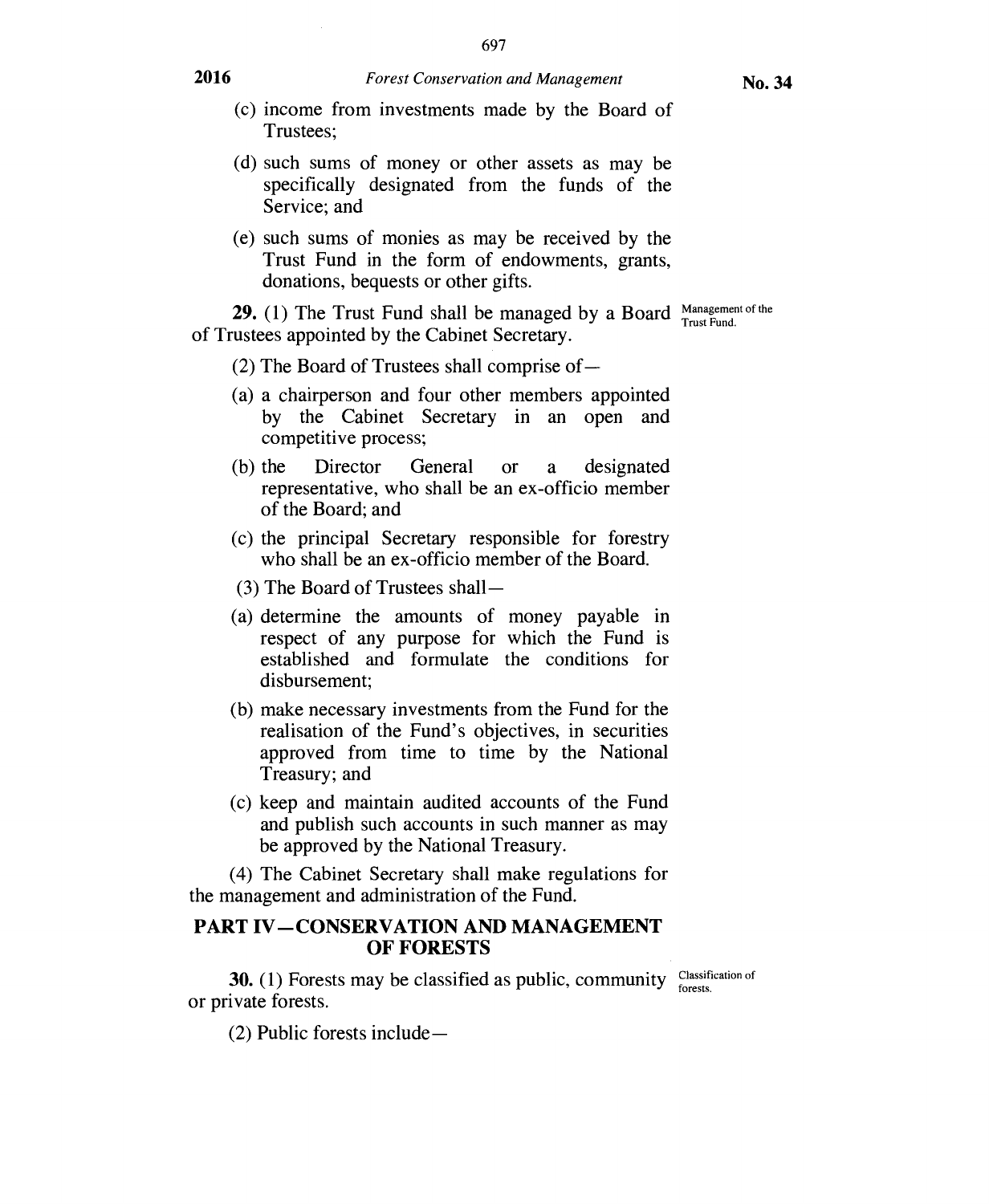- (a) public forests classified under Article  $62(1)(g)$  of the Constitution; and
- (b) forests on land between the high and low water marks classified under Article 62(1)(1) of the Constitution.
- (3) Community forests include —
- (a) forests on land lawfully registered in the name of group representatives;
- (b) forests on land lawfully transferred to a specific community;
- (c) forests on any other land declared to be community land by an Act of Parliament;
- (d) forests on land that is lawfully held, managed or used by specific communities as community forests;
- (e) forests on ancestral lands and lands traditionally occupied by hunter-gatherer communities; and
- (f) forests lawfully held as trustland by the county governments, but not including any public land held in trust by the county governments under Article 62(2) of the Constitution.
- (4) Private forests include —
- (a) forests on registered land held by any person under any freehold tenure;
- (b) forests on land held by any person under leasehold tenure;
- (c) any forest owned privately by an individual, institution or body corporate for commercial or non-commercial purposes; and
- (d) forests on any other land declared private land under an Act of Parliament.

**31.** (1) All public forests in Kenya are vested in the  $\frac{C_{\text{reaction and}}}{m\text{ measurement}}$ Service, subject to any rights of user in respect thereof, forests. which by or under this Act or other written law, have been or are granted to any other person.

management of public

(2) The Cabinet Secretary may, on the recommendation of the Board and after consultation with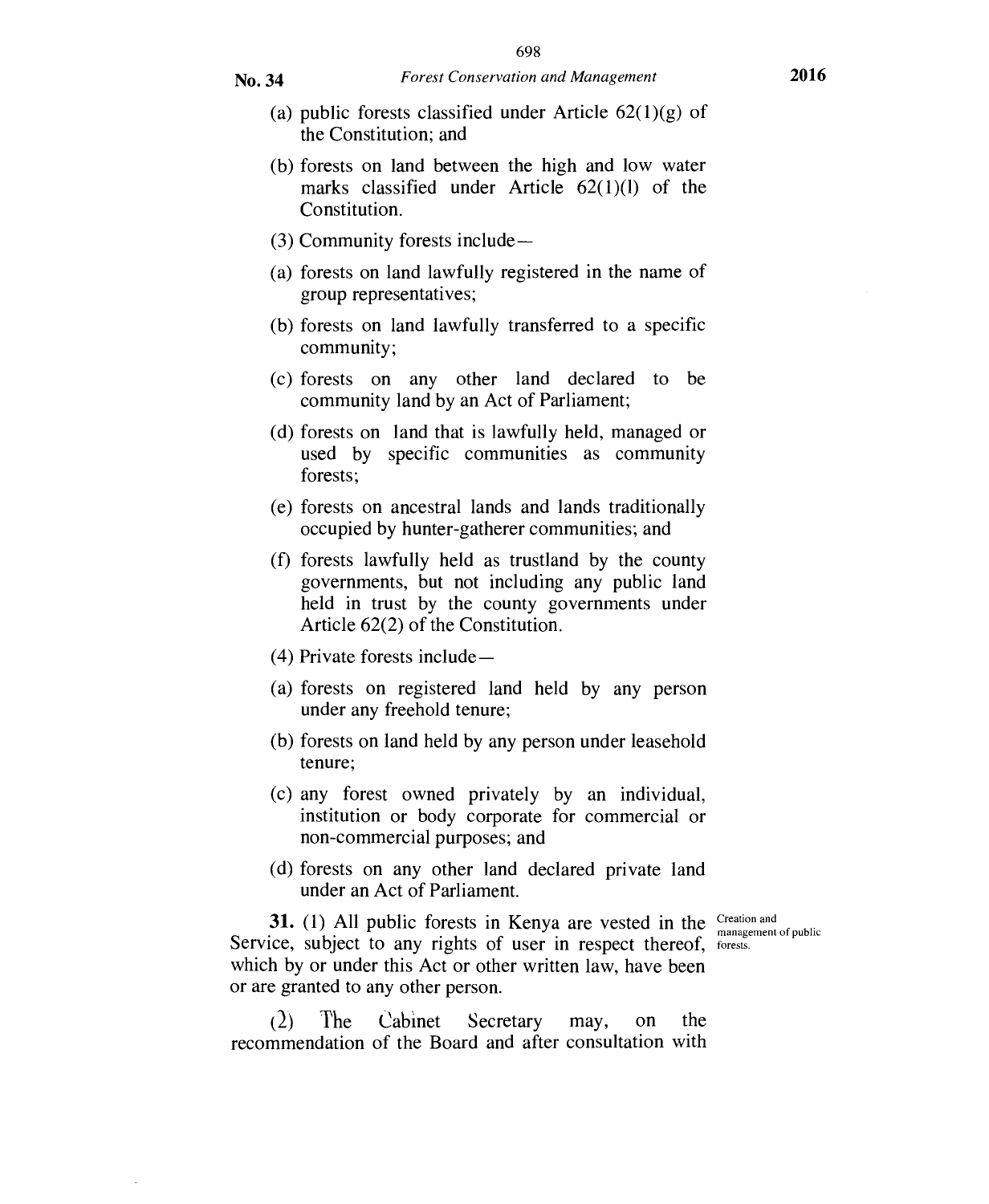**No. 34** 

the National Land Commission declare through a Gazette notice any un-alienated public land or any land purchased or otherwise acquired by the Service to be a public forest.

**32.** (1) All community forests shall be vested in the  $\frac{\text{Management of}}{\text{community forests.}}$ community, subject to any rights of user in respect thereof, which by or under this Act or other written law, have been or are granted to any other person.

(2) The Service shall register each community forest in accordance with Regulations prescribed in accordance with this Act.

(3) The Service shall notify the relevant county government of the registration of a community forest as soon as is practicable of the registration.

(4) Upon registration under subsection (2), the community may apply —

- (a) to the county government for technical advice regarding appropriate forestry practices and conservation; or
- (b) to the Fund, subject to availability of funds, loans from the Fund for the development of the forest.

(5) A community that establishes or owns a community forest may apply to the relevant authorities for exemption from payment of all or part of the land rates and such other charges as may be levied in respect of the land on which the forest is established.

**33.** (1) A person who owns a private forest, including  $\frac{\text{Management of}}{\text{private forest}}$ a forest in the course of establishment, on land owned by the person, may apply to the Service for registration of the forest under this section.

(2) The Service shall register a forest under subsection (1) where the forest meets the criteria prescribed in rules made under this Act.

(3) Upon registration under subsection (2), the owner of a private forest may apply —

- (a) to the Service for technical advice regarding appropriate forestry practices and conservation; or
- (b) to the Fund, subject to availability of funds, loans from the Fund for the development of the forest,

private forests.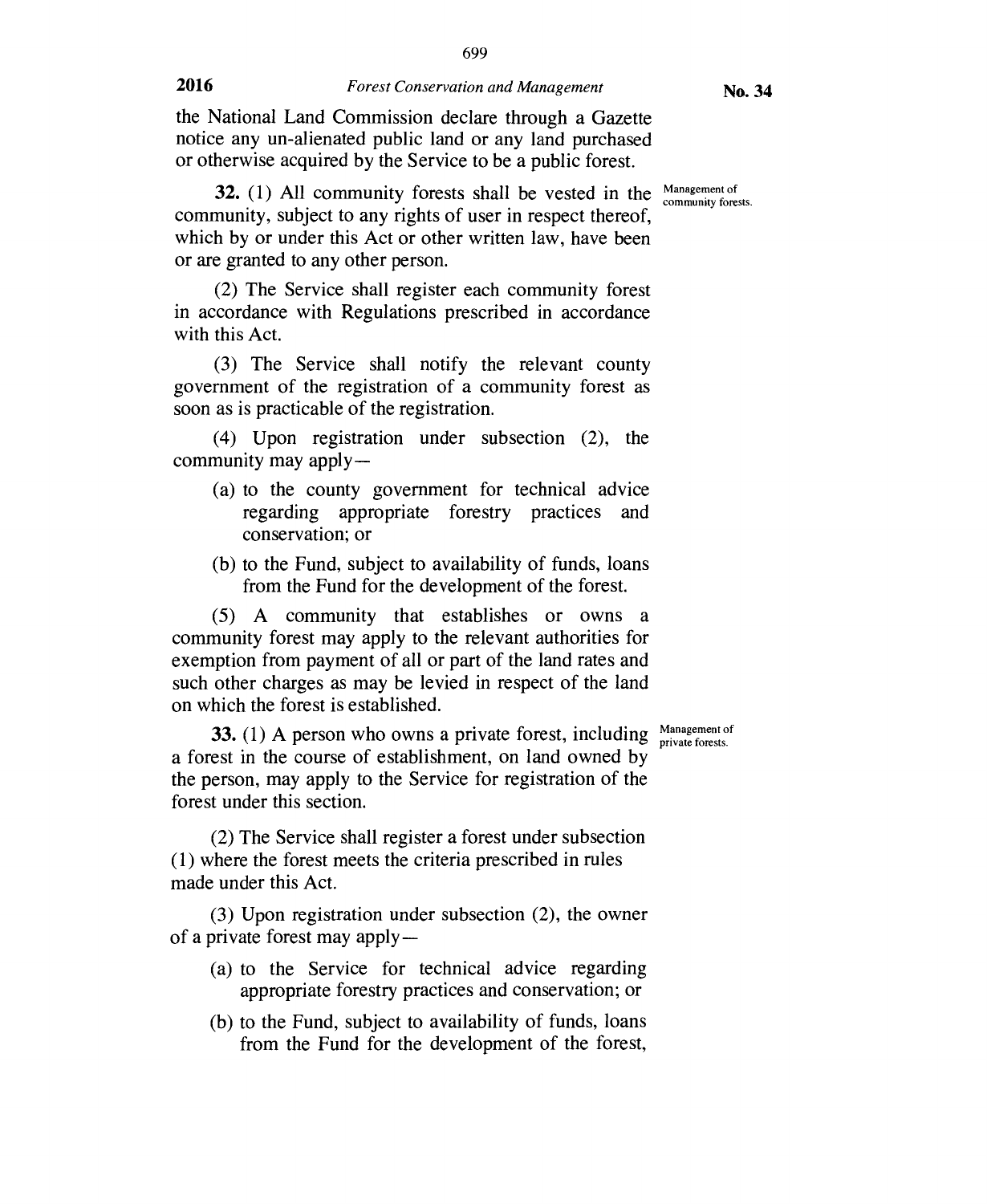provided that the funds are obtained and utilised in accordance with the procedures set out by the Service.

(4) A person who establishes or owns a private forest may apply to the relevant authorities for exemption from payment of all or part of the land rates and such other charges as may be levied in respect of the land on which the forest is established.

**34.** (1) Any person may petition the National Variation of Assembly or the Senate, for the variation of boundaries of a revocation of public public forest or the revocation of the registration of a public forest or a portion of a public forest.

boundaries or forests.

(2) A petition under subsection (1) shall demonstrate that the variation of boundaries or revocation of the registration of a public forest or a portion of a public forest does not-

- (a) endanger any rare, threatened or endangered species; or
- (b) adversely affect its value as a water catchment area; and prejudice biodiversity conservation, cultural site protection of the forest or its use for educational, recreational, health or research purposes.

(3) A petition made under subsection (1) shall be considered in accordance with the provisions of the Petitions to Parliament (Procedure) Act and the Standing Orders of the relevant House.

(4) The Cabinet Secretary shall, within thirty days of the petition being committed to the relevant Committee, submit a recommendation on whether the petition should be approved subject to —

- (a) the petition being subjected to an independent Environmental Impact Assessment; and
- (b) public consultation being undertaken in accordance with the Second Schedule.

(5) If the relevant Committee, reports that it finds that the petition —

(a) does not disclose a ground for the variation of the boundaries of a public forest or the revocation of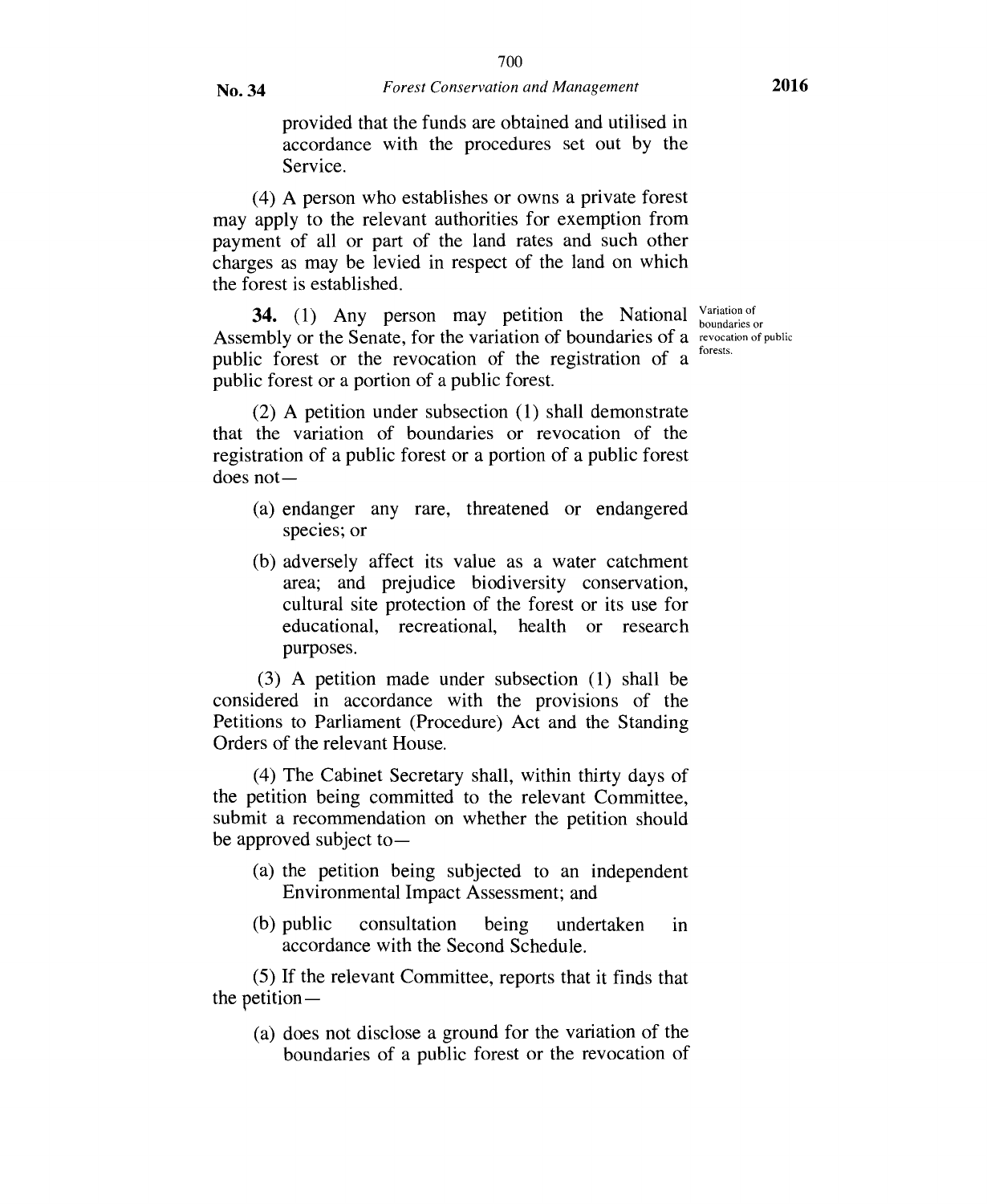reversion of

the registration of a public forest or a portion of a public forest, no further proceedings shall be taken; or

(b) discloses a ground for the variation of the boundaries of a public forest or the revocation of the registration of a public forest or a portion of a public forest, the National Assembly or the Senate<br>shall vote on whether to approve the shall vote on whether to approve the recommendation.

(6) If the resolution under subsection (5) (b) is supported by a majority of the members of the National Assembly or the Senate, present and voting, the Cabinet Secretary shall publish a notice in the Gazette.

**35.** (1) Upon the recommendation of the Service or  $\frac{Declaration and P}{reversion of}$ the relevant county government, the Cabinet Secretary provisional forests. may, by notice in the Gazette, declare any community or private forest, which in the opinion of the Service is mismanaged or neglected, to be a provisional forest.

(2) A notice in accordance with the provisions of this section shall only be made where —

- (a) the forest-
	- (i) is an important catchment area or a source of water springs;
	- (ii) is rich in biodiversity and contains rare, threatened or endangered species;
	- (iii) is of cultural or scientific significance; or
	- (iv) supports an important industry and is a source of livelihood for the surrounding forest communities; and
- (b) the Director General has issued a notice requiring the forest owner, as the case may be, to undertake specific silvicultural practices to improve the forest, and such notice has not been complied with, or the forest owner is unable to undertake the specified practices.

(3) A provisional forest shall be managed by the Service in collaboration with the owner thereof for a period of three years subject to review, and any profits accruing therefrom shall be paid to such owner less the expenses incurred by the Service in managing the forest concerned.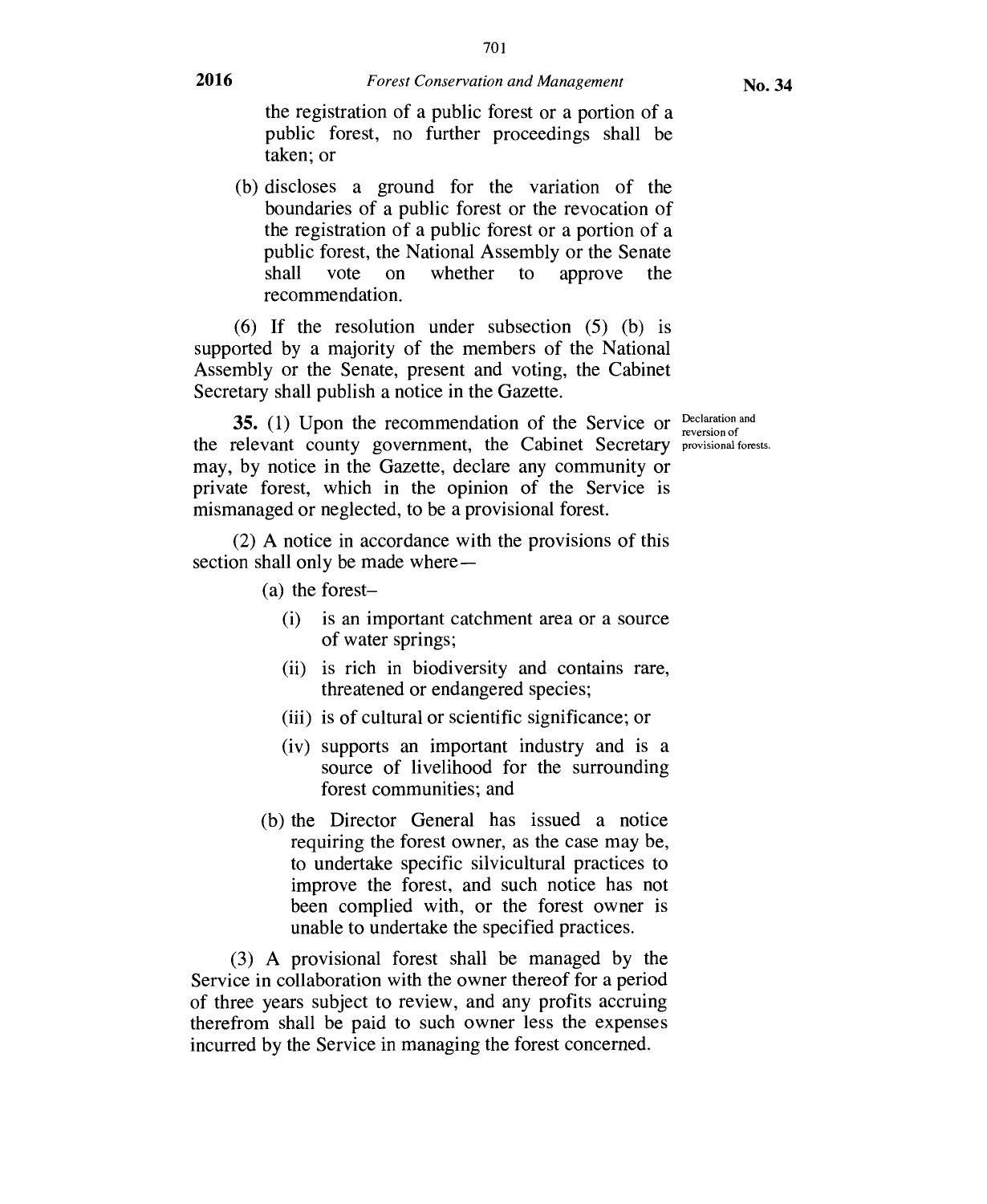(4) A provisional forest shall revert to the owner where the Board is satisfied that it has been adequately rehabilitated and the owner has given an undertaking to efficiently manage it.

(5) The Board may, upon reversion of a provisional forest, prescribe for observance by the owner such conditions as may be necessary to ensure compliance with the provisions of this Act.

**36.** (1) Subject to sub-section (2), the Service may, in Exchange of forest consultation with the relevant government agencies and stakeholders, and with approval of the Cabinet Secretary, exchange part of a forest area with private land with the consent of the owner of such land where—

- (a) the exchange enhances the efficient management and protection of the forest;
- (b) the exchange is equitable to the Service and the land owner, according to an independent valuation;
- (c) an independent Environmental Impact Assessment has been conducted and has shown that such exchange shall not adversely affect the environment; and
- (d) the forest area to be exchanged does not contain rare, threatened or endangered species and is not a water catchment area or a source of springs.

(2) The Service may, with the approval of the Cabinet Secretary, acquire by purchase any land suitable to be declared a public forest in accordance with this Act.

(3) No purchase or exchange shall be transacted under this section unless prior public consultation is carried out in accordance with the Second Schedule.

(4) The Service may enter into an arrangement with the owner of public forest for the management of the forest.

recreational parks.

 $\mathbf{I}$ 

37. (1) Every County Government shall, establish and Arboreta and maintain arboreta, green zones or recreational parks for use by persons residing within its area of jurisdiction.

(2) For the purposes of subsection (1), every County Government shall cause housing estate developers within its jurisdiction to make provision for the establishment of area with private land.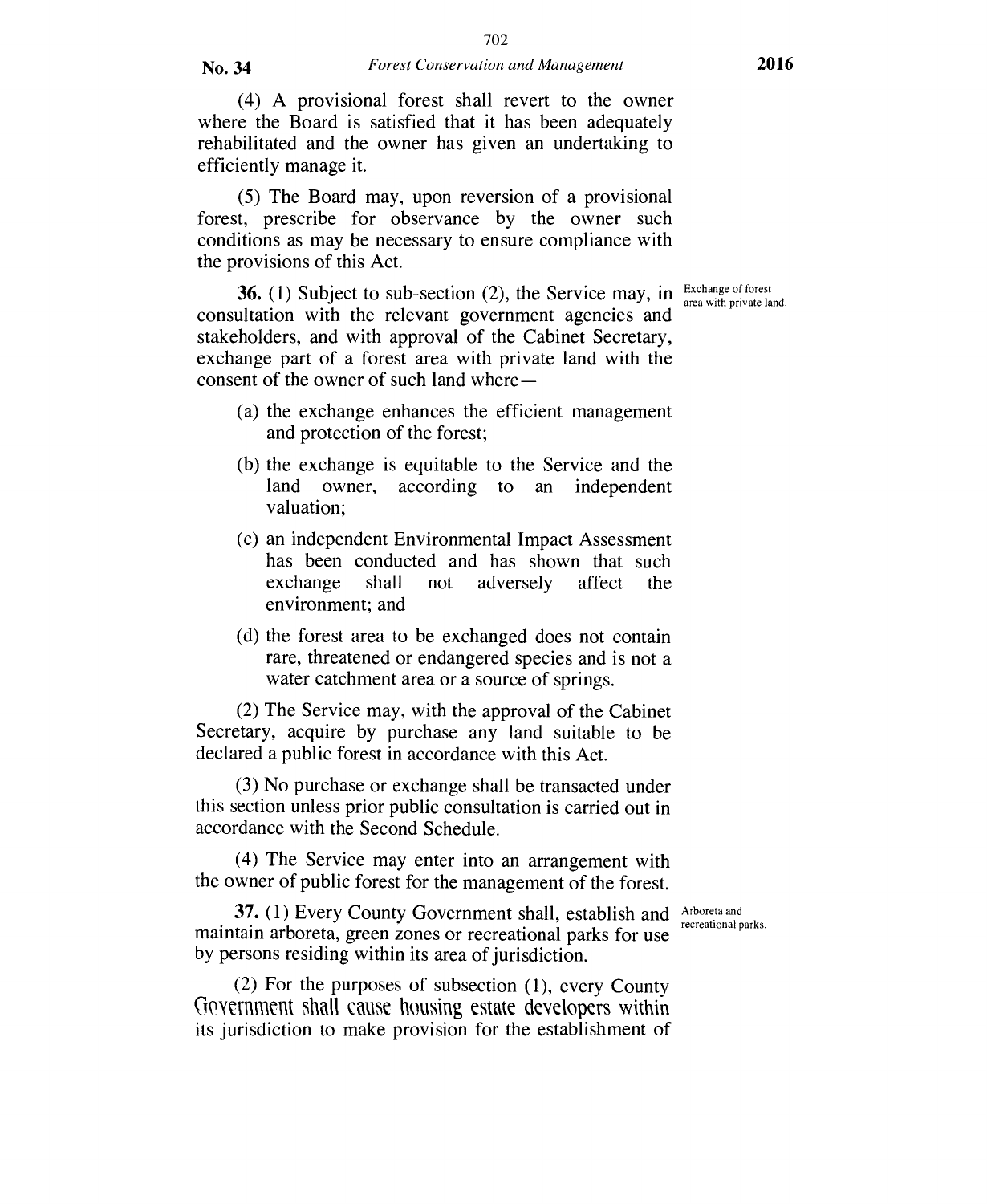703

green zones at the rate of at least five percent of the total land area of any housing estate intended to be developed.

(3) Every County Government shall, establish and maintain a recreational park in every market centre within its area of jurisdiction.

(4) The Service shall facilitate and initiate the provision of technical assistance in the establishment and maintenance of green zones, recreational parks and arboreta by County Governments.

(5) No arboretum or recreational park shall be converted to any other use unless the County Department responsible for forestry, consults the residents of the area in the jurisdiction within which such arboretum, green zones or recreational park is situated.

(6) For purposes of this section, a County Department responsible for forestry may in consultation with the Service prescribe conditions as to the species of trees to be planted in a green zone, arboretum or recreational park.

**38.** (1) Any person who is registered as proprietor of **Donations** and land in accordance with the provisions of any written law may donate or bequeath all or part of that land to the Service, County Department responsible for forestry, an educational institution, an association or a nongovernmental organisation for the development of forestry and the conservation of biodiversity.

(2) The forest established on the land so donated or bequeathed under subsection (1) shall be gazetted in accordance with this Act.

(3) The forest or land so donated or bequeathed shall not be used for any purpose other than the establishment and conservation of forests as originally desired by the previous owner.

**39.** (1) The Cabinet Secretary may, upon the Declaration of nature recommendation of the Board of the Service and after consultation with the relevant County Government and relevant stakeholders, by notice in the Gazette, declare any national, county, community or private forest, as a nature reserve.

(2) Where a nature reserve is to be declared by the Cabinet Secretary within community or private land, the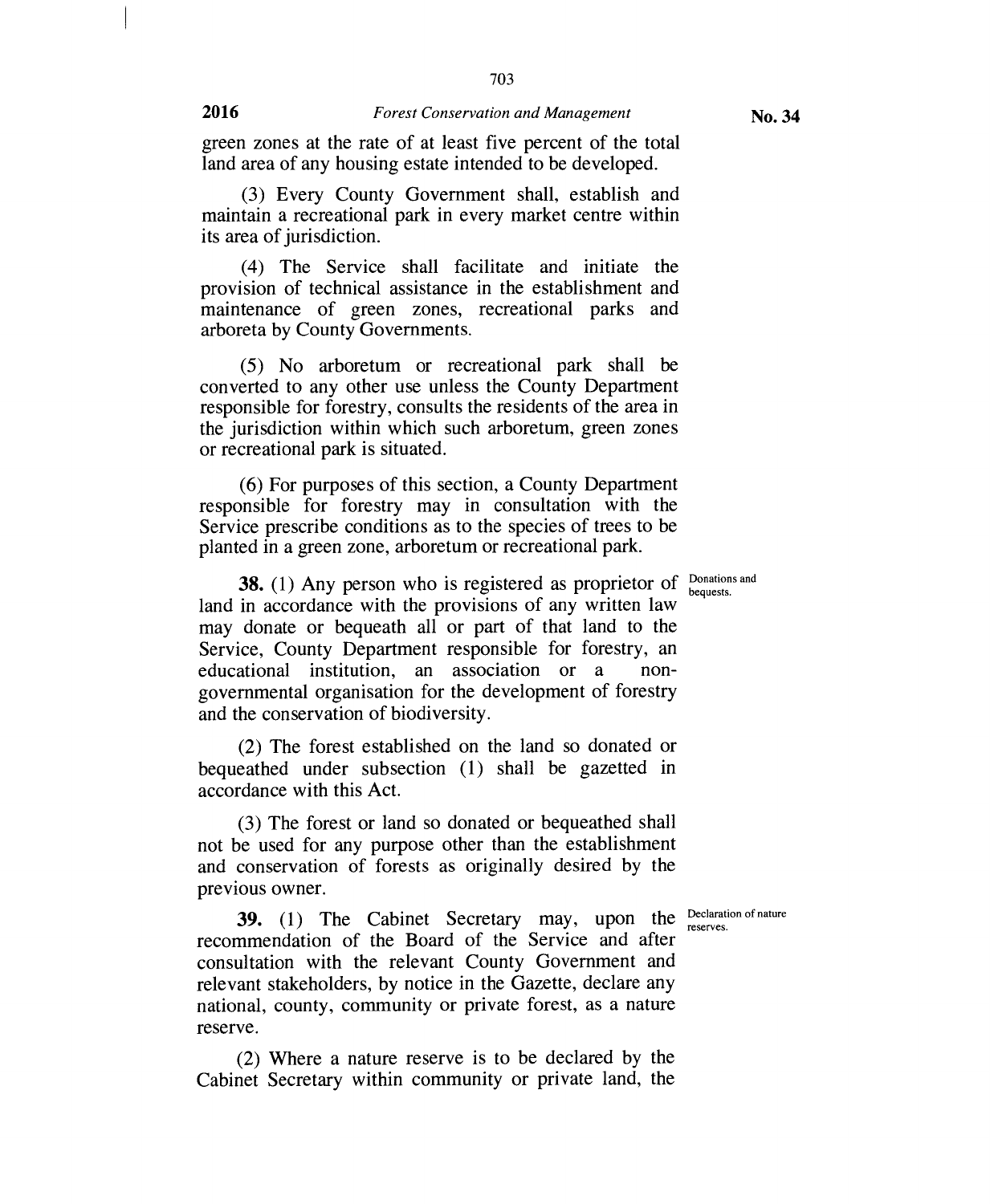Cabinet Secretary shall make prior arrangements for compensation to the forest owner.

(3) Every nature reserve shall be established for the following purposes —

- (a) the conservation of forestland of particular environmental, cultural, scientific or other special significance:
- (b) the preservation of biological diversity and threatened or endangered species.

(4) The Cabinet Secretary shall, at least ninety days before the making of an order under this section

- (a) publish in the Gazette and in at least two newspapers of nationwide circulation a notice of the intention to make the order; and
- (b) invite comments from members of the public.

(5) The Cabinet Secretary shall in consultation with the Service take into account any comments received before making an order under this section.

(6) Whenever the Cabinet Secretary proposes to amend or revoke the order under this section, public notice of such an intention shall be given, and an opportunity for public comment provided as mentioned in subsection (4) (b).

(7) Upon declaration of a national, community or private forest as a nature reserve, the Chief Conservator of Forests shall in consultation with the relevant county governments, government agencies and stakeholders, prepare a management plan in respect to the declared nature reserve.

species.

**40.** (1) The Cabinet Secretary, on the advice of the Protection of tree Kenya Forestry Research Institute, by order published in the Gazette, declare any tree species or family of tree species to be protected in the whole country or in specific areas thereof, and shall cause this information to be disseminated to the public.

(2) No person shall fell, cut, damage or remove, trade in or export or attempt to export any protected tree species or family of trees or regeneration thereof or abet in the commission of any such act.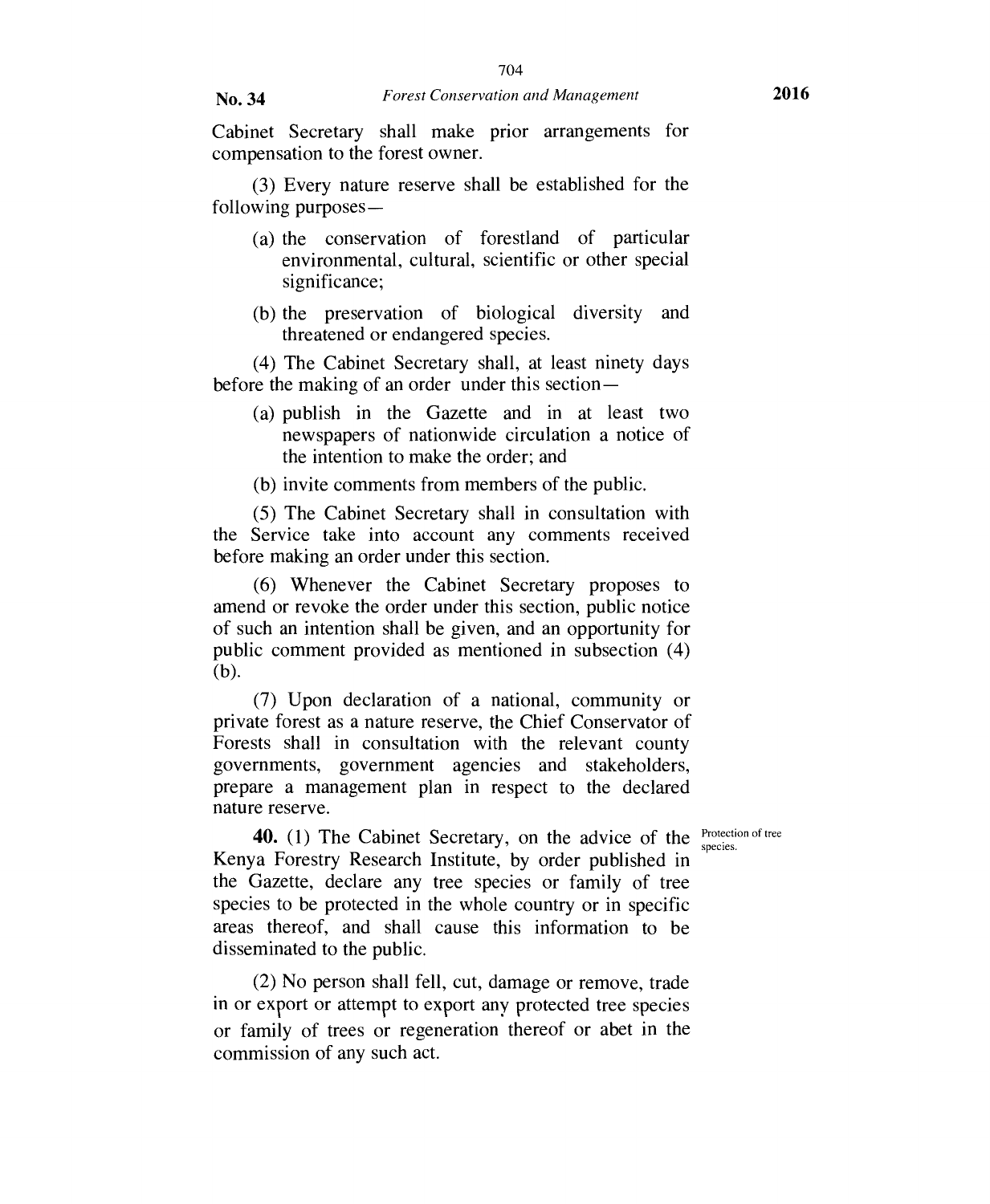(3) The provisions of subsection (1) shall be reversed when the Cabinet Secretary, on the advice of the Kenya Forestry Research Institute, is satisfied that the protection is no longer necessary.

(4) The Cabinet Secretary may prescribe Regulations or guidelines for the protection and regeneration of a protected tree species.

forests

**41.** (1) A forest owner may enter into an agreement  $\frac{\text{Joint management of}}{\text{forest}}$ with any person for the joint management of any forests for a period to be specified in the agreement.

(2) The agreement referred to in subsection (1) may enjoin such person to use or refrain from using such forest or any part thereof in order to ensure the conservation of biodiversity:

Provided that where an agreement enjoins such person to use or refrain from using the forest in any particular manner, it shall contain modalities of payment of compensation to such person for any loss incurred thereby.

(3) Where any person enters into an agreement in accordance with sub-section (1) of this section, the agreement shall be enforceable against such person or his successors in title, assignees or any or all other persons deriving title from him.

(4) Nothing in this section shall render enforceable any conservation agreement entered into under sub-section (1) where the use of such forest in accordance with such agreement contravenes the provisions of any law for the time being in force, or is inconsistent with any prior agreement relating to the use of such forest and which is binding on such owners, their successors in title

**42.** (1) All indigenous forests and woodlands shall be Management of indigenous forests managed on a sustainable basis for purposes of —

(a) conservation of water, soil and biodiversity;

(b) riparian and shoreline protection;

(c) cultural use and heritage;

(d) recreation and tourism;

(e) sustainable production of wood and non-wood products;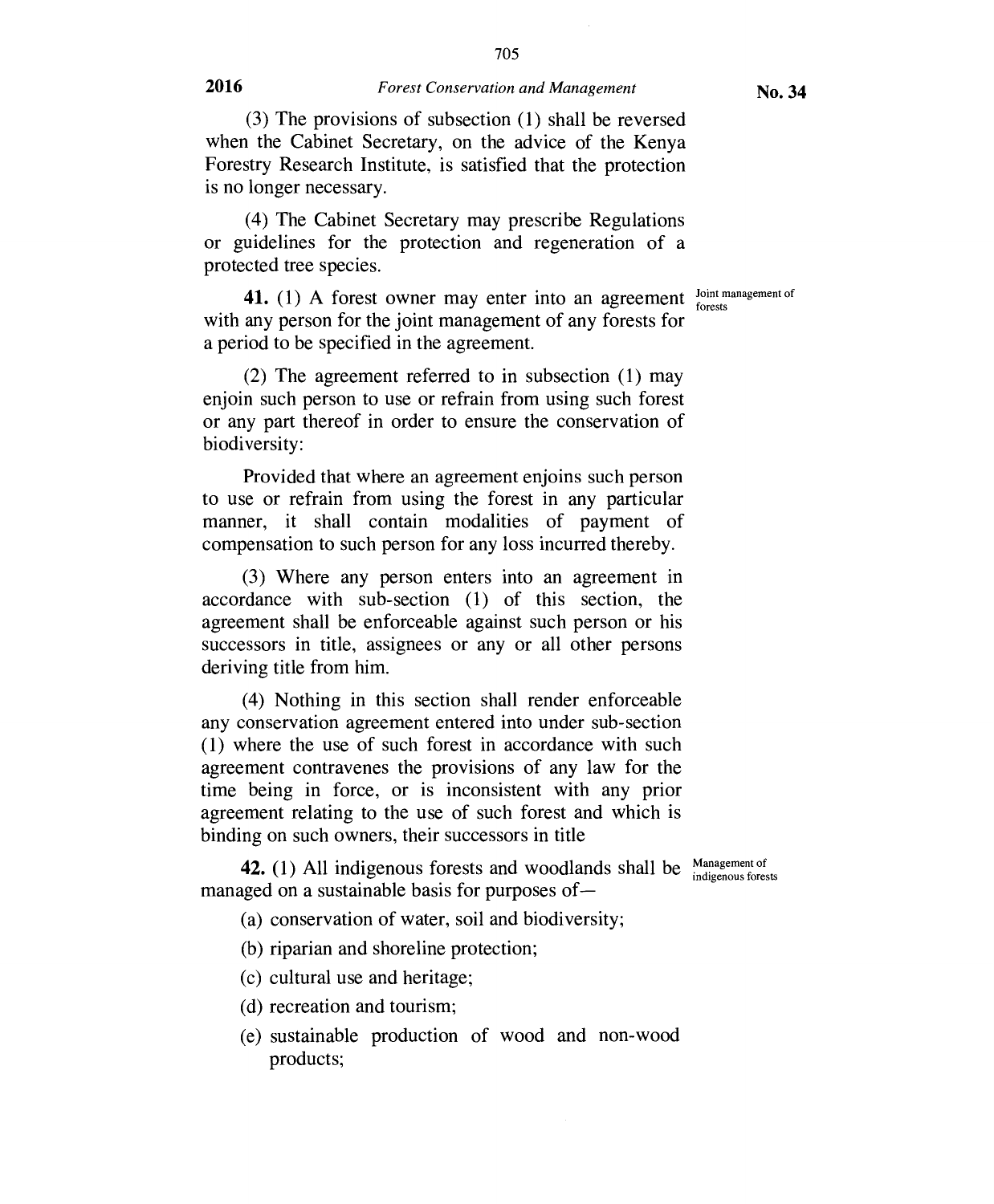- (f) carbon sequestration and other environmental services:
- (g) education and research purposes.
- (h) habitat for wildlife in terrestrial forests and fisheries in mangrove forests.

(2) In pursuance of sub-section (1), the Service shall, in consultation with the forest conservation committee for the area where the indigenous forest is situated, prepare forest management plans.

(3) The Service may enter into a joint management agreement for the management of any indigenous forest or part thereof with any person, institution, government agency or forest association.

plantation forests.

**43.** (1) All plantation forests in a public forest shall be  $\frac{\text{Management of}}{\text{plantation forest}}$ managed on a sustainable basis for the production of wood and other forest products and services for commercial purposes.

(2) Where the Service is satisfied that all or part of a public forest which is a plantation forest may be efficiently managed through a licence, concession, contract, joint agreement, it may place an advertisement in at least two daily newspapers of national circulation calling for applications from interested persons for the management of the public forest.

(3) An applicant for the management of a public forest in accordance with this section shall submit the application together with a proposed management plan in respect of the forest.

(4) A person aggrieved by the decision of the Service in relation to the application made in accordance with this may appeal to the Environment and Land Court within sixty days of the decision.

(5) A licence, concession, contract or joint management agreement made in accordance this section shall comply with the Constitution, this Act and any relevant written law.

(6) The Service shall consider the interests of the local communities in the management of public forests.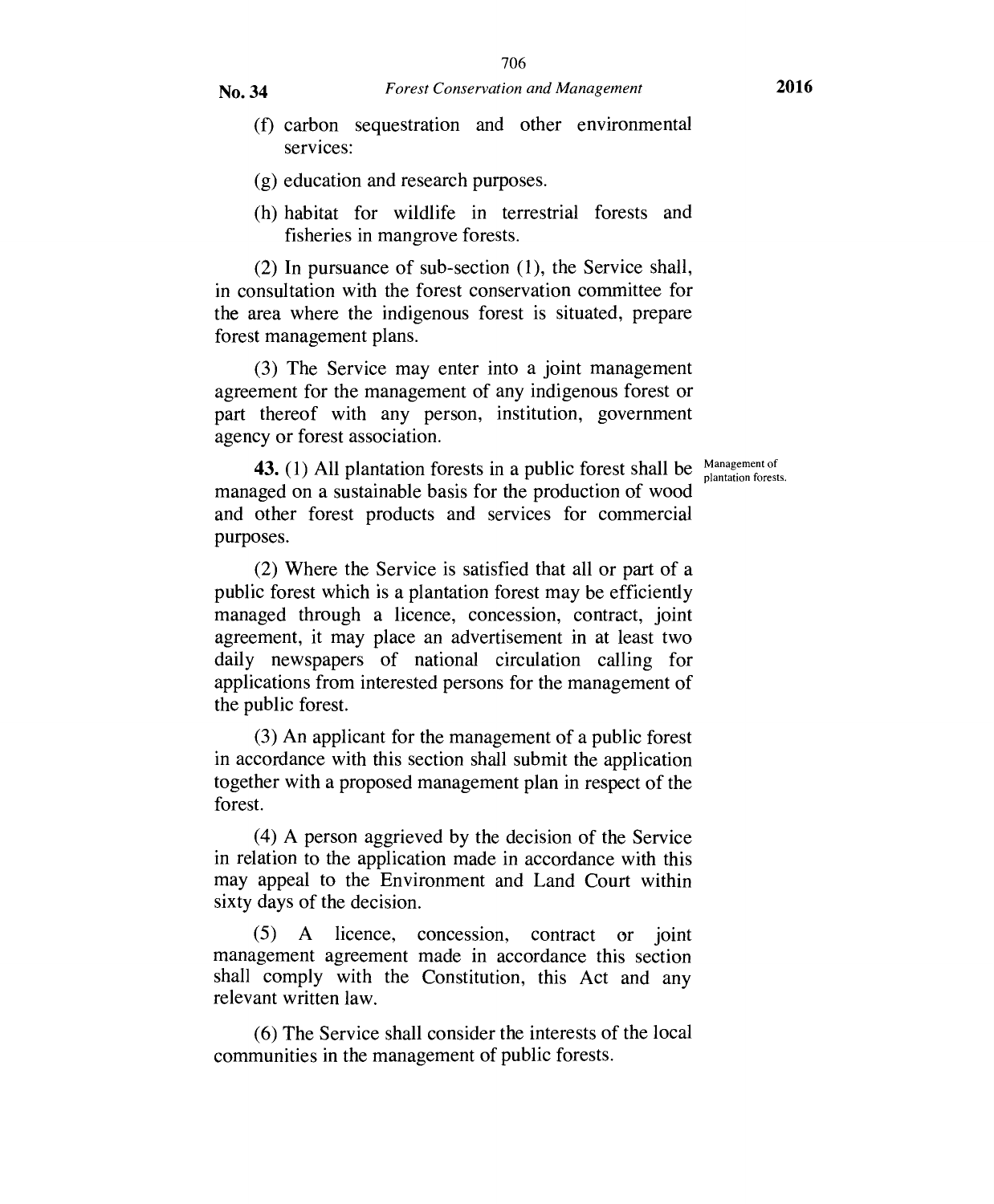707

**44.** (1) Where the Service is satisfied that utilization Concession on public results. forests. of a public forest can be done through the granting of a concession, the Service shall grant the concession subject to the provisions of the Constitution, this Act and any other relevant written law.

(2) The Service shall not recommend any such proposal unless —

- (a) the proposal has been subjected to an independent environmental impact assessment; and
- (b) public consultation in accordance with the Second Schedule has been undertaken and completed.
- (3) The grantee of a concession shall —
- (a) comply with the guidelines or management plans prescribed by the Service;
- (b) prepare environmental and social impact assessments as may be required under any other written law;
- (c) prepare a concession area forest management plan that shall include inventories, reforestation or replanting programmes, annual operation plans and community user rights and benefits;
- (d) protect the concession area from destruction and encroachment by any other person;
- (e) ensure that the forest areas under his management are maintained for the conservation of biodiversity, cultural or recreational use;
- (f) maintain the physical boundaries of the concession;
- (g) take precautions to prevent the occurrence or spread of forest fires in connection with any or all operations within or outside the concession area;
- (h) ensure that all structures and facilities constructed or operated by and in connection with any activities are maintained according to the conditions of the licence; and
- (i)pay applicable land rent, fees and other charges for utilizing forest resources within the concession area;

 $\overline{\phantom{a}}$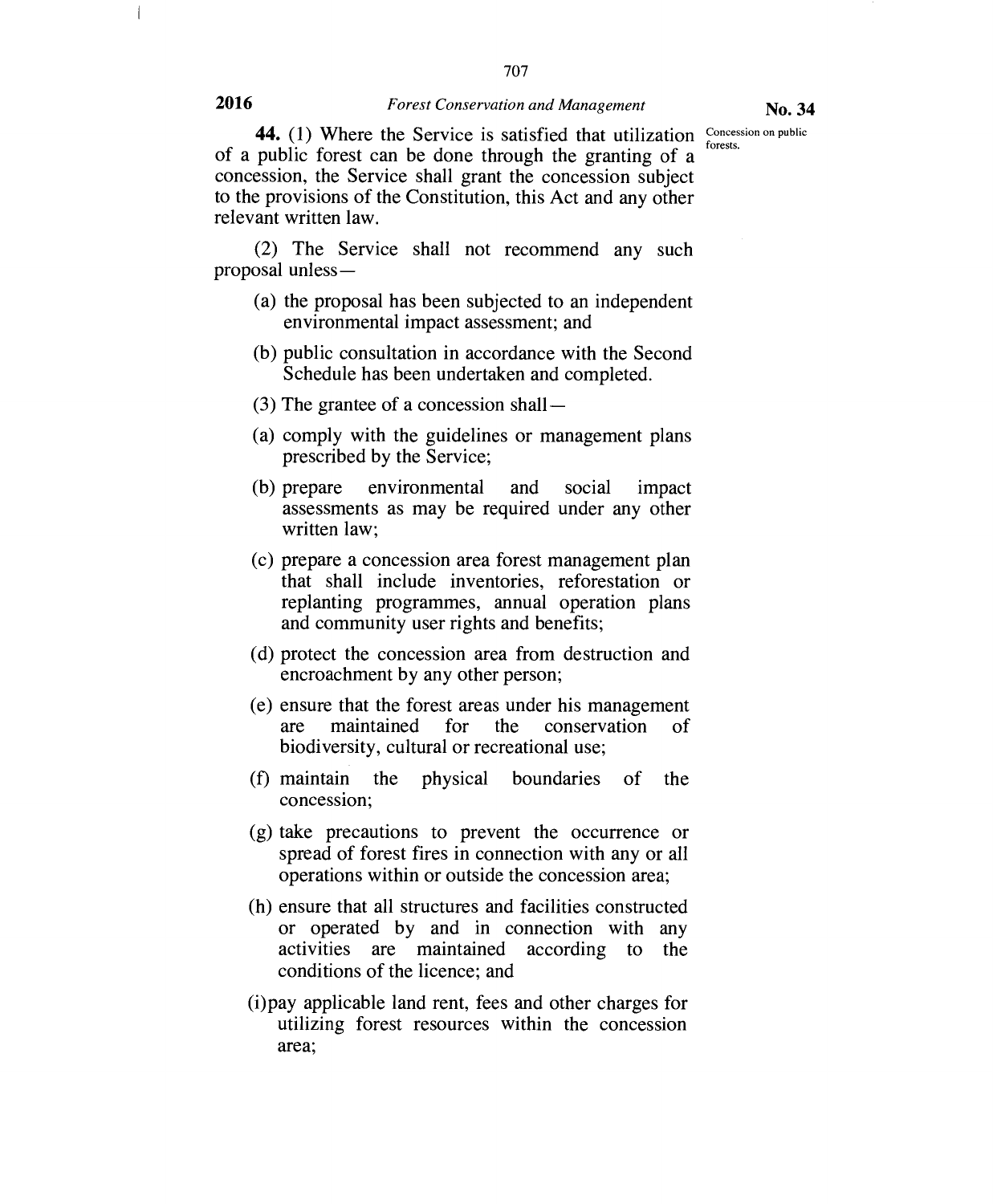(5) A grantee of a concession shall be personally responsible for any loss or damage, including the negligence of the grantee's employees, arising from the grantee's operations on the land for which the concession has been obtained.

(6) The Service may, by notice in the Gazette, withdraw a concession granted under this section where a grantee breaches any of the conditions prescribed by this section or prescribed in the concession agreement.

(7) A grantee of a concession shall provide a bond or some other form of financial security in this section referred to as "an Environmental Protection Bond".

(8) An Environmental Protection Bond shall be of an amount sufficient to cover the costs associated with the implementation of the environmental obligations of the holder under this Act.

(9) An Environmental Protection Bond shall be in a form and for an amount as may be determined by the Cabinet Secretary having regard to the particular characteristics of the concession.

agreements.

**45.** (1) The Service may applications from any person, institution or organization and through a competitive process, approve and enter into an appropriate management agreement for all or part of a public forest. advertise, receive Forest management

(2) A management agreement entered into under subsection  $(1)$  shall specify —

- (a) the period for which the forest shall be managed;
- (b) the terms and conditions under which the applicant shall manage the forest;
- (c) any royalties and charges payable in respect thereof to the Service;
- (d) the mechanism for settlement of disputes arising in respect of the agreement;
- (e) the circumstances under which the agreement may be terminated; and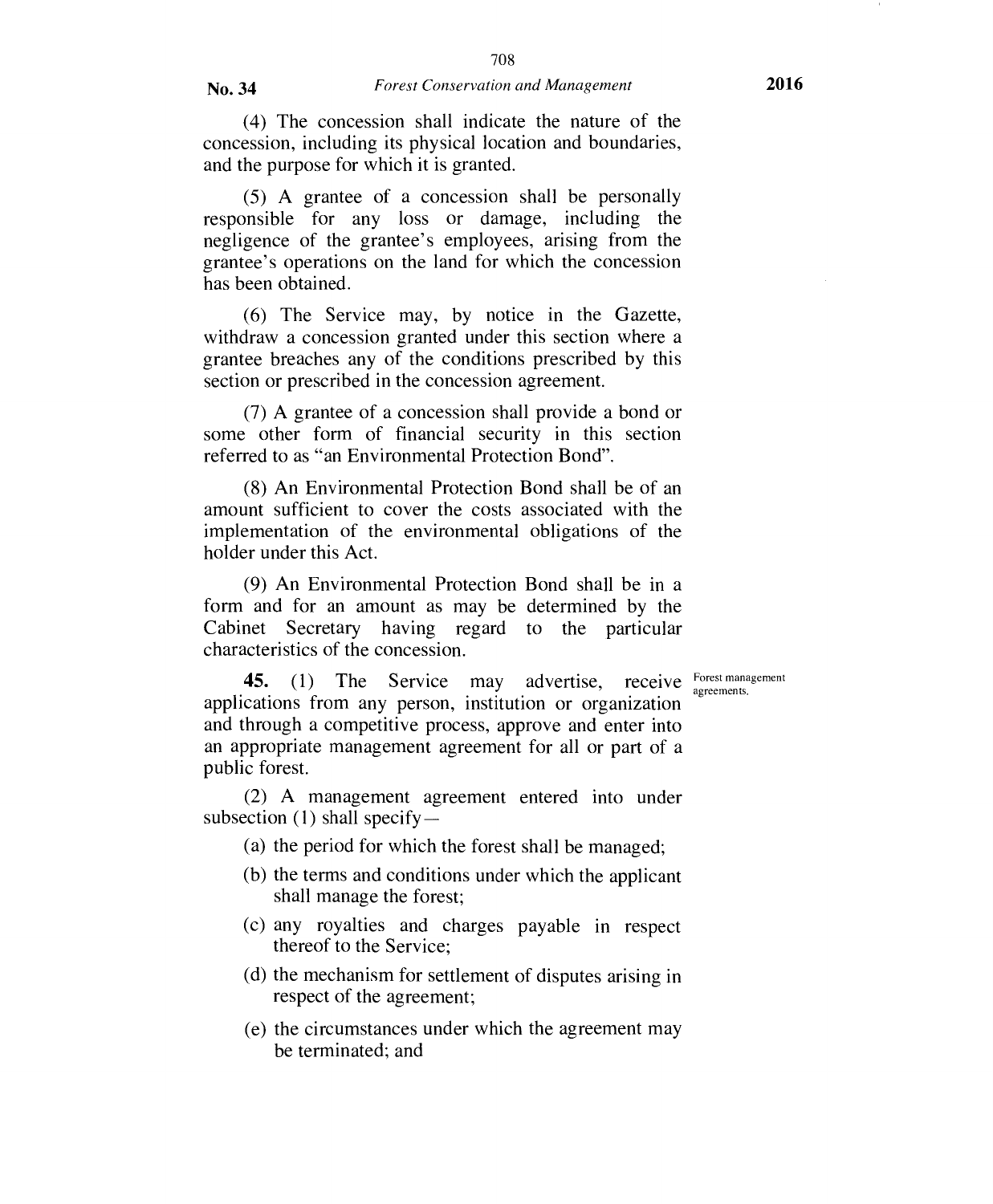709

(f) the benefits which the applicant shall extend to the local community.

(3) Nothing in this section shall be deemed to transfer or to vest in any person, institution, or organisation any right of ownership of any land declared to be a public, other than the privilege of management and control.

(4) No management agreement shall convert a public forest into a settlement area.

(5) The Cabinet Secretary may prescribe Regulations to give effect to this section.

46. (1) The Service shall only give its consent for Consent for quarrying. quarrying operations in a forest area where —

- (a) the area does not contain rare, threatened or endangered species;
- (b) the forest does not have any cultural importance or contain sacred trees or groves;
- *(c)* an independent Environmental Impact Assessment or audit has been carried out;
- (d) the forest is not an important catchment area or source of springs:

Provided that the Cabinet Secretary shall, on the recommendation of the Service, and in consultation with the Cabinet Secretary responsible for environment, and the relevant government agencies, publish rules to Regulate and govern quarrying operations in forest areas; and

(e) the carrying on of the quarrying operations shall not contravene any Regulations made in accordance with this Act.

(2) Subject to subsection (1), quarrying may be carried out in a public forest under the authority of a licence issued by the Service and in accordance with any other relevant written law.

(3) A licence under subsection (2) shall not be issued unless the applicant has implemented safety measures to prevent injury to human beings, livestock and wildlife traversing the forest.

(4) The conditions on which a licence for m quarrying an any allied activity carried out in the forest, shall, where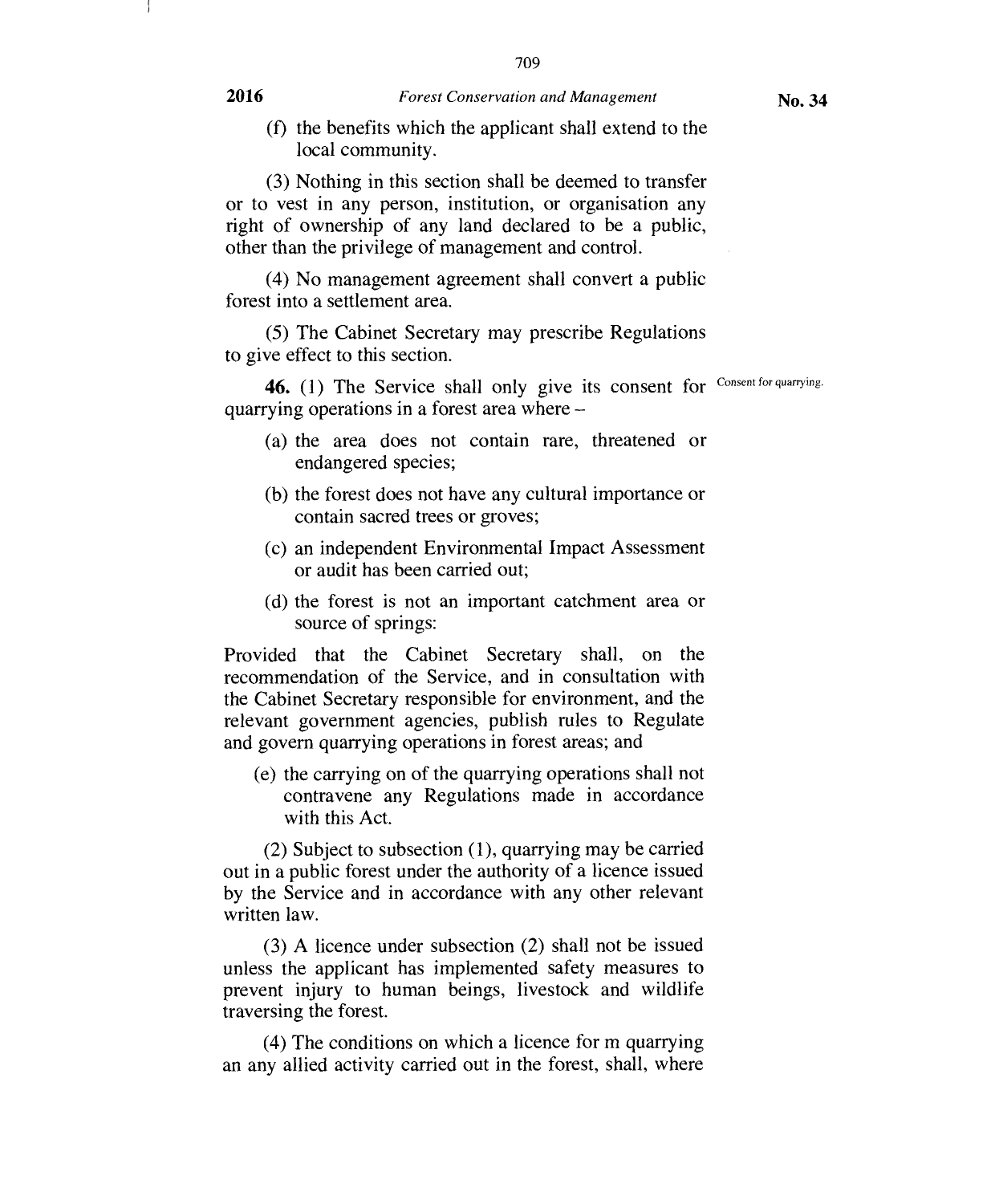the activity concerned is likely to result in the depletion of forest cover in any forest, include a condition requiring the licensee to undertake compulsory restoration and revegetation immediately upon the completion of the activity.

(5) Re-vegetation shall be undertaken in consultation with the Service, which shall determine the seeds and seedlings proposed to be used in such re-vegetation

47. (1) Every public forest, nature reserve and Management plans. provisional forest shall be managed in accordance with a management plan that complies with the requirements prescribed by Regulations made by the Cabinet Secretary.

(2) The Service shall be responsible for the preparation of a management plan with respect to each public forest, nature reserve and provisional forest.

(3) Every county government shall be responsible for the preparation of a management plan with respect to forests in the county.

(4) A community that owns a community forest may prepare a management plan for that community forest or it may request the relevant county government to prepare a management plan for the community forest.

(5) In preparing a management plan, the Service shall consult with the relevant forest conservation committees.

(6) The Chief Conservator of Forests and relevant county governments shall supervise the implementation of forest management plans for public forests in the case of the Chief Conservator of Forests and community and private forests in the relevant county in the case of the county government.

## **PART V —COMMUNITY PARTICIPATION**

**48.** (1) A member of a forest community may, Application for together with other members or persons resident in the participation. same area, register a community forest association in  $_{Cap. 108}$ . accordance with the provisions of the Societies Act.

(2) A community forest association registered in accordance with this section may apply to the Service for permission to participate in the conservation and management of a public forest: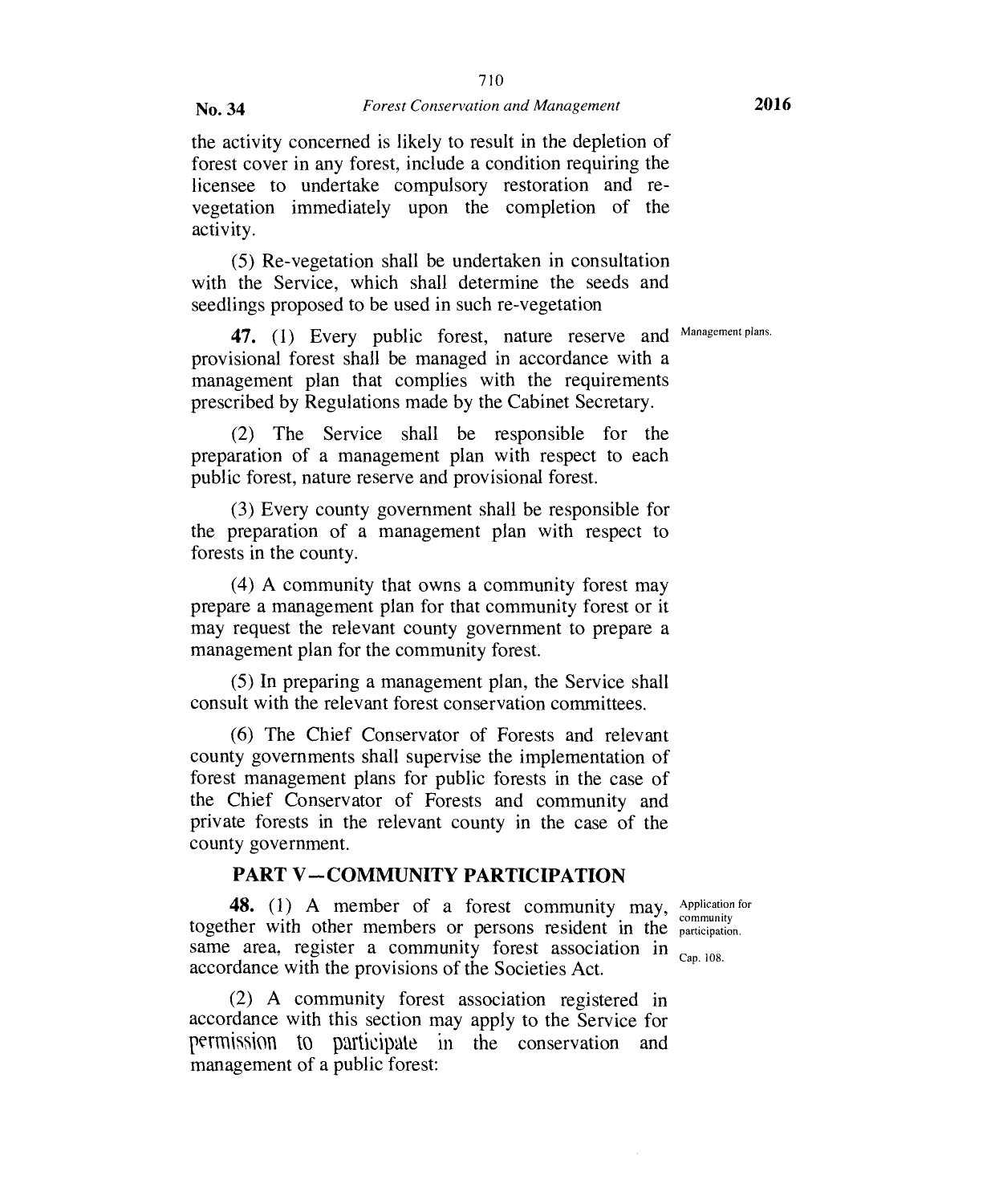711

Provided no such application shall be made where there is an existing prior agreement or license in relation to that forest.

(3) An application made in accordance with this section shall be in the prescribed form and shall provide —

- (a) a list of the members of the association and its address;
- (b) the Constitution of the association;
- (c) the association's financial regulations;
- (d) the area of forest for which the association proposes to undertake conservation and management;
- (e) the association's proposals concerning
	- (i) use of forest resources;
	- (ii) methods of conservation of biodiversity;
	- (iii) methods of monitoring and protecting wildlife and plant populations and enforcing such protection; and
- (f) such other information as the Chief Conservator of Forests may require.

(4) Where the Service grants permission in accordance with this section, it may impose such conditions as it may deem fit including the development of a forest management plan in accordance with this Act.

(5) The Service shall maintain an up to date record of all associations that have been granted permissions in accordance with this section.

association.

**49.** (1) Where a community forest association has **Obligations** of a forest been granted permission to participate in the management or conservation of a forest in accordance with the provisions of his Act, that association shall —

- (a) protect, conserve and manage the forest or part of the forest in accordance with an approved management agreement entered into with the Service and the provisions of the management plan for the forest;
- (b) formulate and implement sustainable forest programmes that shall be consistent with the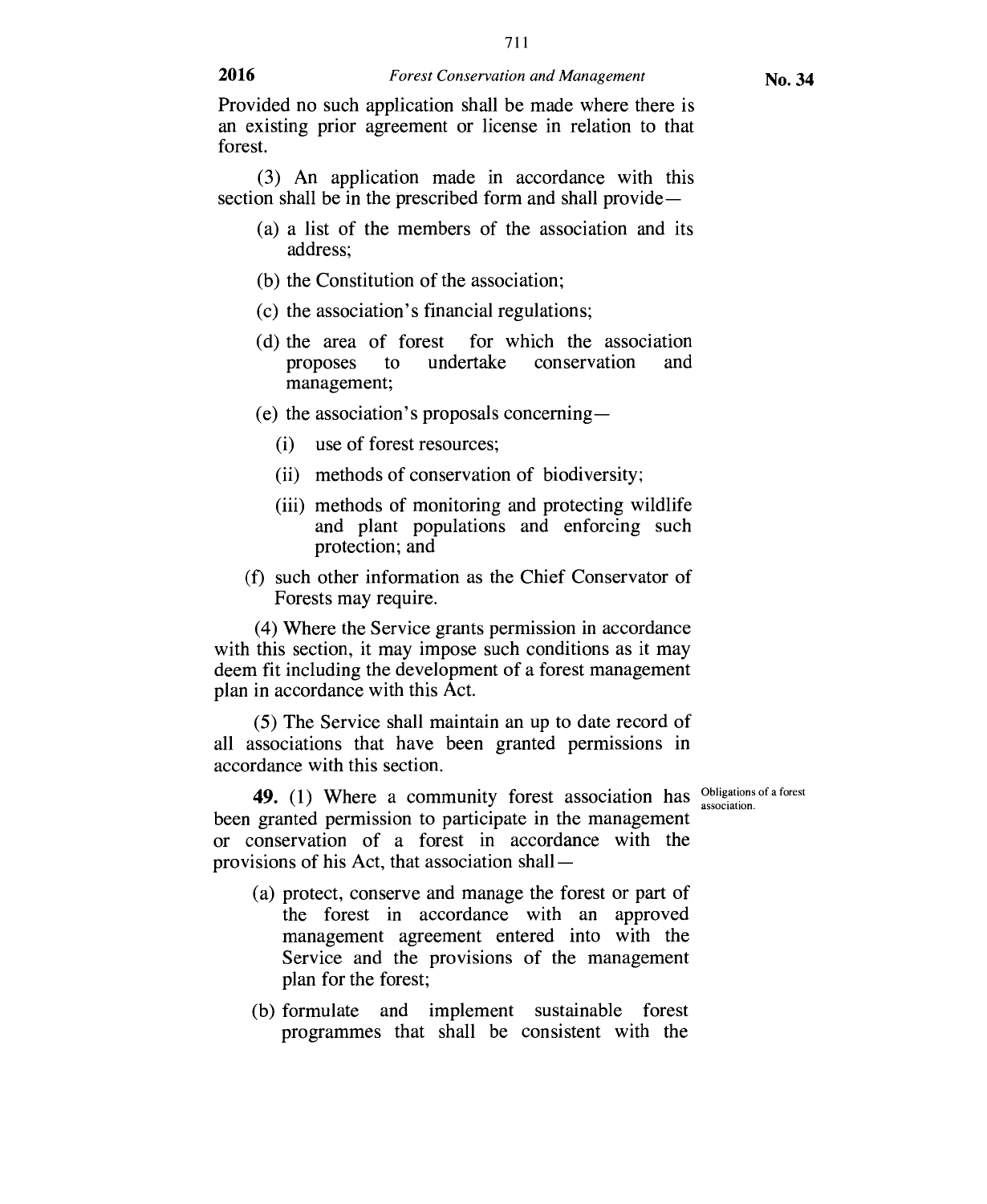traditional forest user rights of the relevant forest community;

- (c) protect sacred groves and protected trees;
- (d) assist the Service or any other relevant authority in enforcing the provisions of this Act including in relation to illegal harvesting of forest products;
- (e) with the approval of the Service enter into partnerships with other persons for the purposes of ensuring the efficient and sustainable conservation and management of the forest;
- (f) inform the Service of any developments, changes and occurrences within the forest which are critical for the conservation of biodiversity;
- (g) help in firefighting; and
- (h) do any other act that is necessary for the efficient conservation and management of the forest.

(2) The management agreement between the Service and the community forest association shall confer on the association all or any of the following forest user rights —

- (a) collection of medicinal herbs;
- (b) harvesting of honey;
- (c) harvesting of timber or fuel wood;
- (d) grass harvesting and grazing;
- (e) collection of forest produce for community based industries;
- (f) ecotourism and recreational activities;
- (g) scientific and education activities;
- (h) plantation establishment through non-resident cultivation;
- (i) contracts to assist in carrying out specified forestry operations;
- (j) development of community wood and non-wood forest based industries; and
- (k) other benefits which may from time to time be agreed upon between an association and the Service.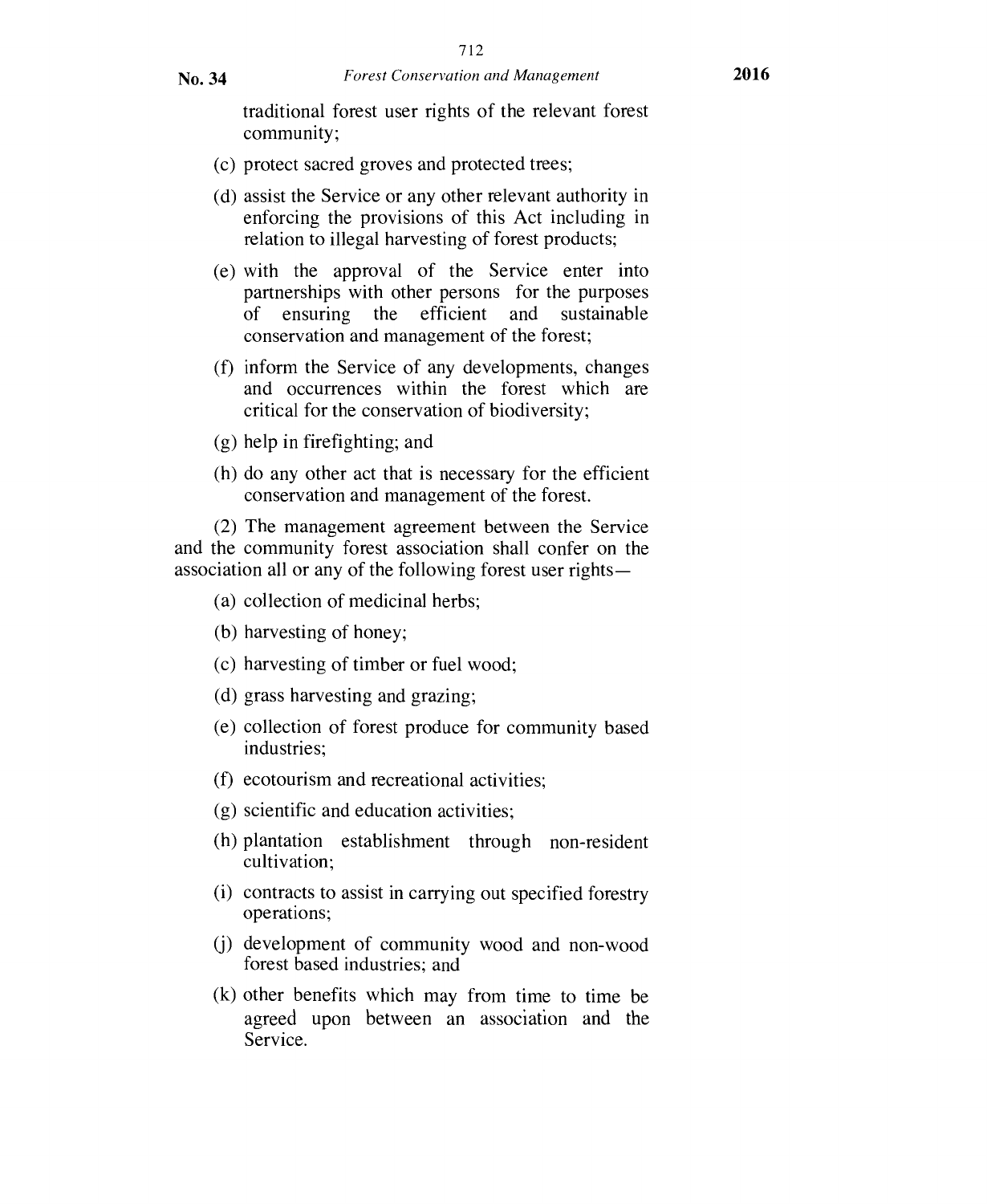- (3) Subject to sub section  $(1)$  –
- (a) none of the activities specified in this section shall be carried out so as to conflict with the conservation of biodiversity; and
- (b) the Chief Conservator of Forests may, in consultation with the association, prescribe rules for the conduct of the activities specified in this section.

user rights.

**50.** (1) A community forest association that has been  $\frac{\text{Assignment of forest}}{\text{user rights}}$ granted permission to participate in the management or conservation of a forest association may, with the approval of the Director-General, assign any or all its rights under a management agreement to a suitably qualified agent on mutually agreed terms.

(2) The Chief Conservator of Forests shall not approve any assignment under this section that is inconsistent with the main objectives and purposes set out in the management agreement between the Service and the community forest association.

(3) The community forest association shall be responsible for the acts of the agent that contravene the provisions of this Act or the terms and conditions of the management agreement between the association and the Service.

**51.** (1) The Chief Conservator of Forests may Termination or terminate a management agreement with a community management forest association that has been granted permission to participate in the management or conservation of a forest or withdraw a particular user right where—

- variation of a agreement.
- (a) the association breaches the terms and conditions thereof;
- (b) it is necessary for the purpose of protecting or conserving biodiversity; or
- (c) the association asks the Chief Conservator of Forests to terminate the agreement or withdraw the user right.

(2) Where the Chief Conservator of Forests intends to terminate a management agreement or withdraw a particular user right the Chief Conservator of Forests shall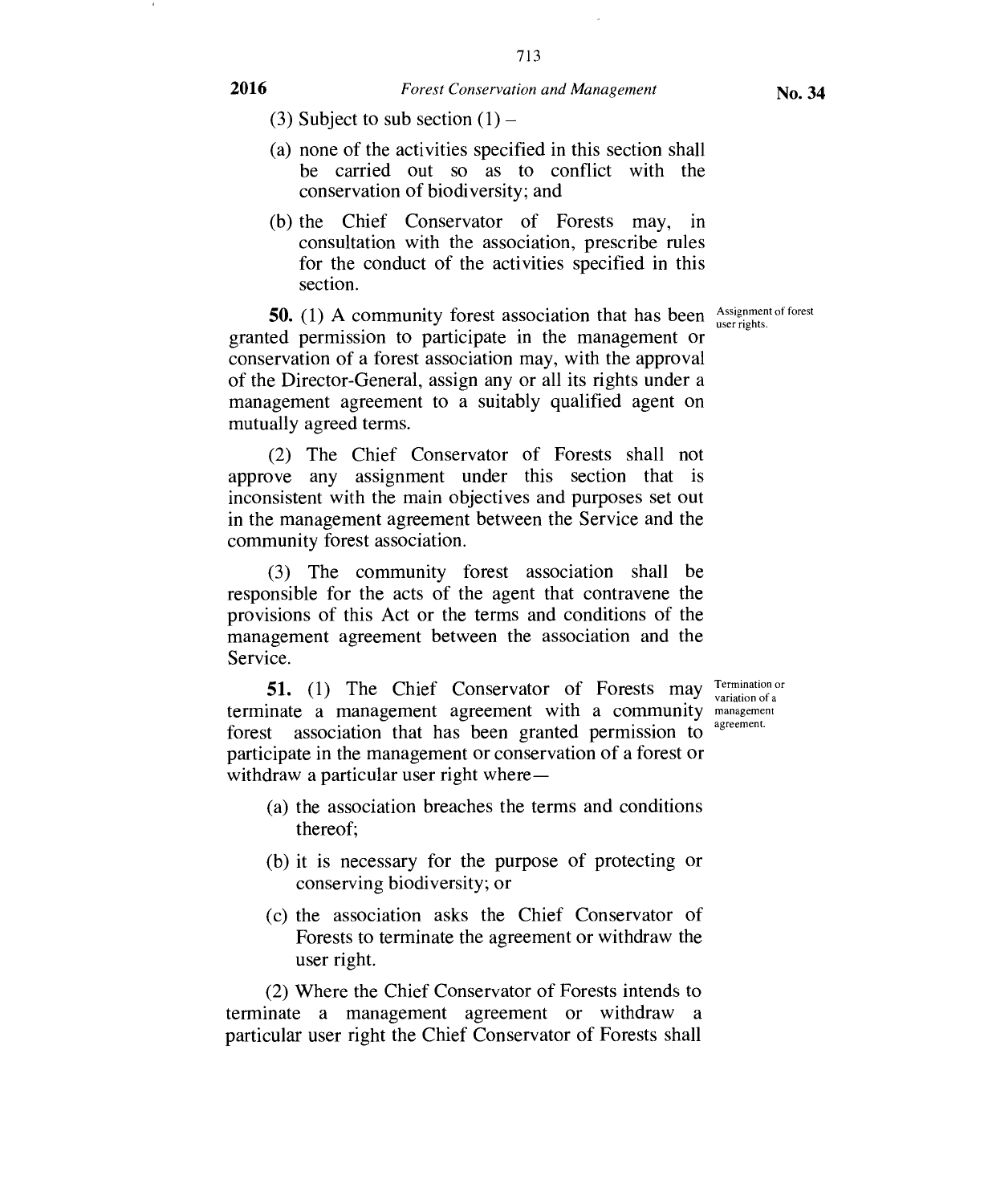notify the association at least thirty days before the management agreement is terminated or the user right s withdrawn.

(3) The Chief Conservator of Forests shall give the association an opportunity to challenge the decision to terminate the management agreement or withdraw the user right ad where the association is aggrieved by the decision of the Chief Conservator of Forests the association may appeal against the decision to the Board within thirty days of being notified of the decision of the Chief Conservator of Forests .

(4) Nothing in this section shall be construed to limit the grounds on which, in accordance with the terms of a management agreement, the agreement or any user right may be terminated.

**52.** Nothing in this Act shall be deemed to prevent any member of a forest community from using, subject to such conditions as may be prescribed by this Act or any other written law, such forest produce as it has been the custom of that community to take from such forest otherwise than for the purpose of sale. Customary rights.

## **PART VI—INCENTIVES FOR INCREASING FOREST AND TREE COVER**

sharing.

**53.** Subject to Article 66 of the Constitution, investors  $\frac{\text{Incentives and benefit}}{\text{sharp}}$ in forests shall share the benefits of their investment with local communities by applying various options including but not limited to infrastructure, education, employment and social amenities and in accordance with rules made under this act or other relevant laws.

**54.** (1) The Cabinet Secretary for the National Tax and fiscal Treasury, may on the recommendation by the Cabinet Secretary, propose tax and other fiscal incentives to increase investments in forest land use and forest resource utilization in order to promote forest conservation and management, and to prevent or abate forest degradation. incentives.

(2) Without prejudice to the generality of subsection (1), the tax and fiscal incentives, may include —

(a) customs and excise waiver in respect of imported capital goods or tax rebates to forest industries and other establishments investing in plants,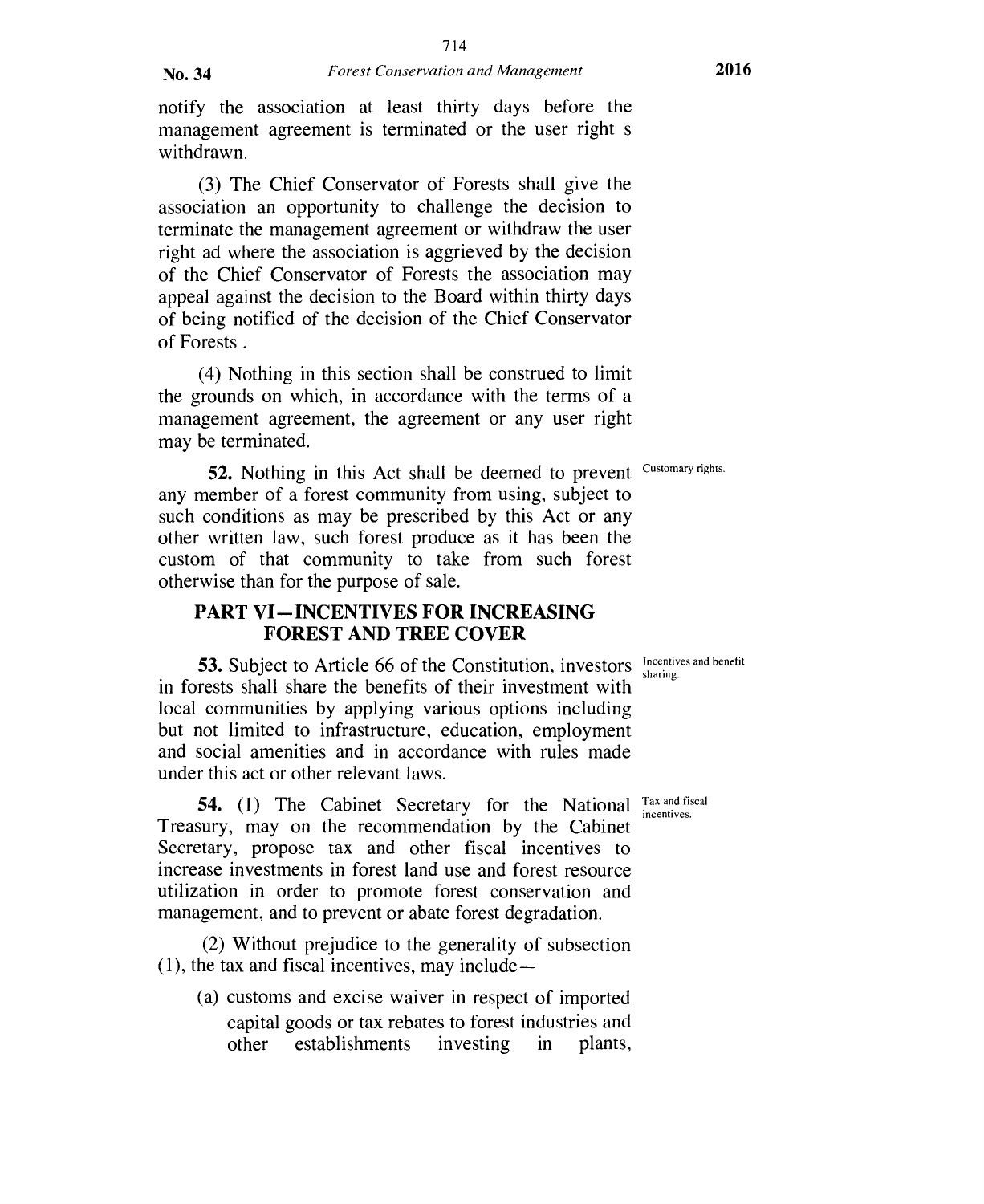715

equipment and machinery for improved resource utilization and for using other energy resources as substitutes for hydrocarbons;

- (b) exemption from payment of all or part of the land rates and such other charges as may be levied in respect of the land on which a private forest is established; and
- (c) income and other tax deductions to landowners in exchange for the establishment of a forest conservation easement.

**55.** The Cabinet Secretary shall plan and execute National tree planting programmes necessary for observing the national treeplanting week and the International Day of Forests.

### **PART VII—LICENSING AND TRADE IN FOREST PRODUCTS**

**56.** (1) The Service may, whenever circumstances Authorization and make it necessary or appropriate to do so, invite the private involvement. sector to participate in the sustainable management of forests under their jurisdiction.

(2) The Service may issue authorisations for forestry activities in form of—

- (a) a permit;
- (b) a timber licence;
- (c) a special use licence;
- (d) a contract;

(e) a joint management agreement; or

(f) a concession agreement.

(3) No authorization shall be issued in respect of a forest for which there is a pre-existing authorization, except on terms mutually agreed upon by all the parties involved.

**57.** (1) A person shall not be eligible to apply for an Eligibility for authorisation under section 59 unless that person –

authorization.

- (a) possesses the capacity to enter into binding agreements with the Service;
- (b) has the technical and financial capacity to undertake the forestry activities for which the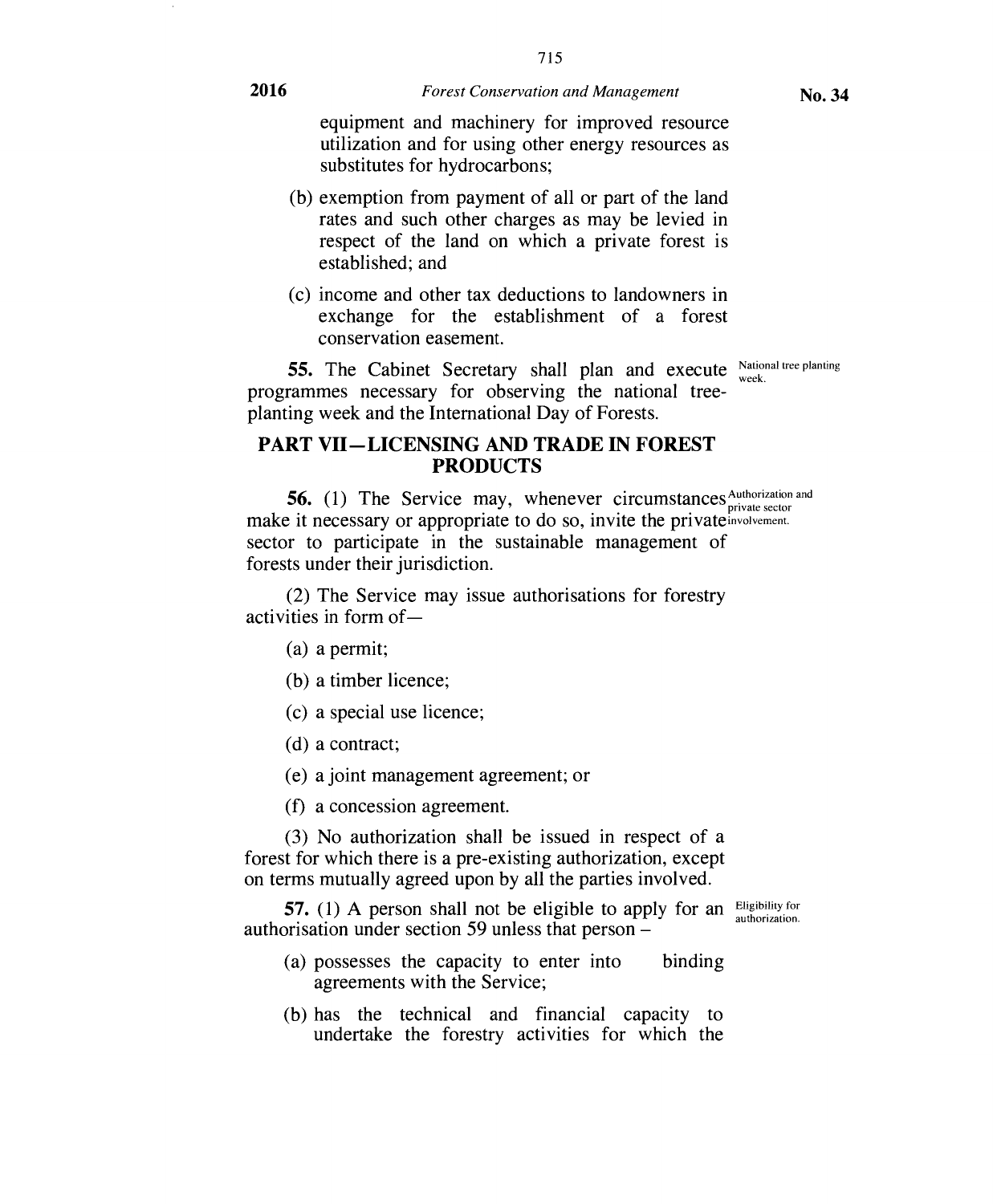authorisation is sought; and

(c) in the case of a foreign investor, has complied with all the laws for the time being in force relating to investment by foreigners.

(2) In the case of a timber licence, special use licence, contract, joint management agreement or concession —

- (a) capacity under subsection  $(1)(a)$  includes competence to enter into contracts;
- (b) technical capacity under subsection  $(1)(b)$  includes the competence to undertake forestry activities, as demonstrated by employment of technical staff, access to equipment, satisfactory past performance and a record of statutory and regulatory compliance; and
- (c) financial capacity under subsection  $(1)(b)$  includes solvency and ability to conform to good business practices as demonstrated by the applicant's financial statements for the past three years, where applicable, and tax compliance certificates.

(3) When issuing authorizations under this Act, the Service shall comply with the relevant public procurement and asset disposal laws, and any other relevant written law.

58. (1) The Service shall publish in the Gazette a Chain-of-custody. chain-of-custody system for the verification of the origin of forest products from public, community and private forests and the compliance of license holders in accordance with this Act.

(2) The Service shall upon request support the process of establishing and maintaining the chain of custody for a county government.

(3) A person in possession of or trading in forest products shall comply with the requirements of the chainof-custody system established under this section.

**59.** (1) The Cabinet Secretary in consultation with the <sup>Grading and valuation of timber and other</sup> relevant stakeholders shall prescribe Regulations for the forest products. grading and valuation of timber and other forest products.

(2) On the advice of the registered association of professional foresters, the Cabinet Secretary may, by notice in a Gazette, authorize any person to be a timber grader or valuer for the purposes of this Act.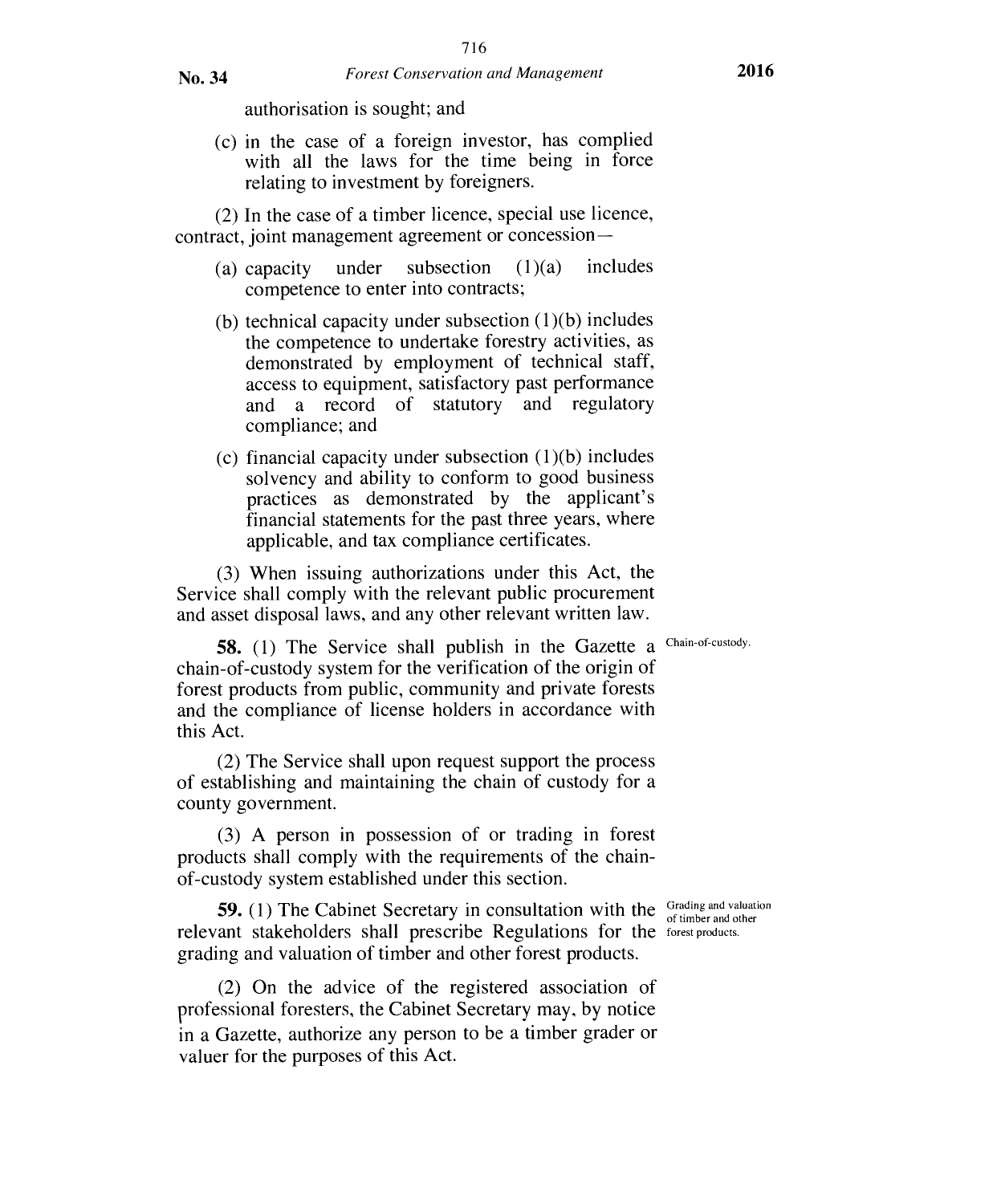717

**60.** (1) No person shall import, export, re-export or  $\frac{Expected line}{procedure}$ introduce any forest products into or from Kenya without a permit issued by the Service under this Act. procedure.

(2) To give effect to this provisions, the Cabinet Secretary shall by notice in the Gazette, publish rules regulating the export and import of forest products.

**61.** The Cabinet Secretary may declare by Notice in **Prohibition on trade in** the Gazette any forest produce that may not be exported or produce. imported.

#### **PART VIII—ENFORCEMENT AND COMPLIANCE**

62. (1) The Chief Conservator of Forests or any Powers of officers. authorized officer of the Service may —

- (a) demand from any person the production of an authority or licence for any act done or committed by that person in a national, county or provisional forest, or in relation to any forest produce for which a licence required under this Act or under any rules made thereunder;
- (b) require any person found within a national, county or provisional forest who has in his possession any forest produce suspected to have come from such forests, to give an account of the manner in which he became possessed thereof, and, where the account given is not satisfactory, arrest and take such person before a court of competent jurisdiction:
- (c) search any person suspected of having committed an offence under this Act or of being in possession of any forest produce in respect of which an offence has been committed, and arrest the person, seize and detain any baggage, package, parcel, conveyance, tent, but or building under the control of that person or his agent or servant:

Provided that no person shall be arrested under this section unless the officer has reasonable cause to believe that that person may fail to appear to answer a summons, or unless that person refuses to give his name and address or gives a believe is false; name and address which there is reasonable cause to  $_{\text{Cap.75}}$ 

(d) search any vehicle or vessel and seize and detain any forest produce in respect of which there is

No. 11 of 2011

restricted forest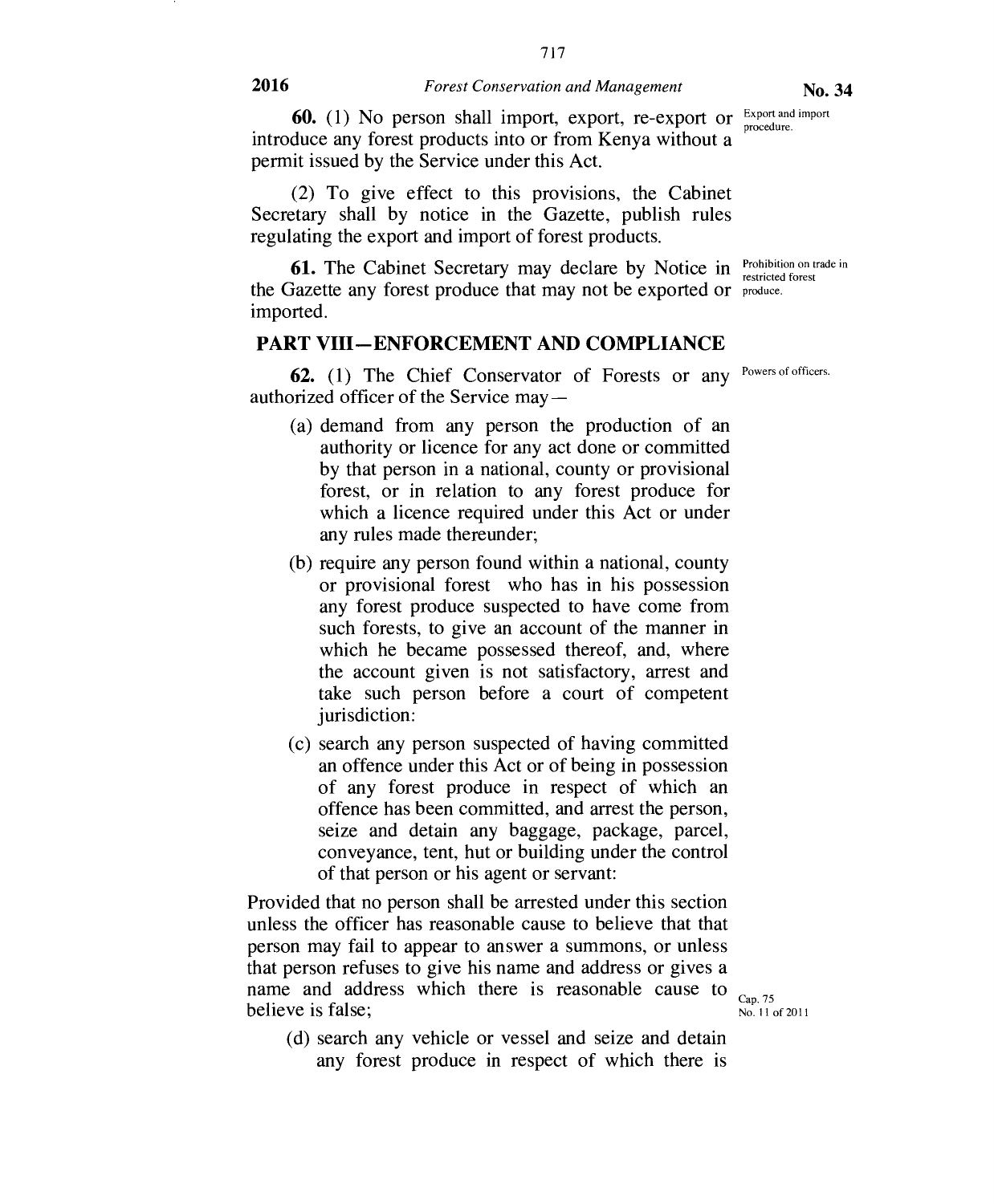reason to believe that an offence has been committed, together with any tools, equipment, vessels, vehicles or livestock used in the commission of the offence:

Provided that the officer seizing such property shall forthwith report the seizure to the court of competent jurisdiction having jurisdiction over the area where the offence takes place;

- (e) seize and detain any livestock found in a national, county or provisional forest without any person in charge of them:
- (1) confiscate any equipment or receptacle placed without authority in a national, county or provisional forest.

(2) The Chief Conservator of Forests or any authorized officer of the Service may —

- (a) enter any private forest registered under section 33(1) in order to assess the condition thereof or to perform any such other act which he considers necessary in the circumstances; or
- (b) enter the premises of any forest-based industry or forest produce dealer to inspect any forest produce placed or found within the premises to satisfy himself that the industry or dealer is abiding by the provisions of a licence issued under this Act:

Provided that during such inspection due regard shall be given to the rights of the proprietor.

- (c) take all reasonable steps to prevent the commission of an offence under this Act; and
- (d) where qualified to do so, administer oaths and take sworn testimony for the purposes of an investigation conducted under this Act.

(3) In enforcing this section, any officer of the Service who is of or above the rank of Sergeant Forest Ranger shall have the same powers conferred on a police officer under the Criminal Procedure Code and the National Police Service Act, 2011.

**63.** (1) The Cabinet Secretary responsible for matters Use of firearms. relating to firearms may, through the Inspector-General of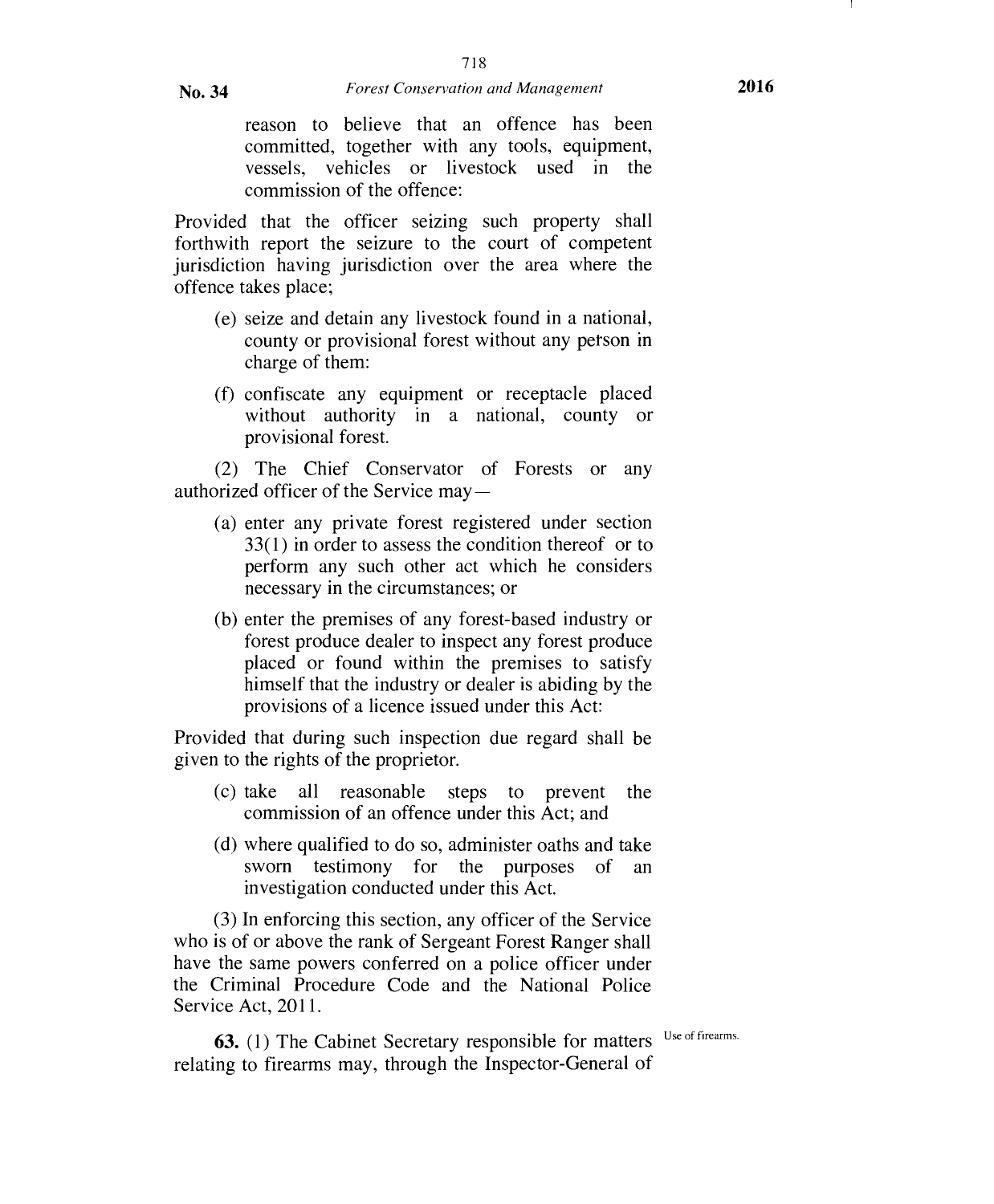719

Police, make available to the Service such firearms as may be necessary for the Service to carry out its functions under this Act.

(2) Any uniformed and disciplined officer of the Service, after acquiring the requisite paramilitary and skill at arms training, and when authorised by the Chief Conservator of Forests, may use a lawfully issued firearm—

- (a) in the course of the enforcement of the provisions of this Act against-
	- (i) any person charged with an offence punishable under this Act, when that person is escaping or attempting to escape from lawful custody;
	- (ii) any person who, by force, removes or attempts to remove any other person from lawful custody;
	- (iii) any person who, by force, attempts to prevent the lawful arrest of himself or any other person; or
	- (iv) any person unlawfully hunting any animal within a forest area or nature reserve.
	- (b) for the protection of people and property against any animal causing destruction to human life or property or crops; and
	- (c) in the course of animal population control.

(3) Notwithstanding the foregoing, an officer of the Service shall not use a firearm—

- (a) under sub-section  $(2)(a)(i)$ , unless the officer has reasonable grounds to believe that he or she cannot otherwise prevent the escape, and unless he or she has given ample warning to such person that he or she is about to use a firearm against that person, and the warning is unheeded;
- (b) under sub-section  $(2)(a)(ii)$  or (iii) of, unless the officer concerned believes on reasonable grounds that the officer or any other person is in danger of grievous bodily harm, or that the officer cannot otherwise prevent the removal, or, as the case may be, effect the arrest.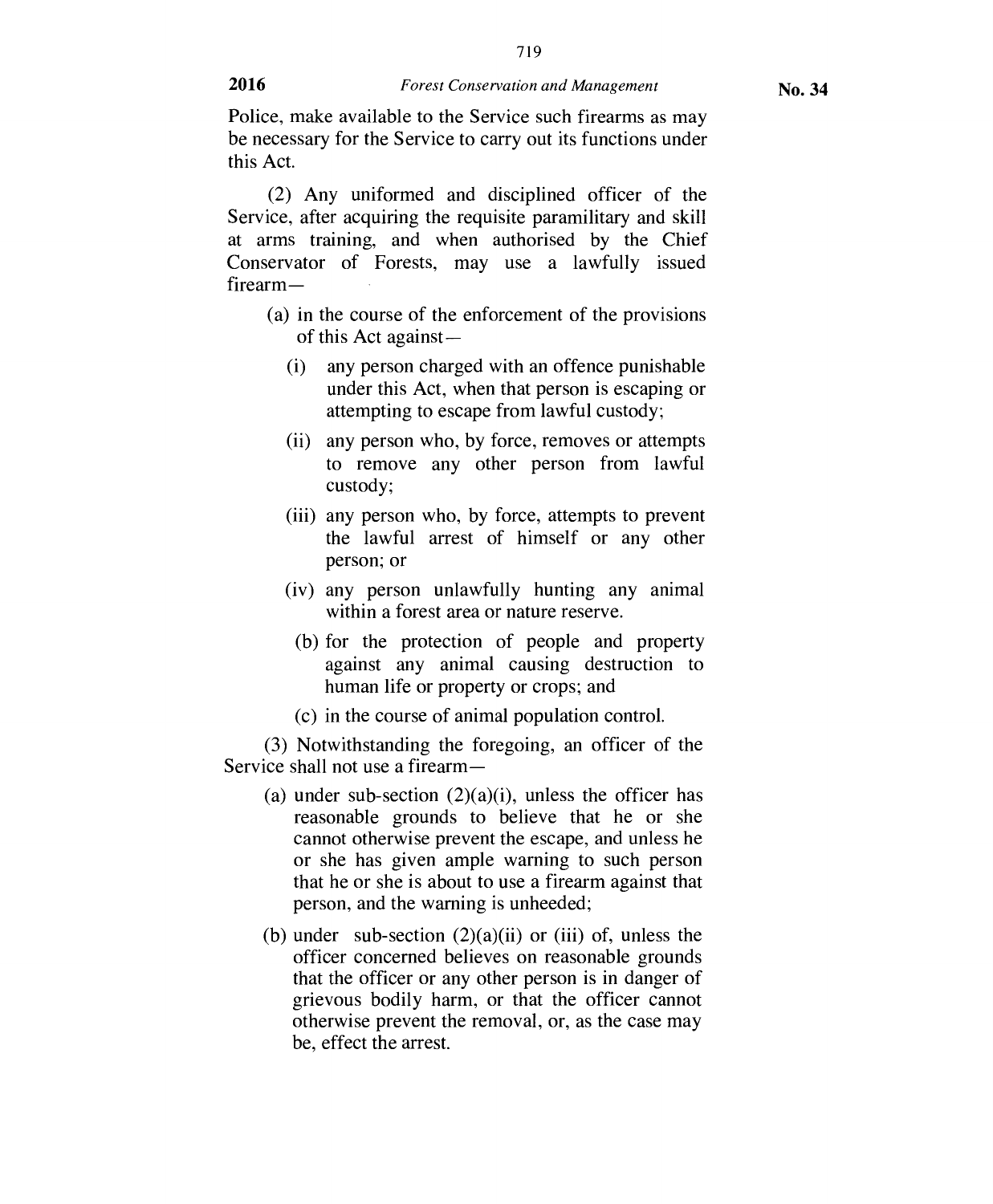### PART IX—OFFENCES AND PENALTIES

**64.** (1) Except under a licence or permit or a  $_{\text{forests}}^{\text{Prohibited activities in}}$ management agreement issued or entered into under this Act, no person shall, in a public or provisional forest –

- (a) fell, cut, take, burn, injure or remove any forest produce;
- (b) be or remain therein between the hours of 7 p.m. and 6 a.m. unless using a recognised road or footpath, or is taking part in cultural, scientific or recreational activities;
- (c) erect any building or livestock enclosure, except where the same is allowed for a prescribed fee;
- (d) smoke, where smoking is by notice prohibited, or kindle, carry or throw down any fire, match or other lighted material;
- (e) de-pasture or allow any livestock to be therein;
- (f) clear, cultivate or break up land for cultivation or for any other purpose;
- (g) enter any part thereof which may be closed to any person;
- (h) collect any honey or beeswax, or hang on any tree or elsewhere any honey barrel or other receptacle for the purpose of collecting any honey or beeswax, or enter therein for the purpose of collecting honey and beeswax, or be therein with any equipment designed for the purpose of collecting honey or beeswax;
- (i) construct any road or path;
- (j) set fire to, or assist any person to set fire to, any grass or undergrowth or any forest produce;
- (k) possess, bring or introduce any chain saw or logging tools or equipment;
- (1) damage, alter, shift, remove or interfere in any way whatsoever with any beacon, boundary mark, fence notice or notice board.

(2) Any person who contravenes the provisions of subsection (1) of this section commits an offence and is liable on conviction to a fine not exceeding one hundred thousand shillings or to imprisonment for a term not

forests.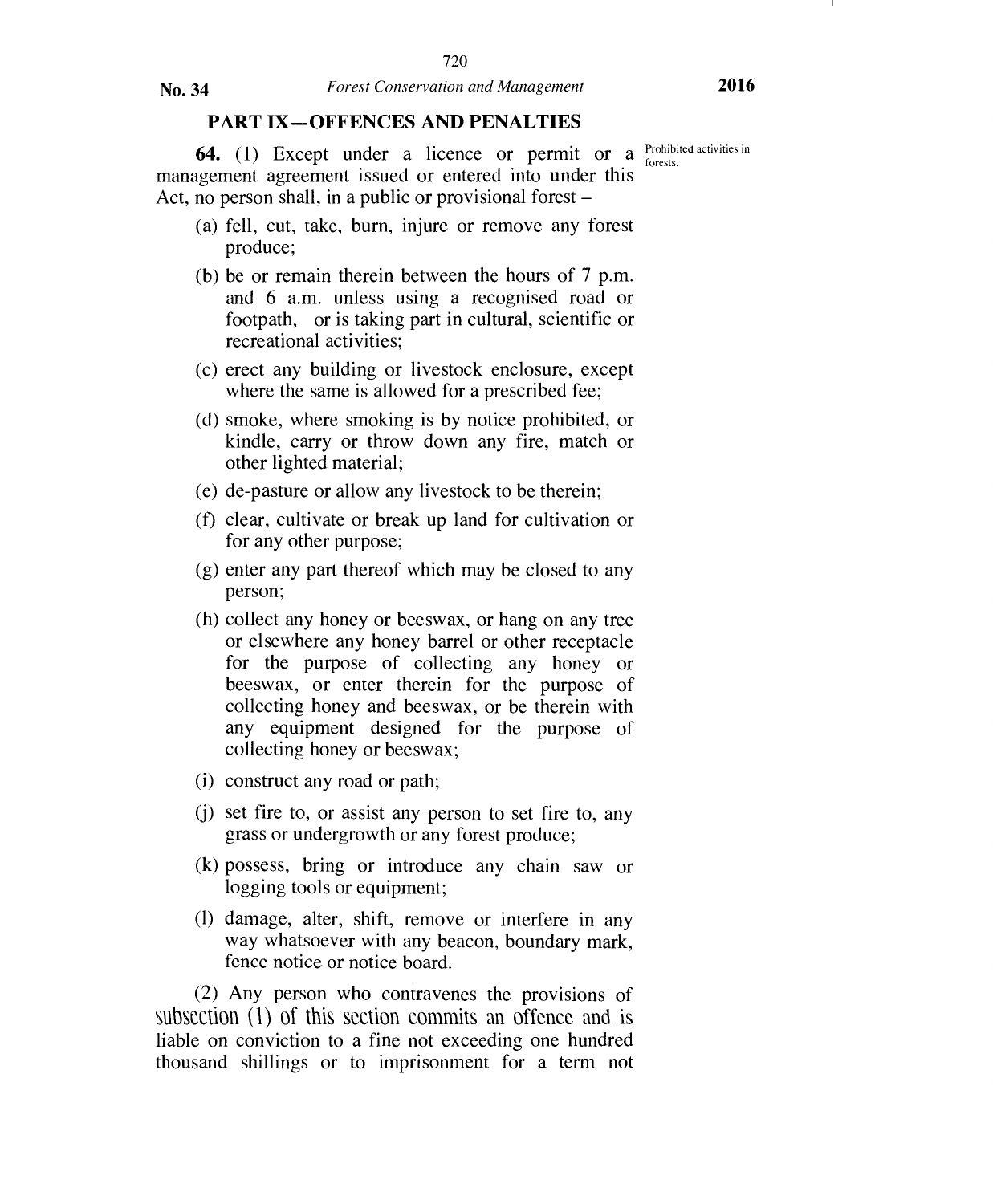721

(3) Any person who contravenes the provisions of section 61 shall be guilty of an offence and is liable on conviction to a fine not exceeding one million or to imprisonment for a term not exceeding three years, or to both such fine and imprisonment.

(4) Any person who contravenes the provisions of section 59 shall be guilty of an offence and shall be liable upon conviction to a fine not exceeding five million shillings or to imprisonment for a term not exceeding three years, or to both such fine and imprisonment.

**65.** Any person who, without lawful authority —

Counterfeiting or unlawfully affixing marks.

- (a) marks any forest produce, or affixes upon any forest produce, a mark ordinarily used by a forest officer to indicate that the forest produce is the property of the Service or the County Department responsible for forestry, or that it may or has been lawfully cut or removed;
- (b) alters, obliterates, removes or defaces any stamp, mark, sign, licence, permit or other document lawfully issued under the authority of this Act, or removes or destroys any part or a tree bearing the stamp or other mark used by any forest officer;
- (c) covers any tree stump in any national or county forest with brushwood or earth, or by any other means whatsoever conceals, destroys, or removes or attempts to conceal, destroy or remove such tree stump or any part thereof;
- (d) wears any uniform or part of a uniform, or any badge or other mark issued by the Service to be worn by forest officers or other employees of the Service, or who in any other way holds himself out to be an employee of the Service; or
- (e) counterfeits or issues without lawful authority any licence or other document purporting it to be a licence or document issued under this Act or any rules made thereunder,

commits an offence and shall be liable on conviction to a fine not exceeding five hundred thousand shillings or to

imprisonment.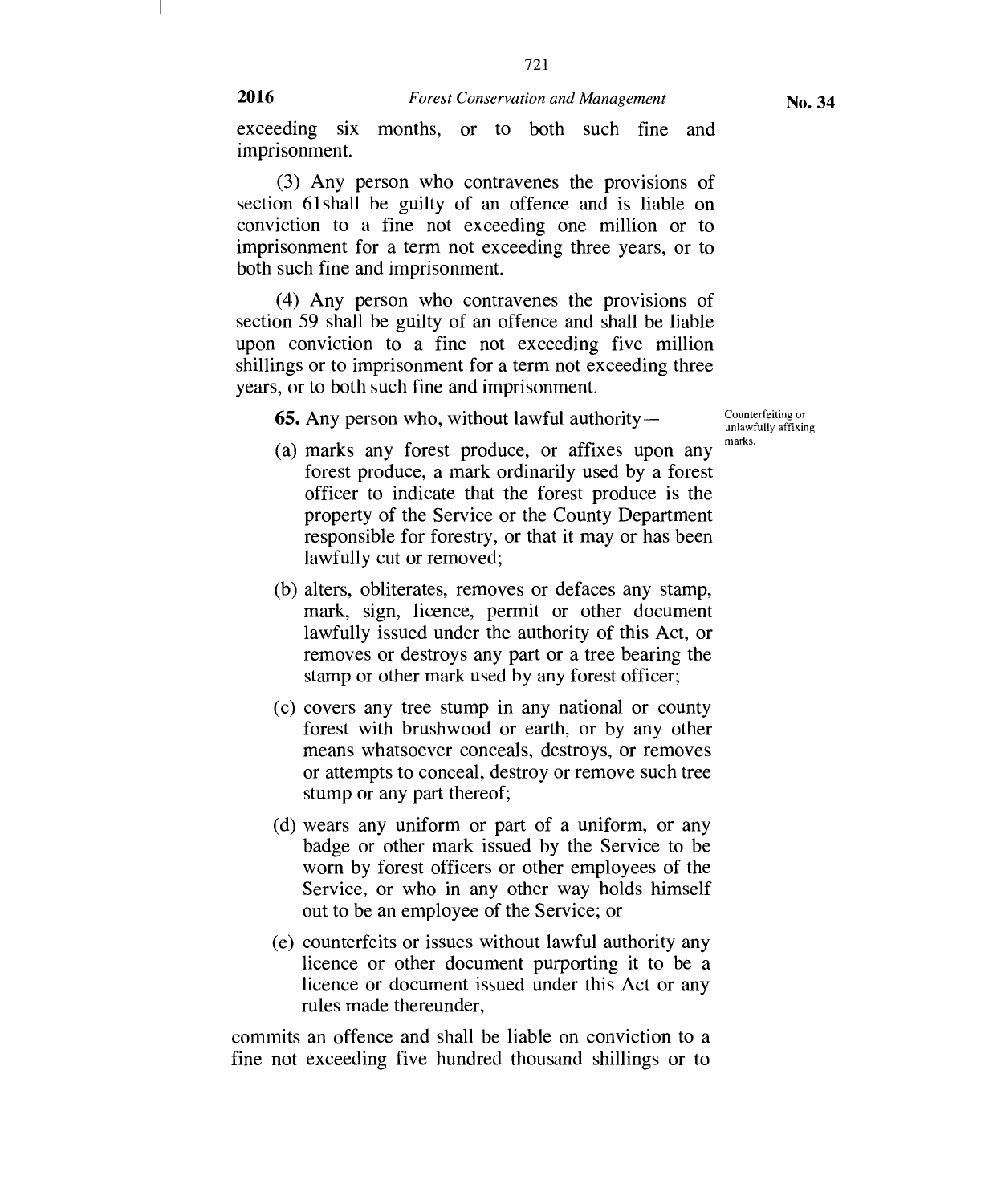imprisonment for a term not exceeding three years, or to both such fine and imprisonment.

722

**66.** Any person who contravenes the provisions of this  $\frac{\text{Offences in relation to}}{\text{quarrow}}$ Act in relation to activities in forest areas relating to quarrying or re-vegetation commits an offence and shall be liable on conviction to a fine not exceeding one million shillings or to imprisonment for a term not exceeding two years or to both such fine and imprisonment.

67. (1) Any person who  $-$ 

- (a) commits a breach of, or fails to comply with the provisions of this Act;
- (b) commits a breach of, or fails to comply with any of the terms or conditions of a licence issued to him or her under this Act;
- (c) fails to comply with a lawful requirement or demand made or given by a forest officer;
- (d) obstructs a person in the execution of his or her powers or duties under this Act;
- (e) makes or is found in possession of charcoal in a  $_{\text{No. }47\,\text{o}}$  2013. national, county or provisional forest; or in community forest, private forest or farmlands without a licence or permit of the owner as the case may be:

commits an offence and is liable on conviction to a fine not exceeding fifty thousand shillings or to imprisonment for a term not exceeding six months, or to both such fine and imprisonment.

(2) Any person who wilfully or maliciously sets fire to any public, provisional, community or private forest commits an offence and is liable on conviction to a fine not exceeding one hundred thousand shillings or to imprisonment for a term not less than one year, or to both such fine and imprisonment.

(3) Any person who operates a sawmill in a manner contrary to that prescribed in rules made under this Act commits an offence and is liable on conviction to a fine not exceeding one million shillings or to imprisonment for a lefft not exceeding three years, or to both such fine and imprisonment.

quarrying.

Other offences.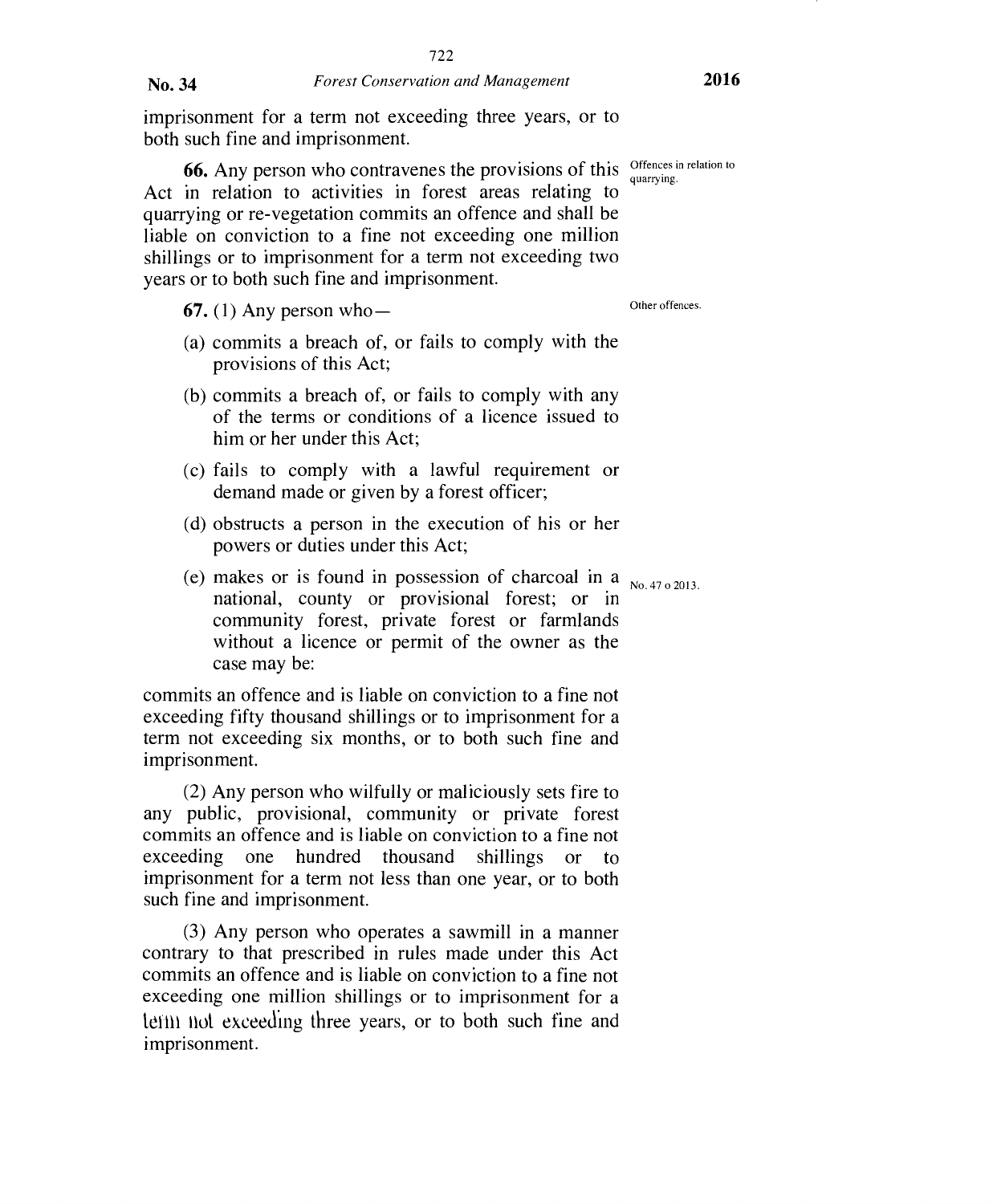723

(4) Save under a licence or permit or a management agreement issued or entered into under this Act, no person shall, in a forest capture or kill any animal, set or be in possession of any trap, snare, gin or net, or dig any pit, for the purpose of catching any animal, or use or be in possession of any poison or poisoned weapon:

Provided that nothing in this sub paragraph shall be deemed to prohibit the capturing or killing of an animal in accordance with the conditions of a valid license or permit issued under the Wildlife Conservation and Management Act, 2013.

(5) Any livestock found in any forest shall, unless the owner thereof proves to the contrary, be deemed to be there under the authority of the owner as well as the person, if any, actually in charge of the livestock.

(6) The livestock detained under this section shall be auctioned at the expiry of seven days if the owner does not reclaim it, and the proceeds of such auction shall be paid to the Service.

(7) Neither the Service nor the County Government or any of their officers shall be liable for the injury, loss or death of any livestock so seized and detained under Section 64(1) (e).

(8) Any person who, in any forest area—

- (a) introduces any exotic genetic material or invasive plants without authority from the forest manager;
- (b) dumps any solid, liquid, toxic or other wastes in a forest without authority of the forest manager ;
- (c) grows any plant from which narcotic drugs can be extracted; or
- (d) extracts, removes, or causes to be removed, any tree, shrub or part thereof for export;

commits an offence and is liable on conviction to a fine not exceeding three million shillings or to imprisonment for a term not exceeding ten years, or to both such fine and imprisonment.

**68.** (1) Where a person is convicted of an offence of  $\frac{\text{Comparison for loss}}{\text{or damage}}$ damaging, injuring or removing forest produce from any forest, the forest produce shall be forfeited to the owner.

or damage.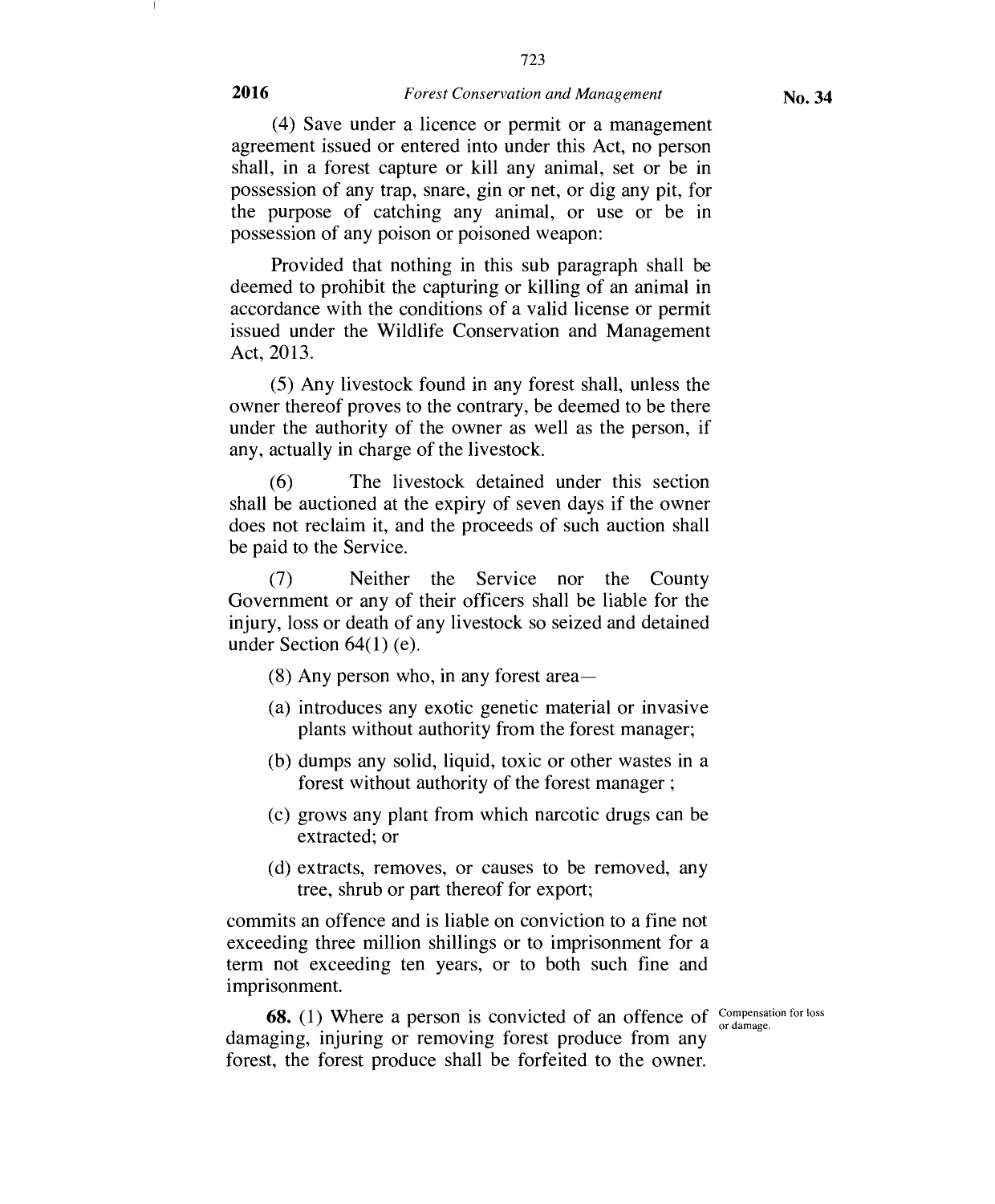The court may in addition to any other ruling order—

- (a) that such person pay to the forest owner, by way of compensation, a sum equal to the determined value of the forest produce so damaged, injured or removed and where the value cannot be estimated, ten thousand shillings for each offence:
- (b) if it is proved to the satisfaction of the court that the person so convicted is the agent or employee of another person, that other person to pay by way of compensation to the forest owner, the value of the forest produce, unless after hearing that other person, the court is satisfied that the offence was not due to his negligence or default;
- (c) the vessels, vehicles, tools or implements used in the commission of the offence be forfeited to the Service:

Provided that the value of the forest produce shall be either the commercial value of the forest produce or the cost of restoring the damage caused to the forest as a result of the offence committed, whichever is higher.

(2) Where a person is convicted of an offence of occupying or cultivating land in a forest area without a licence, the court may, in addition to any other penalty imposed under this Act, order such person to remove any buildings, enclosures, huts or crops within a period to be specified in the order, and if the person so convicted fails to comply with an order within the period so specified, the buildings, enclosures, huts or crops shall be deemed to be the property of the Service, the County Department responsible for forestry or the private forest owner, as the case may be, and may be disposed of as the Service, County Department responsible for forestry or the private forest owner may think fit:

Provided, however, that expenses incurred as a result of keeping in custody anything seized or detained under this section shall be borne by the person whose property is seized or detained.

**69.** Any person found guilty of an offence against the General penalty. provisions of this Act for which no specific penalty is provided shall be liable on conviction to a fine not exceeding ten thousand shillings or to imprisonment for a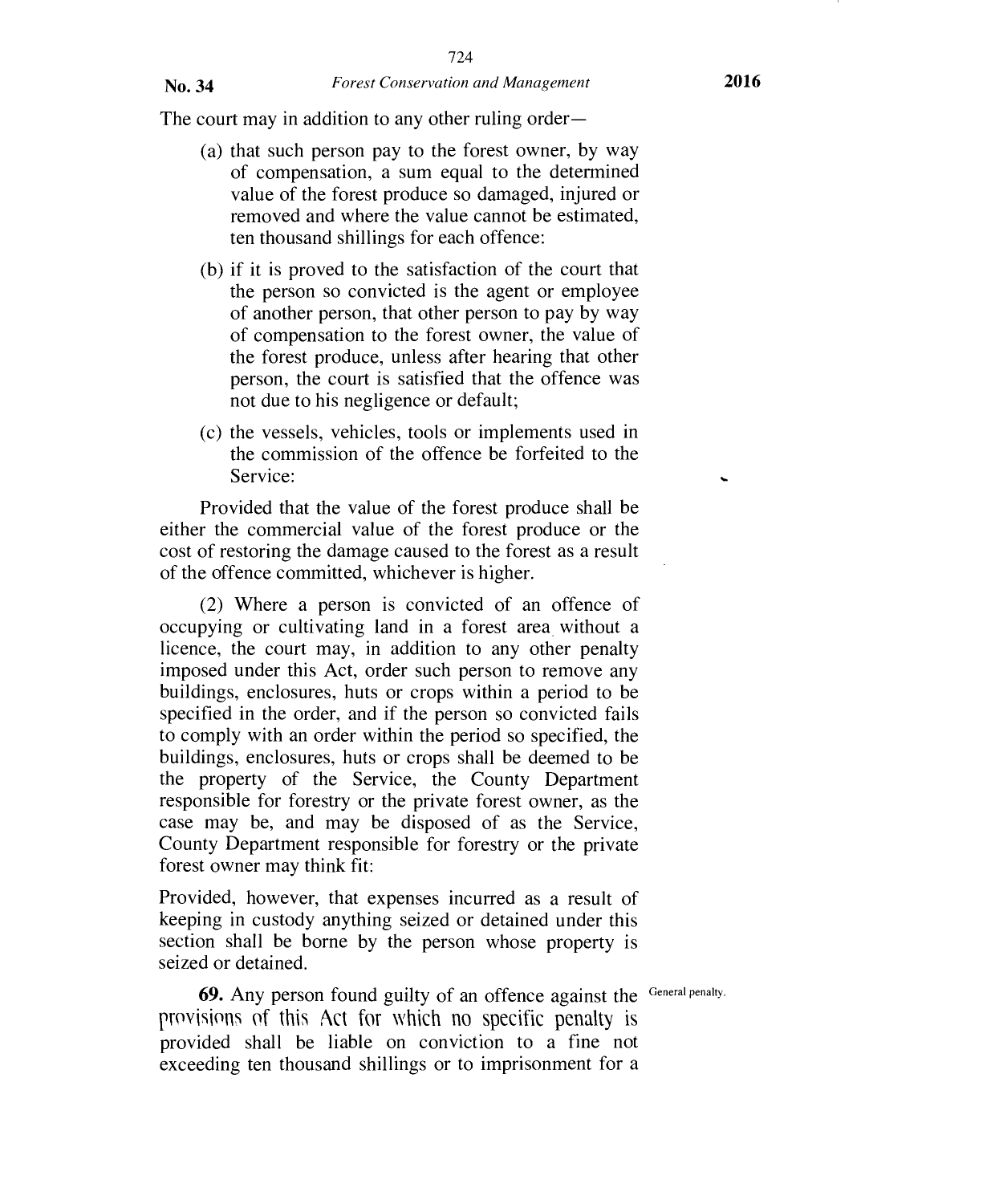725

term not exceeding three months, or to both such fine and imprisonment.

**70.** (1) Any dispute that may arise in respect of forest  $\frac{\text{Disputes}}{\text{No}}$ conservation, management, utilization or conservation shall in the first instance be referred to the lowest possible structure under the devolved system of government as set No. 19 of 2011. out in the County Governments Act, 2012. No. 17 of 2012.

(2) any matter that may remain un-resolved in the manner prescribed above, shall be referred to the National Environment Tribunal for determination, pursuant to which an appeal subsequent thereto shall, where applicable, lie in the Environment and Land Court as established under the Environment and Land Court Act, 2011.

#### **PART X — MISCELLANEOUS**

71. (1) The Cabinet Secretary may, on the Regulations. recommendation of the Board, make Regulations for or with respect to any matter which is necessary or expedient to be prescribed for carrying out or giving effect to this Act.

(2) Without prejudice to the generality of the foregoing, Regulations may be made under this section  $for -$ 

- (a) formulating guidelines on incentives and benefit sharing;
- (b) specifying the conditions subject to which any licence, permit or authorization may be granted or issued under this Act;
- (c) regulating activities in public forests, provisional forests, nature reserve and visitor indemnity;
- (d) prescribing measures that enhance community participation in the conservation and management of forests;
- (e) providing for protection of endangered and threatened tree species;
- (f) prescribing measures and mechanisms for participatory forest management agreements with other stakeholders and lead agencies;
- (g) prescribing the manner of representation of communities and other stakeholders to the Board and forest conservation committees;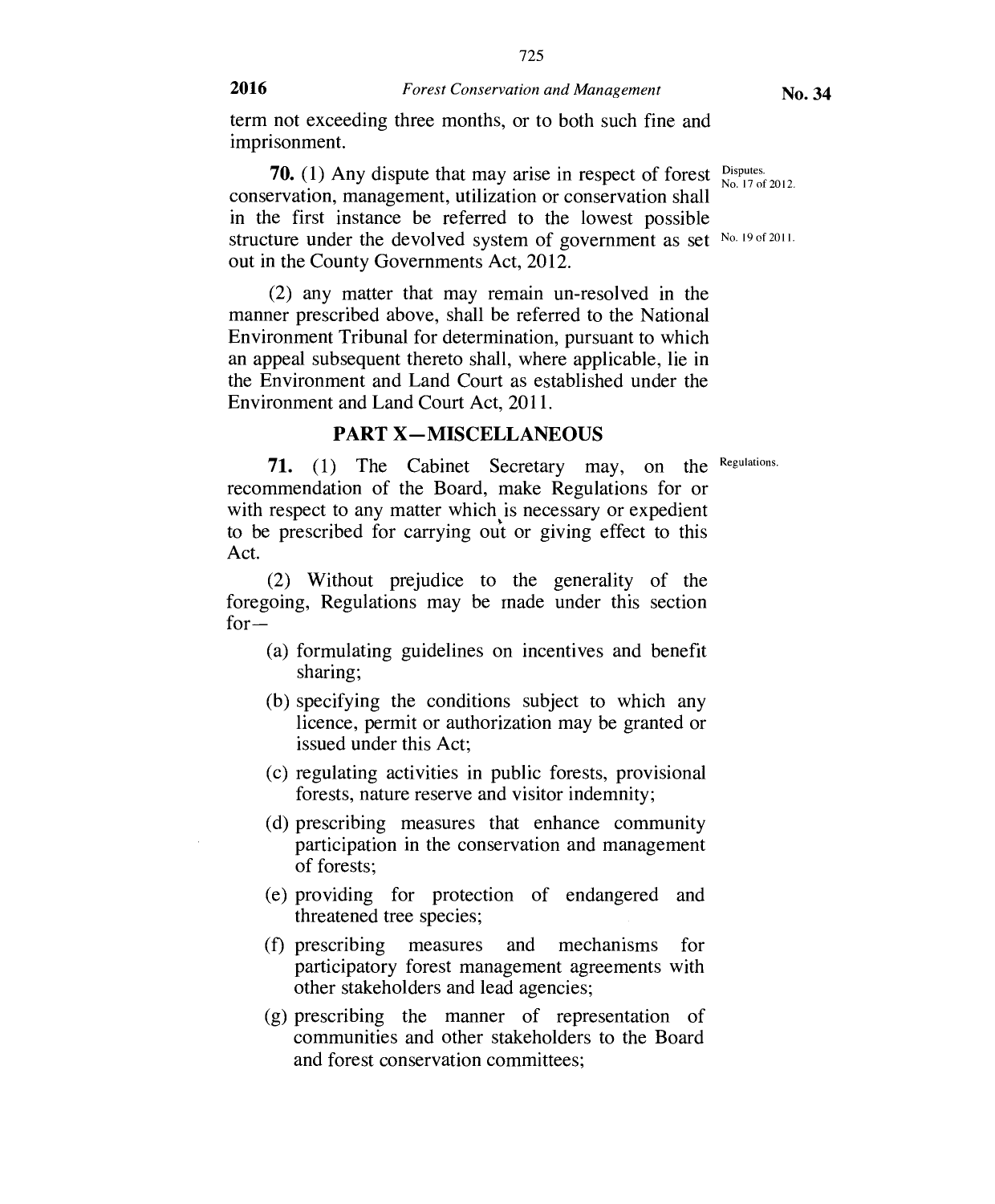- (h) controlling the harvesting, collection, sale of and disposal of forest produce including timber grading and marking;
- (i) prescribing the amount of royalties or fees payable under this Act generally or in particular cases;
- (j) regulating the use and occupation of national and county forests for the purposes of residence, cultivation, and grazing;
- (k) providing guidelines for eco-tourism including recreation, camping, picnicking and cultural activities;
- (1) providing guidelines for management planning process;
- (m)providing the circumstances in which licences, permits, leases, concessions and other agreements may be applied for, granted, varied or cancelled, and the manner in which a person to whom a licence is granted may exercise a right or privilege conferred upon him/her by the licence;
- (n) regulating the felling, working and removal of forest produce in areas where trees may be felled or removed;
- (o) providing for compulsory use of property marks by the Service, the County Department responsible for forestry and owners of private forests for the purpose of identifying wood sold from national, county, community, provisional and private forests;
- (p) prescribing conditions under which mismanaged or neglected forests may be declared provisional forests and conditions for reverting them to the original owners;
- (q) providing for the creation of new forest areas including establishment of commercial forests;
- (r) regulating production, transportation and marketing of charcoal;
- $(s)$  ensuring compliance with international obligations.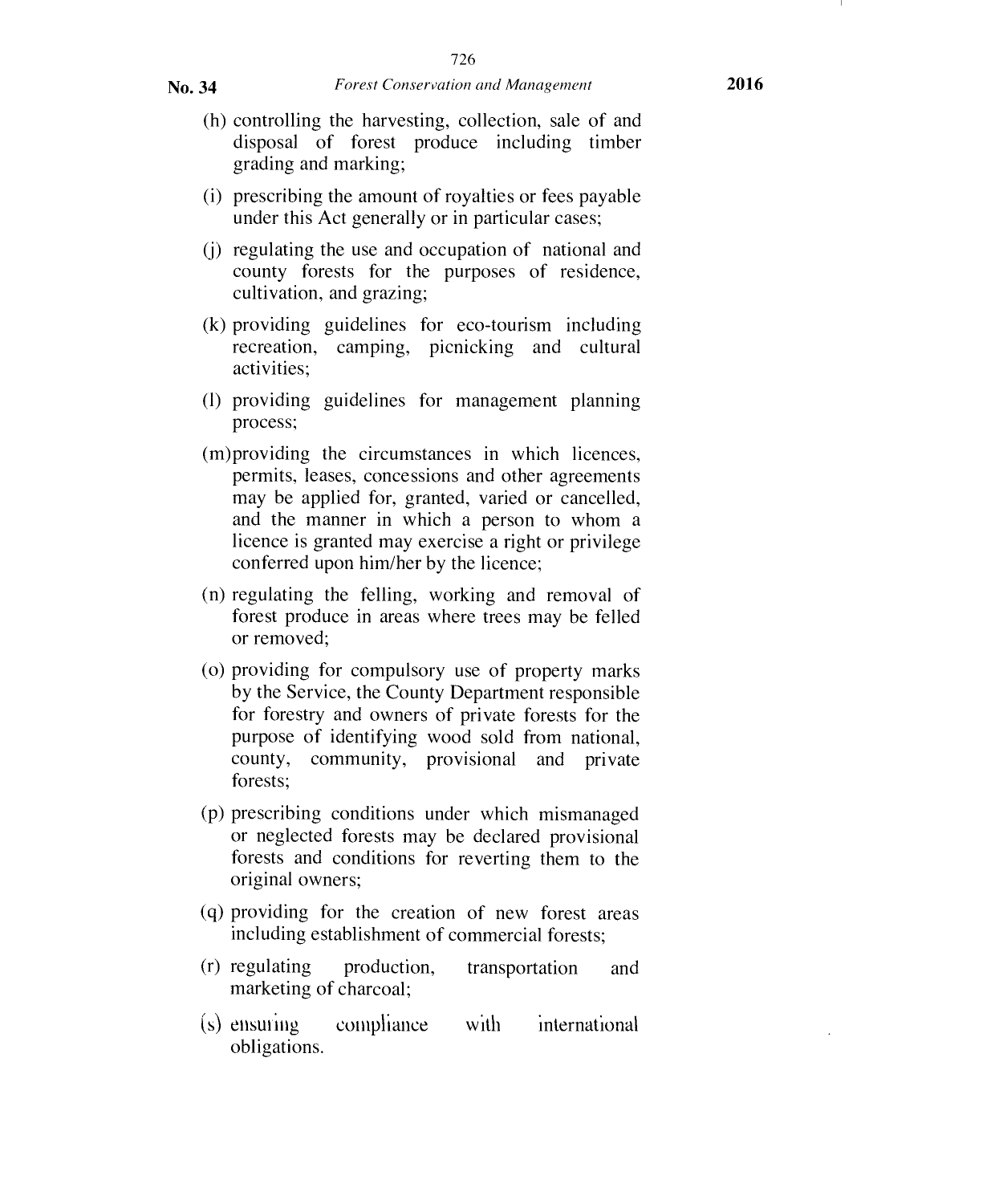727

(t) regulating engagement and operationalization of the payment for environmental services scheme.

(3) Regulations made under this section may require acts to be performed or done to the satisfaction of the Service, and may empower the Board to issue orders imposing conditions and dates upon, within or before which such acts or things shall be performed or done.

(4) Upon the recommendation of the relevant county government and in consultation with the Board, the Cabinet Secretary may make Regulations in respect of any community forests in the County.

(5) For the purpose of Article  $94(6)$  of the  $Cap.2$ Constitution—

- (a) the purpose and objective of the delegation under No. 23 of 2013 this section is to enable the Cabinet Secretary to make regulations to provide for the better carrying into effect the provisions of this Act;
- (b) the authority of the Cabinet Secretary to make regulations under this Act will be limited to bringing into effect the provisions of this Act and fulfillment of the objectives specified under this section;

the principles and standards applicable to the regulations made under this section are those set out in the Interpretation and General Provisions Act and the Statutory Instruments Act.

maintain registers of forest management and conservation **72.** (1) The Chief Conservator of Forests shall Maintenance of registers. activities which shall include but not limited to the following —

- (a) licences issued under this Act;
- (b) public forests;
- (c) community forests;
- (d) private forests;
- (e) forest management agreements and concessions; and
- (f) forest management plans.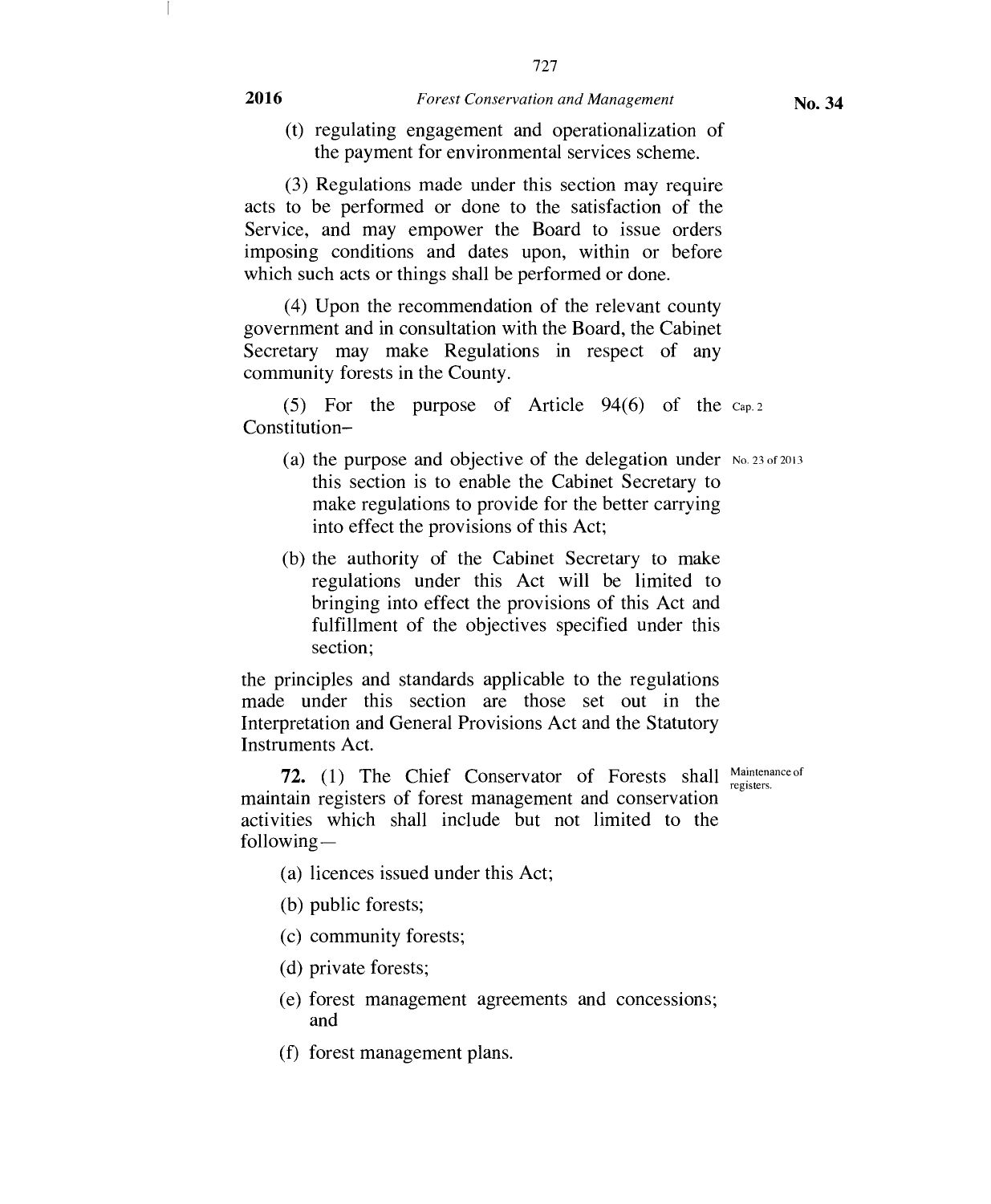(2) Any register maintained under this section shall be open for inspection by the members of the public at the office of the Chief Conservator of Forests.

73. (1) The provisions of this Act shall be carried out in accordance with any treaties, conventions international agreements concerning forests or forest resources as provided for under the Constitution.

(2) The Cabinet Secretary may make regulations and give direction to ensure compliance with international instruments, conventions and agreements ratified by Kenya. that other user as the case may be.

**74.** The Director General may, with the approval of  $\frac{Co\cdot operation}{resaration}$ the Board, develop management plans for purposes of forest resources. sustainable management of cross-border forest resources.

**75.** (1) Where a provision of this Act requires a person  $^{No. 9 of 1999 to apply.}$ to conserve or protect the environment, the relevant provisions of the Environmental Management and Coordination Act, 1999, shall also apply with respect to the manner in which the conservation or protection shall proceed.

(2) No user rights or other licence or permit granted under this Act shall exempt a person from complying with the relevant provisions of the Environmental Management and Co-ordination Act, 1999, or any other written law concerning the conservation and protection of the environment.

(3) A user or other related right shall not be granted under this Act where the requirement for a strategic environmental, cultural, economic and social impact assessment licence under the Environmental Management and Co-ordination Act, 1999, has not been complied with.

#### **PART XI— TRANSITIONAL PROVISIONS**

**76.** The Forests Act, 2005 and Timber Act are hereby  $\frac{\text{Repeak of No. 3 of}}{2005 \text{ and Can } 386}$ repealed. 2005 and Cap. 386.

**77.** Notwithstanding the repeal of the Forests Act,  $\frac{Savings}{N_{\text{O}}.3 \text{ of } 2005.}$  $2005 -$ 

(al any land which immediately before the commencement of this Act, was gazetted or registered as a forest reserve as set out in the Third

International instruments,  $\overline{\text{or}}$  conventions and agreements.

regarding cross-border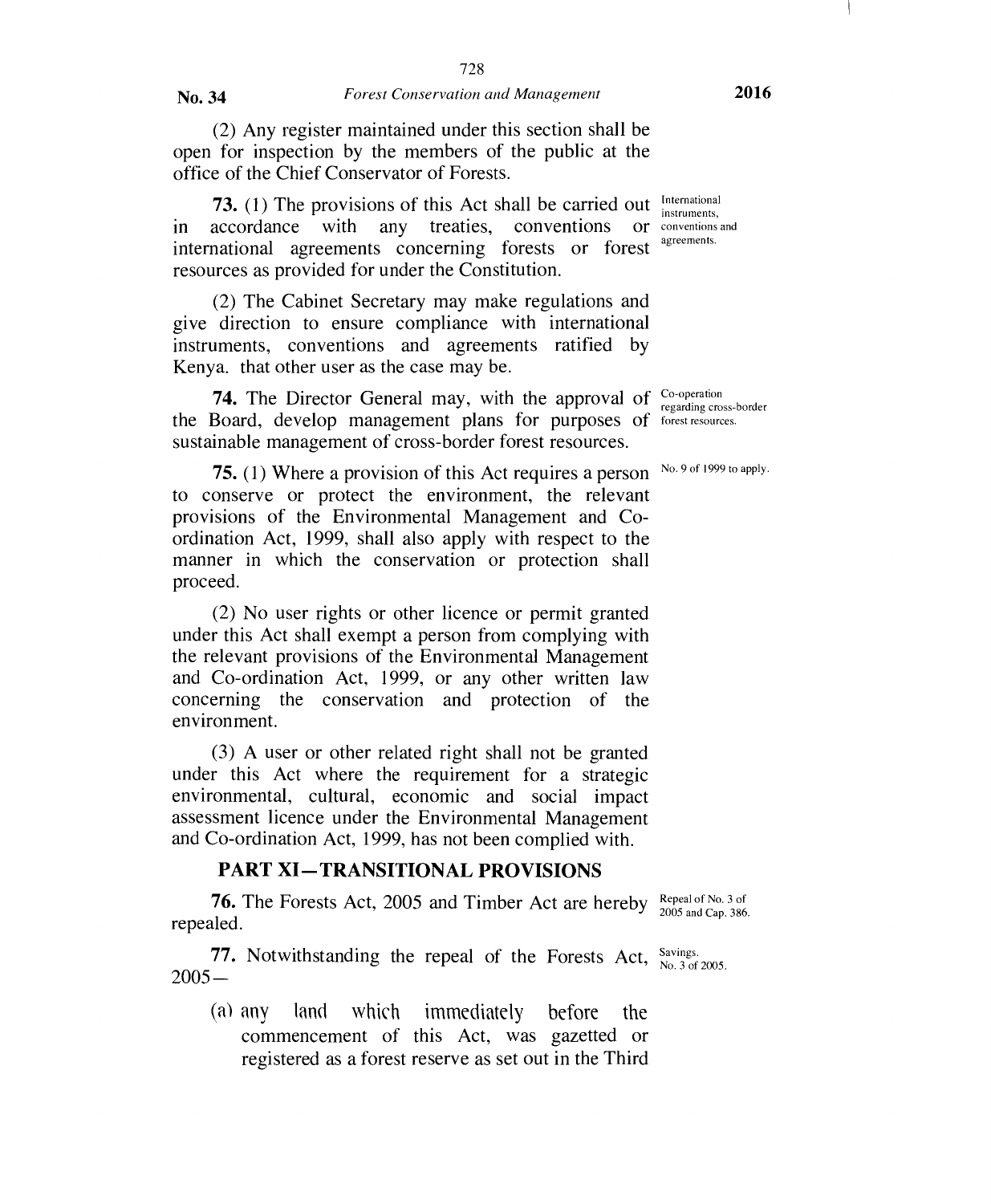729

Schedule to this Act, or under any other relevant law shall be deemed to be a public forest under this Act;

- (b) the land in paragraph (a) shall not include government settlement schemes already registered before the commencement of this Act; and
- (c) any licence, contract or agreement issued under the repealed Act shall remain in force as if it were a licence, contract, or agreement issued under this Act:

Provided that where the licence, contract or agreement in force immediately before the commencement of this Act relates to activities now outlawed under this Act, shall cease upon commencement of this Act;

- (d) all participatory forest management plans shall be revised to be in conformity with the provisions of this Act.
- (e) subsidiary legislation made in accordance with the Forest Act, 2005, and still in force on the date of the commencement of this Act, shall remain in force until they are revoked in accordance with the provisions of this Act.
- (f) a person who immediately before the commencement of this Act was an employee of the Service under the repealed Act, shall continue to hold or act in that office as if appointed to that position under this Act, and all benefits accruing to employees under the repealed Act shall continue accruing to them under this Act.
- (g) members of the Board who immediately before the commencement of this Act were appointed as Board members of the Service under the repealed Act, shall continue to hold and act as Board members as if appointed to that position under this Act, for a period not exceeding one year.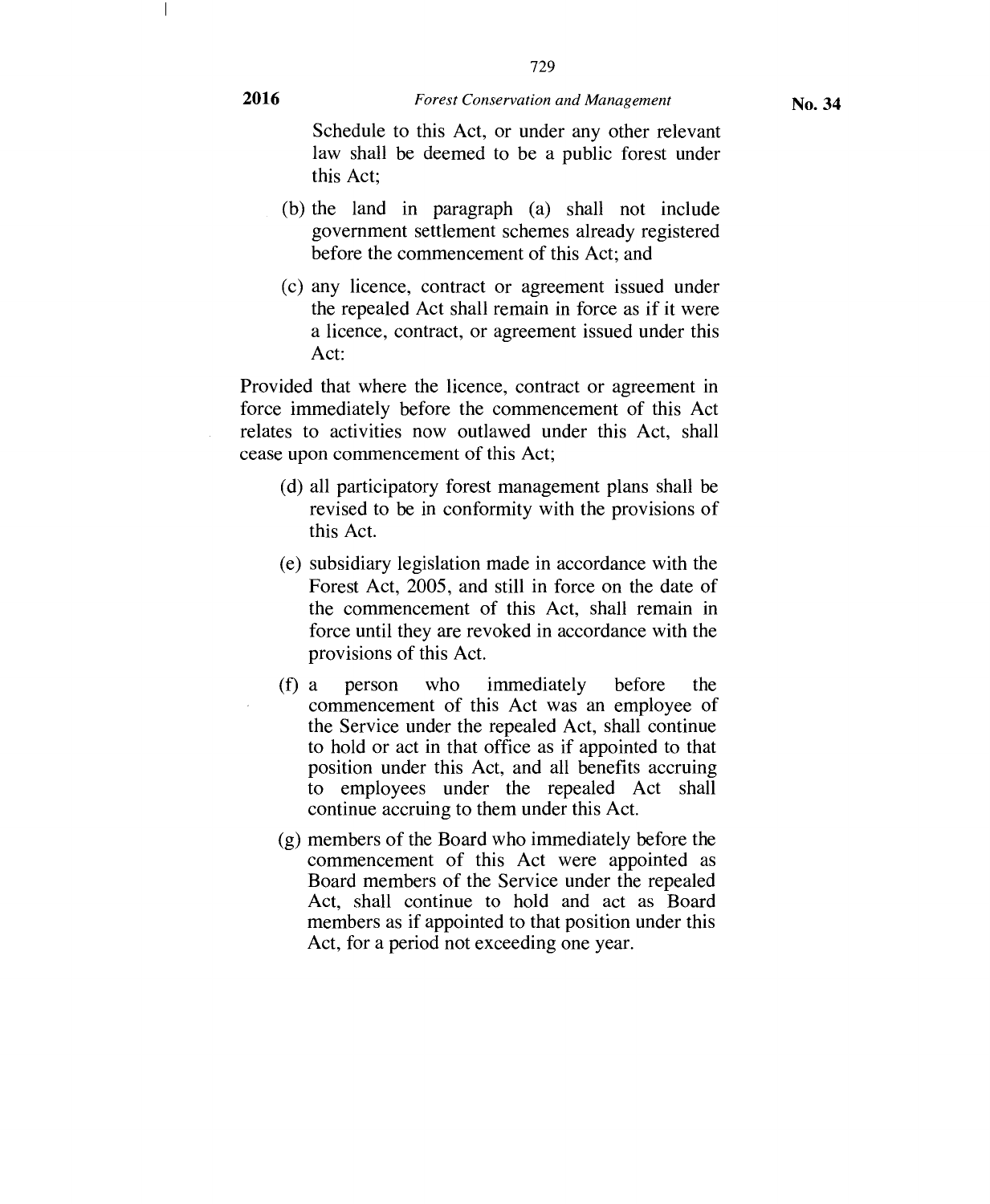#### FIRST SCHEDULE (s. 12)

CONDUCT OF BUSINESS AND AFFAIRS OF THE BOARD

1. (1) The chairperson of the Board shall hold office Tenure of office and conduct of business of for a term of three years and shall be eligible for re- the Board. appointment for one further term of three years.

(2) Other than ex-officio members, a member of the Board shall, subject to the provisions of this section, hold office for a period not exceeding three years on such terms and conditions as may be specified in the instrument of appointment, and shall be eligible for re-appointment for one further term of three years.

(3) The members of the Board shall be appointed at different times so that the respective expiry dates of their terms of office fall at different times.

(4) A member other than the chairperson or an exofficio member may —

- (a) at any time resign from office by notice in writing to the Cabinet Secretary;
- (b) be removed from office by the Cabinet Secretary if the member —
	- (i) has been absent from three consecutive meetings of the Board without the permission of the chairman; or
	- (ii) is adjudged bankrupt or enters into a composition scheme or arrangement with his creditors; or
	- (iii) is convicted of an offence involving fraud or dishonesty; or
	- (iv) is convicted of a criminal offence and sentenced to imprisonment for a term exceeding six months or to a fine exceeding ten thousand shillings; or
	- (v) is incapacitated by prolonged physical or mental illness; or
	- (vi) is found to have acted in a manner prejudicial to the aims and objectives of this Act; or
	- (vii) fails to comply with the provisions of this Act relating to disclosure; or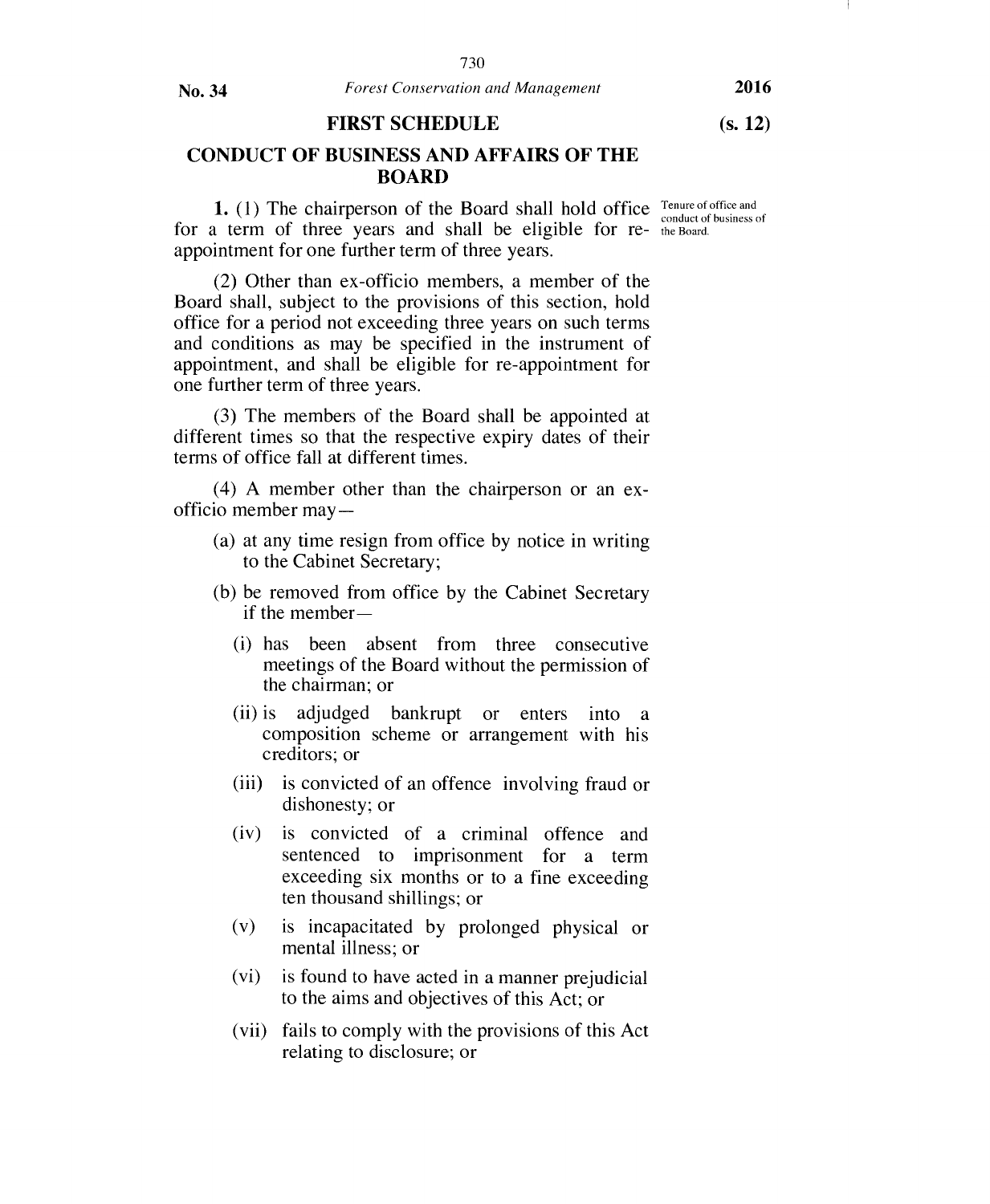731

2. (1) The Board shall meet not less than four times in Meetings of the Board. every financial year, and not more than four months shall elapse between the date of one meeting and the date of the next meeting:

Provided that the chairperson may call a special meeting of the Board at any time where he deems it expedient for the transaction of the business of the Board.

(2) Other than a special meeting, or unless three quarters of members agree, at least fourteen days' written notice of every meeting of the Board shall be given to every member of the Board by the secretary.

(3) The quorum for the conduct of business of the Board shall be half of the members' and unless a unanimous decision is reached, decisions shall be by a majority vote of the members present, and in the case of an equality of votes, the chairperson or the person presiding shall have a casting vote.

(4) The chairperson shall preside over all meetings of the Board in which he is present, but in his/her absence, the vice-chairman shall preside, and in his/her absence the members present shall elect one of their number who shall, with respect to that meeting and the business transacted thereat, have all the powers of the chairperson.

(5) At the first meeting of the Board, the members shall elect a vice-chairperson, not being a public servant, from among its members.

3. (1) If a member is directly or indirectly interested in Disclosure of interests. any contract, proposed contract or other matter before the Board and is present at the meeting of the Board at which the contract, proposed contract or matter is the subject of consideration, he/she shall, at the meeting and as soon as practicable after the commencement thereof, disclose that fact and shall be excluded at the meeting at which the contract, proposed contract or matter is being considered.

(2) A disclosure of interest made under this section shall be recorded in the minutes of the meeting at which it is made.

4. Save as provided in this Schedule, the Board may Board may regulate regulate its own procedure.

 $\bar{1}$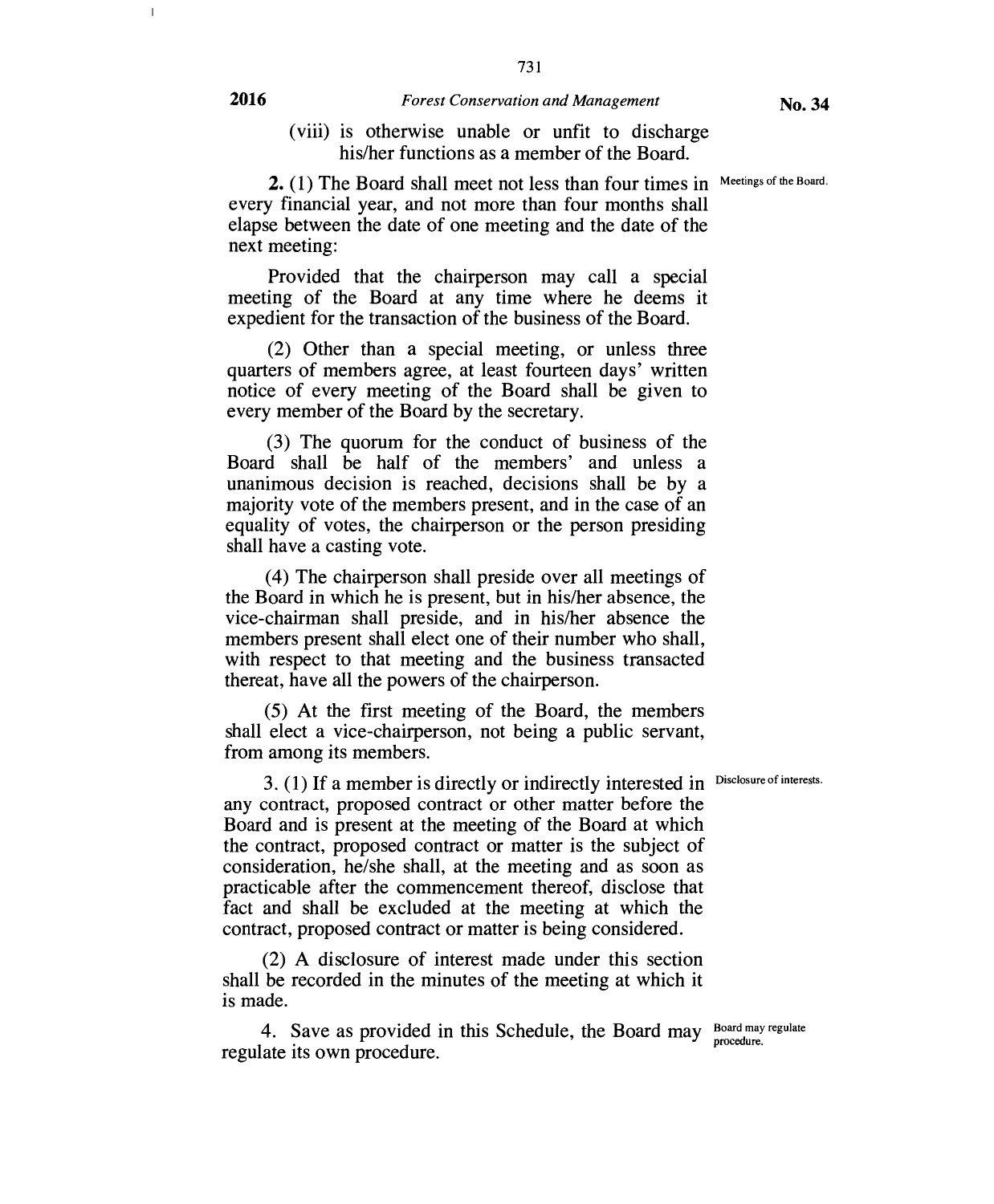**(s. 34)** 

#### **SECOND SCHEDULE**

#### **PROVISIONS FOR PUBLIC CONSULTATION**

**1.** (1) Where this Act imposes a requirement for Local content public consultation, the responsible authority shall publish a notice in relation to the proposal requirements.

- (a) in the Gazette;
- (b) in at least two national newspapers;
- (c) in at least one newspaper circulating in the locality to which the proposal relates; and
- (d) in at least one Kenyan radio station broadcasting in that locality.
- (2) The notice shall in each case —
- (a) set out a summary of the proposal;
- (b) State the premises at which the details of the proposal may be inspected;
- (c) invite written comments on or objections to the proposal;
- (d) specify the person or body to which any such comments are to be submitted; and
- (e) specify a date by which any such comments or objections are required to be received, not being a date earlier than 60 days after publication of the notice.

**2.** The responsible authority shall make arrangements for the public to obtain copies, at reasonable cost, of documents relating to the proposal which are in the possession of the responsible authority.

**3.** The responsible authority shall consider —

- (a) any written comments or objections received on or before the date specified under paragraph  $2(2)$  (e); and
- (b) any comments, whether in writing or not, received at any public meeting held in relation to the proposal at which the responsible authority was represented, or pursuant to any other invitation, to comment.

**4.** The responsible authority shall publish, through the same media as were employed pursuant to paragraph 1,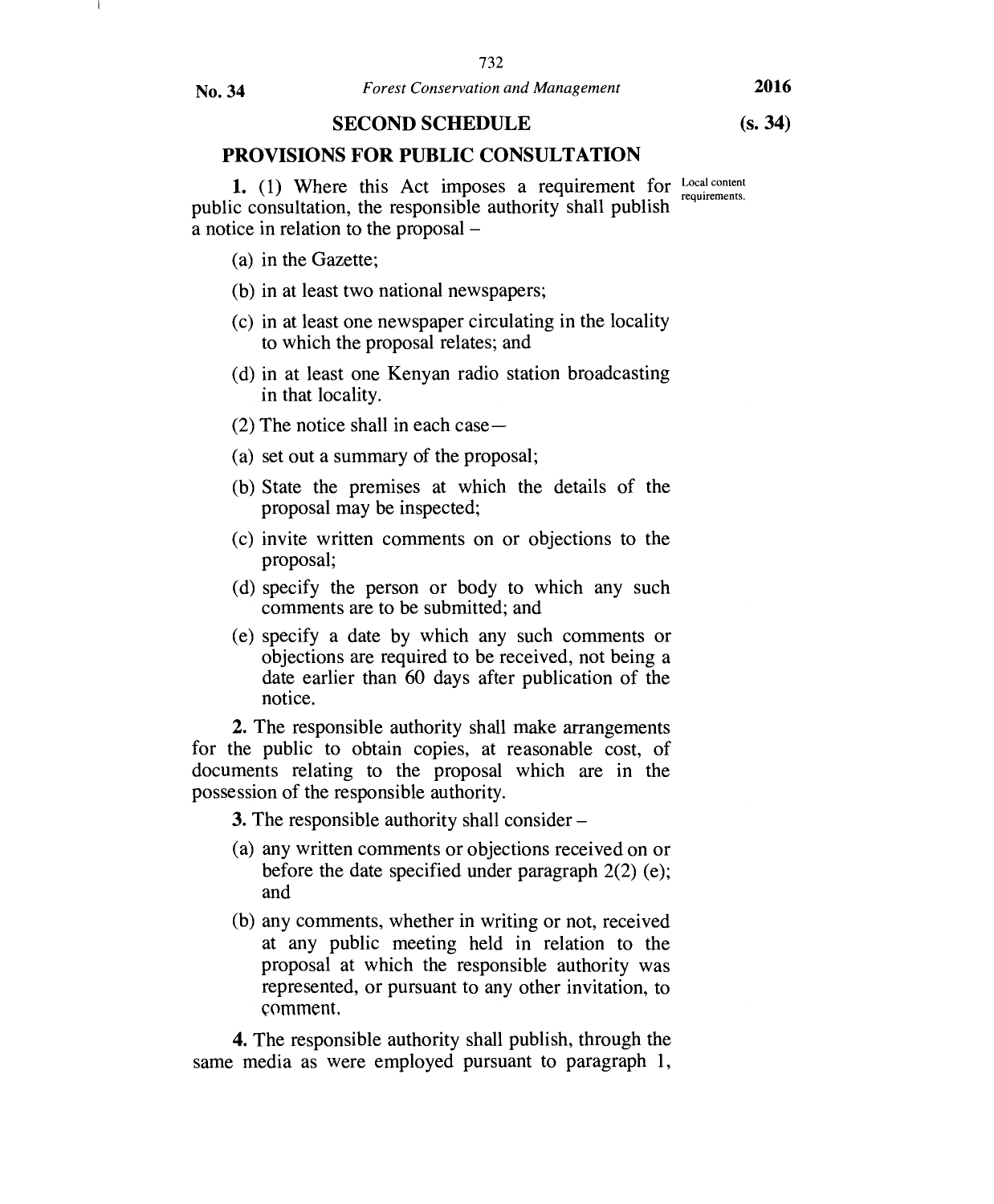$\overline{\phantom{a}}$ 

## **2016** *Forest Conservation and Management*

733

notice of the fact that a copy of the decision in writing of the responsible authority in relation to the proposal, and of the reasons thereof, is available for public inspection at the same premises as were notified under paragraph 1(2) (b).

**5.** Where rules made under this Act so require, the responsible authority shall cause a public meeting to be held in relation to a proposal before the responsible authority makes its decision on the proposals.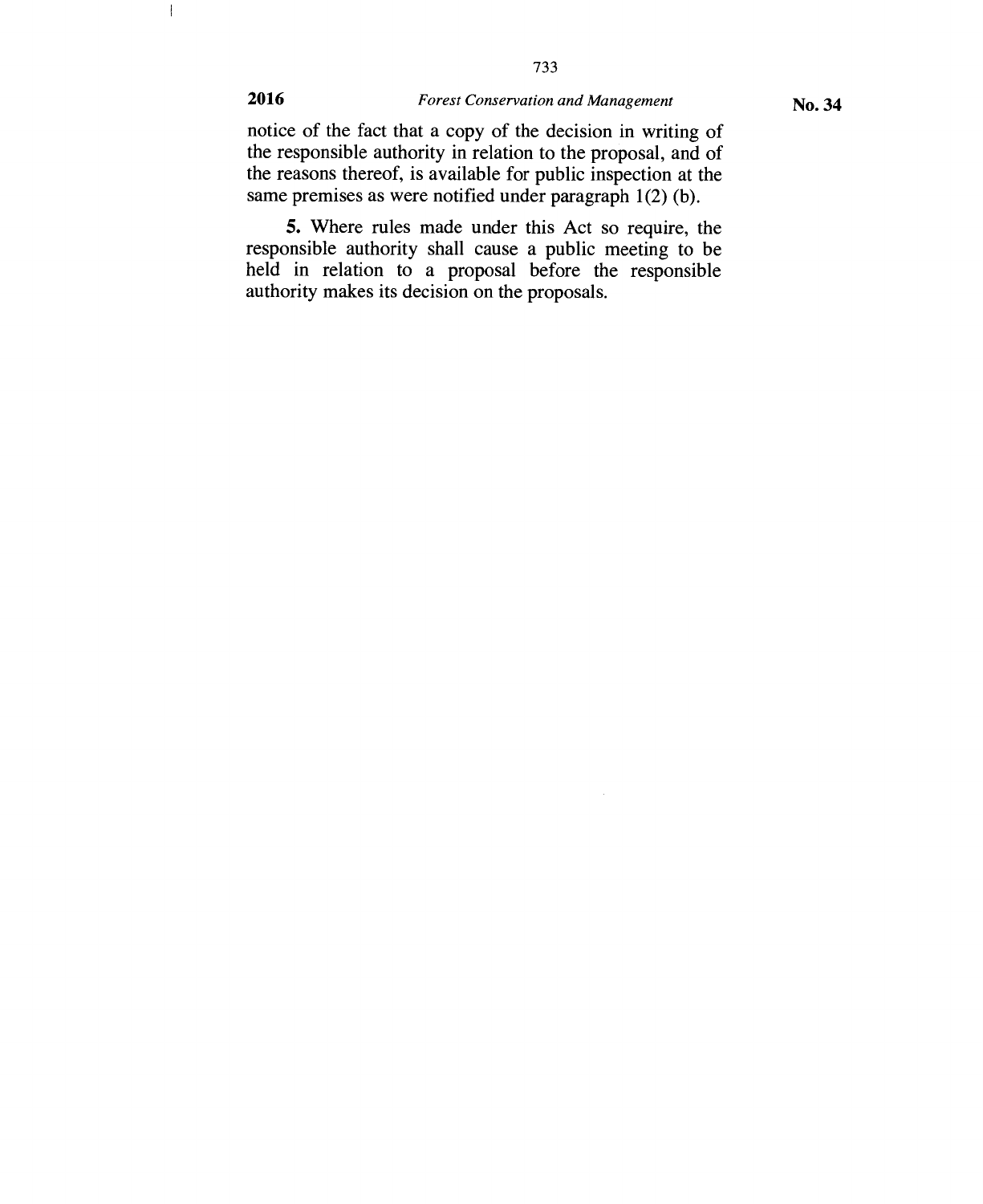**THIRD SCHEDULE (s. 77(a))** 

## **GAZETTED PUBLIC FORESTS**

|     | <b>Name of Forest</b>   | LN. No.   | Name of Forest LN. No.          |                            |      | <b>Name of Forest</b>          | LN. No.  |     | <b>Name of Forest</b>        | LN. No.   |
|-----|-------------------------|-----------|---------------------------------|----------------------------|------|--------------------------------|----------|-----|------------------------------|-----------|
| 1.  | Aberdare                | 48/1943   | 2. Kessop                       | 102/1941                   |      | Marenk                         | 50/1967  | 4.  | Northern<br>Tinderet         | 44/1932   |
| 5.  |                         |           | 6. Ketnwan                      | 15/1949                    |      | Marmanet                       | 44/1932  | 8.  | Nthangu                      | 532/1960  |
| 9.  |                         |           | 10.<br>Kiagu                    | 335/1959                   | 11.  | Marop                          | 15/1949  | 12. | Nthoani                      | 27/2013   |
|     | 13. Abiero Hill         | 42/2/2013 | 14.<br>Kiambich<br>$\mathbf{o}$ | 185/1961                   | 15.  | Marsabit                       | 44/1932  | 16. | Ntugi                        | 335/1959  |
|     | 17. Amara               | 69/6/2012 | 18.<br>Kiambu                   | 44/1932                    | 19.  | Mataa                          | 32/1960  | 20. | Nuu                          | 303/1961  |
|     | 21. Arabuko<br>Sokoke   | 48/1943   | 22.<br>Kiamuti                  | 185/1961                   | 23.  | Mathews<br>Range               | 54/1956  | 24. | Nyaitara                     | 80/1997   |
|     | 25. Bahati              | 44/1932   | Kibithew<br>26.<br>$\bf{a}$     | 335/1959                   | 27.  | Mau Narok                      | 10/1967  |     | 28. Nyambeni                 | 335/1959  |
| 29. |                         |           | 30.<br>Kibwezi                  | 80/1936                    | 31.  |                                |          | 32. | Nyamweru                     | 57/1941   |
|     | 33. Bonjoge             | 371/1994  | 34.<br>Kieiga                   | 335/1959                   | 35.  | Mbili                          | 35/1991  | 36. | Nyasurnbi                    | 139/1995  |
|     | 37. Buda                | 44/1932   | 38.<br>Kierera                  | 335/1959                   | B9.  | Mchungunyi 35/1991             |          | 40. | Nyeri                        | 44/1932   |
|     | 41. Bunyala             | 421/1956  | 42.<br>Kiganjo                  | 44/1932                    | 13.  | Menengai                       | 27/1977  | 44. | Nyeri Hill                   | 26/1944   |
|     | 45. Chebartigon         | 15/1949   | 46.<br>Kijabe<br>Hill           | 184/1980                   | 17.  | Meru<br>(Lower Irnenti)        | 04/1938  | 48. | Nyeri<br>Municipality        | 200/1987  |
|     | 49. Cheboyit            | 102/1941  | 50.<br>Kijegge                  | 335/1959                   | 51.  | Meru (Upper 04/1938<br>Imenti) |          |     | 52. Nzaui                    | 532/1960  |
|     | 53. Chemorogok          | 15/1949   | 54.<br>Kikingo                  | 335/1959                   | 55.  | Metkei                         | 26/1954  | 56. | Ol Arabel                    | 107/1941  |
|     | 57. Chemurokoi          | 102/1941  | 58.<br>Kikuyu<br>Escarpment     | 48/1943                    | 59.  | Misango                        | 28/2013  |     | 60. Ol Bolossat              | 104/1938  |
|     | 61. Chepalungu          | 360/1956  | 62.<br>Kilala                   | 532/1960                   | 53.  | Mkongani<br>North              | 06/1956  |     | 64. Ol Pusimoru 196/1957     |           |
|     | 65. Chepkuchumo         | 27/1962   | 66.                             | Kilulunyi 235/1991         | 57.  | Mkongani<br>West               | 06/1956  |     | 68. Ololua                   | 102/1941  |
|     | 69. Cherial             | 15/1949   | 70.<br>Kilungu                  | 14/1933                    | 71.  | Mnangei/Siy 22/2013<br>oi      |          | 72. | Onoo Water 139/1995<br>Point |           |
|     | 73. Choke<br>(Mnjonyi)  | 235/1991  | 74.<br>Kirnanyi                 | 34/2/2013                  | 75.  | Modagache<br>(Weni-Tole)       | 135/1991 |     | 76. Otacho                   | 219/1992  |
|     | 77. Chonyi<br>(Kaya)    | 88/1994   | 78.                             | Kirnojoch $15/1949$        | 79.  | Murinduko                      | 85/1994  |     | 80. Pemwai                   | 15/1949   |
|     | 81. Dagoretti           | 104/1938  | 82.<br>Mvua                     | Kinyesha 235/1991          | 33.  | Molo                           | 44/1932  |     | 84. Perkerra<br>Catchment    | 27/1962   |
| 35. | East Ngamba             | 101/1978  | 86.<br>Kinyo                    | 15/1949                    | 37.  | Mosegern                       | 15/1949  |     | 88. Rabuor                   | 219/1992  |
|     | 89. Eastern Mau         | 57/1941   | 90.<br>Kiongwa<br>ni            | 532/1960                   | 91.  | Mount Elgon                    | 44/1932  |     | 92. Ramogi                   | 42/2/2013 |
|     | 93. Eburu               | 44/1932   | 94.<br>Kioo                     | 532/1960                   | 95.  | Mount<br>Kenya                 | 48/1943  |     | 96. Ranen                    | 37/2/2013 |
|     | 97. Eldoret I and<br>11 | 258/1966  | 98.<br>Kipipiri                 | 218/1956                   | 99.  |                                |          |     | 0. Ribe (Kaya)               | 88/1994   |
|     | 101. Embakasi           | 102/1941  | 102                             | Kipkabus 64/1961           | 103. |                                |          |     | 104. Rumuruti                | 44/1932   |
|     | 105. Embobut            | 26/1954   | 106.                            | Kipkabus 57/1941           | 107. |                                |          |     | 108. Sagegi Hill             | 219/1992  |
|     | 109. Endau              | 253/1993  | 110.                            | Kipkunur 102/1941          |      | 11. Mount<br>Londiani          | 44/1932  |     | 112. Saimo                   | 15/1949   |
|     | 3. Escarpment           | 57/1941   | 114.<br>Hill                    | Kiplombe <sub>2/1936</sub> | 115. |                                |          |     | 116. Sanao                   | 15/1949   |
|     | 117. Figi               | 235/1991  | 118.                            | Kiptaberr 49/1967          | 119. |                                |          |     | 120. Sekenwo                 | 27/1962   |
|     | 121. Fururu             | 235/1991  | 122.<br>Kitalale                | 2/1977                     | 123. | Mount Nyiru 54/1956            |          |     | 24. Sekhendu                 | 152/1977  |
|     | 125. Gaikuyu            | 253/1993  | 126<br>Kitale<br>Township       | 44/1932                    | 127. | Mrima                          | 04/1961  |     | 128. Shimba                  | 407/1956  |
|     | 129. Giribe             | 219/1992  | Kiteta<br>130.<br>Hill          | 14/1933                    | 131. |                                |          |     | 132. Sogotio                 | 102/1941  |

**2016**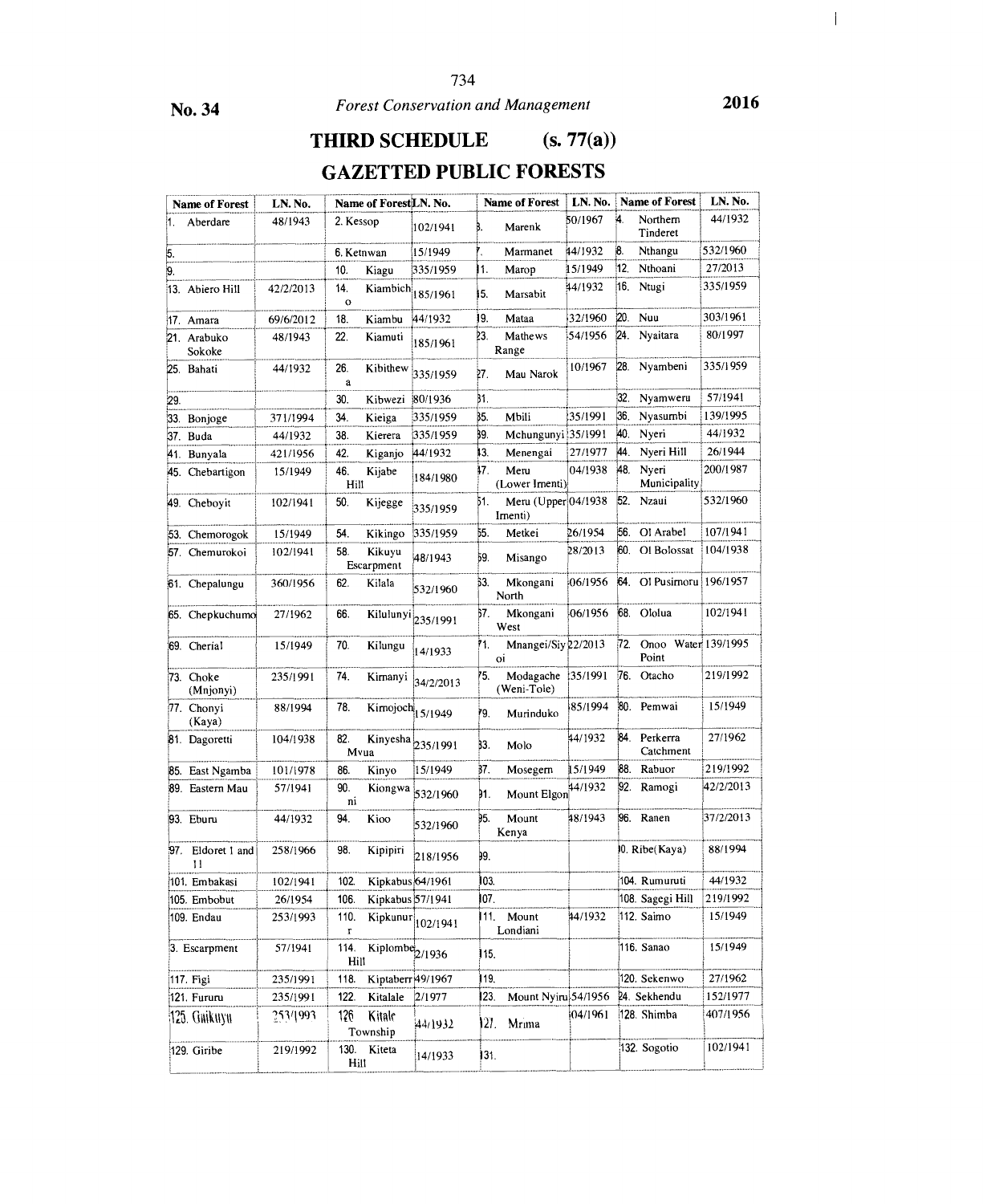| <b>Name of Forest</b> | LN. No.     | Name of Forestil.N. No.    |                    | <b>Name of Forest</b>        | LN, No.  | <b>Name of Forest</b>        | LN. No.  |
|-----------------------|-------------|----------------------------|--------------------|------------------------------|----------|------------------------------|----------|
| 133. Gogoni           | 44/1932     | 134.                       | Kithendu 532/1960  | 35.<br>Mtarakwa              | 15/1949  | 136. Sokta Hill              | 15/1949  |
| 137. Gonja            | 304/1961    | 138.<br>Kitondu            | 532/1960           | 139.<br>Mtege                | 35/1991  | 140. South<br>Laikipia       | 44/1932  |
| 141. Got Kwer         | 35/2/2013   | 142.<br>Kitoo              | 532/1960           | 143.<br>Muguga               | 04/1938  | 144. South<br>Mbooni         | 14/1933  |
| 145. Got Agulu        | 139/1995    | 146.<br>Kitumbu<br>uni     | 532/1960           | 47.<br>Mukobe                | 27/1962  | 148. South Nandi             | 76/1936  |
| 149. Got Kwach        | 139/1995    | 150.<br>Kiu<br>(Ngungu)    | 532/1960           | 151. Mukogodo                | 39/1937  | 152. South<br>Western<br>Mau | 44/1932  |
| 153. Got Otaro        | 33/2/2013   | 154.<br>Kokani             | 32/2/2013          | 55. Mumbaka                  | 84/1986  | 156. South<br>Western<br>Mau | 44/1932  |
| 157. Goye             | 235/1991    | 158.<br>Kuja Bull<br>Camp  | 38/2/2013          | 159.<br>Mumoni               | 53/1993  | 160. South<br>Western<br>Mau | 44/1932  |
| 161. Gwasi Hills      | 106/2005    | 162.<br>Kulundu            | 235/1991           | 163.<br>Munguni              | 35/1959  | 164. Southern<br>Mau         | 102/1941 |
| 165. Hewani           | 30/2/2013   | 166.                       | Kwa Hill 219/1992  | 167. Muringato<br>Nursery    | 44/1932  | 168. Susu                    | 235/1991 |
| 169. Ikilisa          | 532/1960    | 170.<br>Kyai               | 532/1960           | 171.<br>Mutejwa              | 35/1959  | 2.<br>Tarambas<br>Hill       | 15/1949  |
| 173. Imba/Chakuy<br>u | 321/1993    | 174.<br>u                  | $Kyemund$ 532/1960 | 175.<br>Mutha                | 25/2013  | 176. Teressia                | 76/1936  |
| 177. Iveti            | 14/1933     | 178.<br>Laliak             | 44/1932            | 79. Mutharanga               | 35/1959  | 180. Thunguru<br>Hill        | 335/1959 |
| 181. Jibana (Kaya)    | 88/1994     | 182.<br>Lambwe             | 43/2/2013          | Mutito Hill<br>183.          | 25/1962  | 184. Thuuri                  | 335/1959 |
| 185. Jombo            | 102/1941    | 186.<br>Lelan              | 128/1958           | 187.<br>Mutula               | 32/1960  | 188. Timau                   | 12/1950  |
| 189. Kabarak          | 27/1962     | 190.<br>Lembus             | 280/1959           | 11. Muumandu                 | 7/1955   | 2.<br>Timboroa               | 44/1932  |
| 193. Kabiok           | 15/1949     | 194.<br>Leroghi            | 2/1936             | 195.<br>Mwachi               | 04/1938  | 196. Tinderet                | 44/1932  |
| 97. Kaisungor         | 102/1941    | 198.<br>Likia<br>Extension | 68/6/2012          | Ю.<br>Mwachora               | 35/1991  | 200.                         |          |
| 01. Kakamega          | 14/1933     | 202.<br>Loitokito<br>k     | 221/1977           | )3. Mwakamu                  | 35/1991  | 204.                         |          |
| 205. Kalimani         | 532/1960    | 206.<br>Londiani 44/1932   |                    | 7. Mwandongo                 | 35/1991  | 208. Tingwa Hill             | 26/1954  |
| 209. Kambe<br>(Kaya)  | 88/1994     | 210.<br>Lugari             | 3/1977             | 211.<br>Mwina                | 31/2013  | 212. Toropket                | 102/1941 |
| 213. Kamiti           | 14/1933     | 214.<br>Lusoi              | 215/1984           | 215.<br>Nabkoi               | 44/1932  | 216. Trans Mara              | 102/1941 |
| 217. Kangure          | 185/1961    | 218.<br>Maai               | 26/2/2013          | 219.<br>Nairobi<br>Arboretum | 44/1932  | 220. Tulimani                | 532/1960 |
| 21. Kapchemutwa       | 102/1941    | 222.<br>Maatha             | 335/1959           | 223.<br>Nakuru               | 28/1977  | 224. Tumeya                  | 64/1961  |
| 25. Kapchorua 1       | 102/1941    | 226.<br>Macha              | 235/1991           | 227. Namanga<br>Hill         | 04/1979  | 228. Tumeya                  | 57/1941  |
| 29. Kapchorua 11      | 102/1941    | 230.<br>Maeta              | 139/1995           | 1. Namuluku                  | 85/1986  | 232. Turbo                   | 145/1968 |
| 233. Kapkanyar        | 49/1967     | 234.<br>Magumo<br>North    | 253/1978           | 35. Nanyungu                 | 83/1986  | 236                          |          |
| 237. Kapolet          | 57/1941     | 238.<br>Magumo<br>South    | 305/1979           | 239. Ndatai                  | 32/1960  | 240. Tutwoin                 | 15/1949  |
| 241. Kapsaret         | 44/1932     | 242.<br>Mailugan<br>ji     | 107/1941           | 243. Ndengu                  | 35/1991  | 244. Uaso Narok              | 386/1960 |
| 245. Kaptagat         | 57/1941     | 246.<br>Maji<br>Mazuri     | 44/1932            | Ndiwenyi<br>247.             | 35/1991  | 248. Ururu                   | 76/1936  |
| 249. Kaptaroi         | 76/1936     | 250.<br>Makongo            | 303/1961           | Ndotos<br>251.<br>Range      | 54/1956  | 252. Utangwa                 | 532/1960 |
| 253. Kaptimom         | 15/1949     | 254.<br>Makongo 532/1960   |                    | 255. Nduluni-<br>Kalani      | 32/1960  | 256. Utunene                 | 532/1960 |
| 257. Karaini          | 385/4/11/94 | 258.<br>Makuli-<br>Nguuta  | 532/1960           | 259.<br>Ngaia                | 35/1959  | 260. Uuni                    | 532/1960 |
| 261. Karua A          | 185/1961    | Makunga 23/2013<br>262.    |                    | 263.<br>Ngamba               | 103/1961 | 264. Waiya                   | 532/1960 |